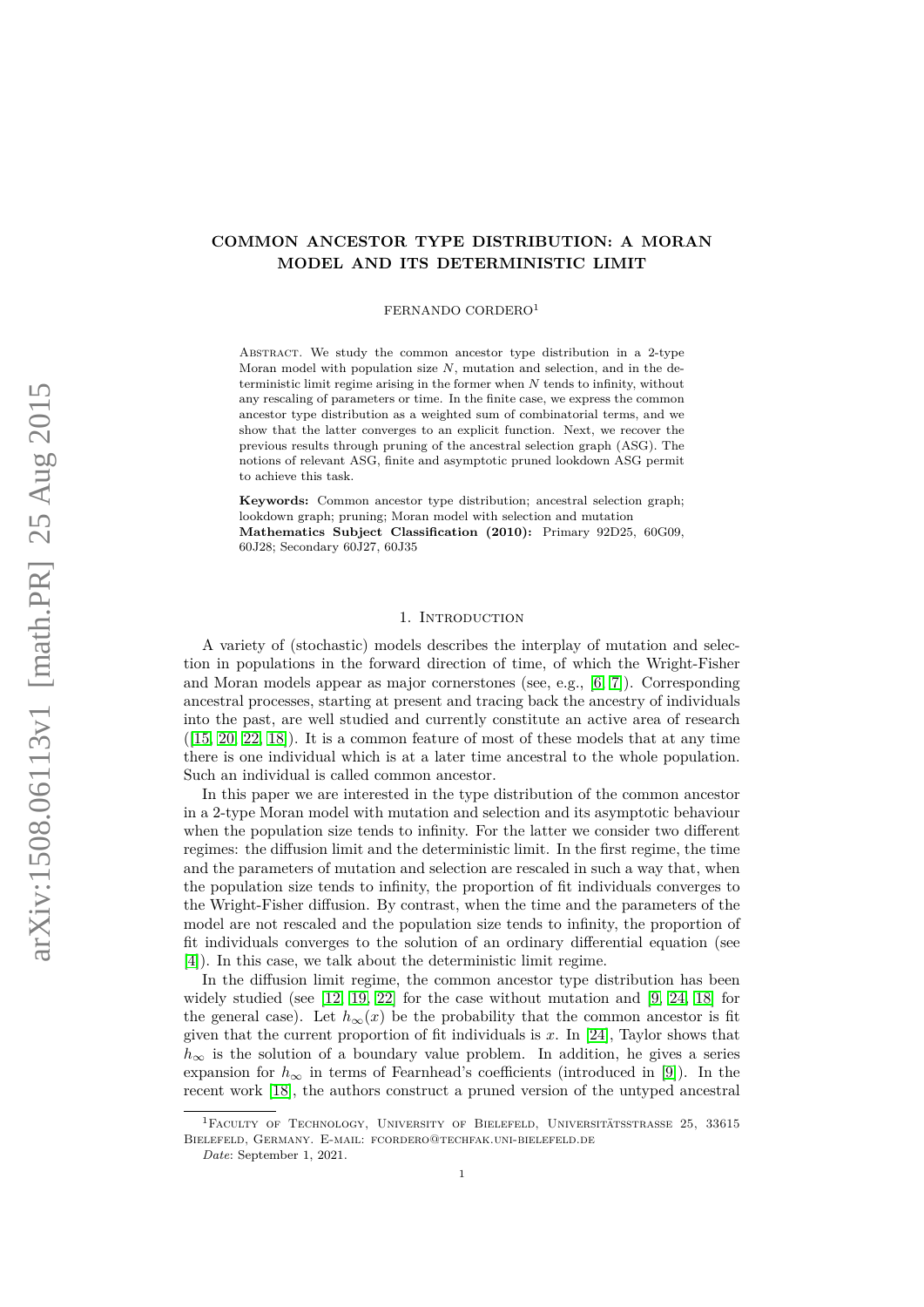selection graph, called pruned lookdown ancestral selection graph (pruned LD-ASG). Based on the pruned LDS-ASG, they recover the series expansion for  $h_{\infty}$ in a graphical way. They also show that the Fearnhead's coefficients correspond to the tail probabilities of the stationary number of lines in the LD-ASG. The main goal of this paper is to extend these results to the finite and the deterministic limit setting.

In the Moran model of size *N* with selection and mutation part of the aforementioned results are also available. Let us denote by  $h_k^N$  the probability that the common ancestor is fit given that the initial population has exactly *k* fit individu-als. In [\[14\]](#page-29-9),  $h_k^N$  is expressed as a weighted finite sum of combinatorial terms. The weights are defined through a 2-step forward recursion, and we refer to them as Fearnhead-type coefficients. This representation of  $h_k^N$  is unfortunately not closed, since one of the equations in the recursion depends on the value  $h_{N-1}^N$ . In order to complete the picture we provide an analytical and a graphical approach.

The analytical approach consists of two main steps. We first characterise the Fearnhead-type coefficients as the unique solution of a slightly different recursion depending only on the parameters of selection and mutation. Next, using some elements of the theory of matrices, we show that the Fearnhead-type coefficients correspond to the tail probabilities of some random variable. This approach does not provide any extra graphical meaning beyond the results in [\[14\]](#page-29-9).

The graphical approach permits to characterise the  $h_k^N$  as in [\[14\]](#page-29-9), and simultaneously, to recover the results we obtained with our first approach. In the case without mutation, this can be done as in [\[22\]](#page-29-3) with the help of the ancestral selection graph (ASG - [\[15,](#page-29-1) [20\]](#page-29-2)). In the presence of mutations part of the ASG becomes irrelevant, and hence, the problem can not be treated in the same way. We solve the problem by means of two ways of pruning the untyped ASG. We define the relevant ancestral selection graph (relevant ASG), and then, following the lines of [\[18\]](#page-29-4), we extend the notion of pruned LD-ASG to the finite population case. Using these constructions, we show that the Fearnhead-type coefficients correspond to the tail probabilities of, on one hand, the asymptotic number of lines in the relevant ASG, and on the other hand, the stationary number of lines in the LD-ASG. Both representations provide a graphical explanation to the representation of the probabilities  $h_k^N$  given in [\[14\]](#page-29-9). The pruned LD-ASG gives, in addition, a probabilistic interpretation of the Fearnhead-type recursion.

In the deterministic limit framework, we also use two approaches. First, we show that the Fearnhead-type coefficients converge to the tail distribution of a geometric random variable. We deduce that the probabilities  $h_k^N$  converge to a function  $h$ which is explicitly computed. In order to provide a graphical interpretation, we take an approach similar to the one used in the finite case. The main difficulty is that coalescence events are absent in any suitable asymptotic version of the ancestral selection graph. Therefore, the notion of common ancestor does not make sense anymore. However, the convergence properties of the number of lines in the finite pruned LD-ASG give us a way to define an asymptotic version of the pruned LD-ASG (in the deterministic limit regime). This new object and the notion of representative ancestral type lead to a nice graphical interpretation of the function *h*.

The paper is organized as follows. In Section [2,](#page-2-0) we give a short description of the 2-type Moran model with selection and mutation, the diffusion limit, the deterministic limit and some known facts about the common ancestor type distribution. Section [3](#page-5-0) contains the analytical approach to the study of the probabilities  $h_k^N$ and their asymptotic behaviour in the deterministic limit setting. Sections [4](#page-12-0) and [5](#page-23-0) are devoted to give graphical interpretations to the problems studied in Section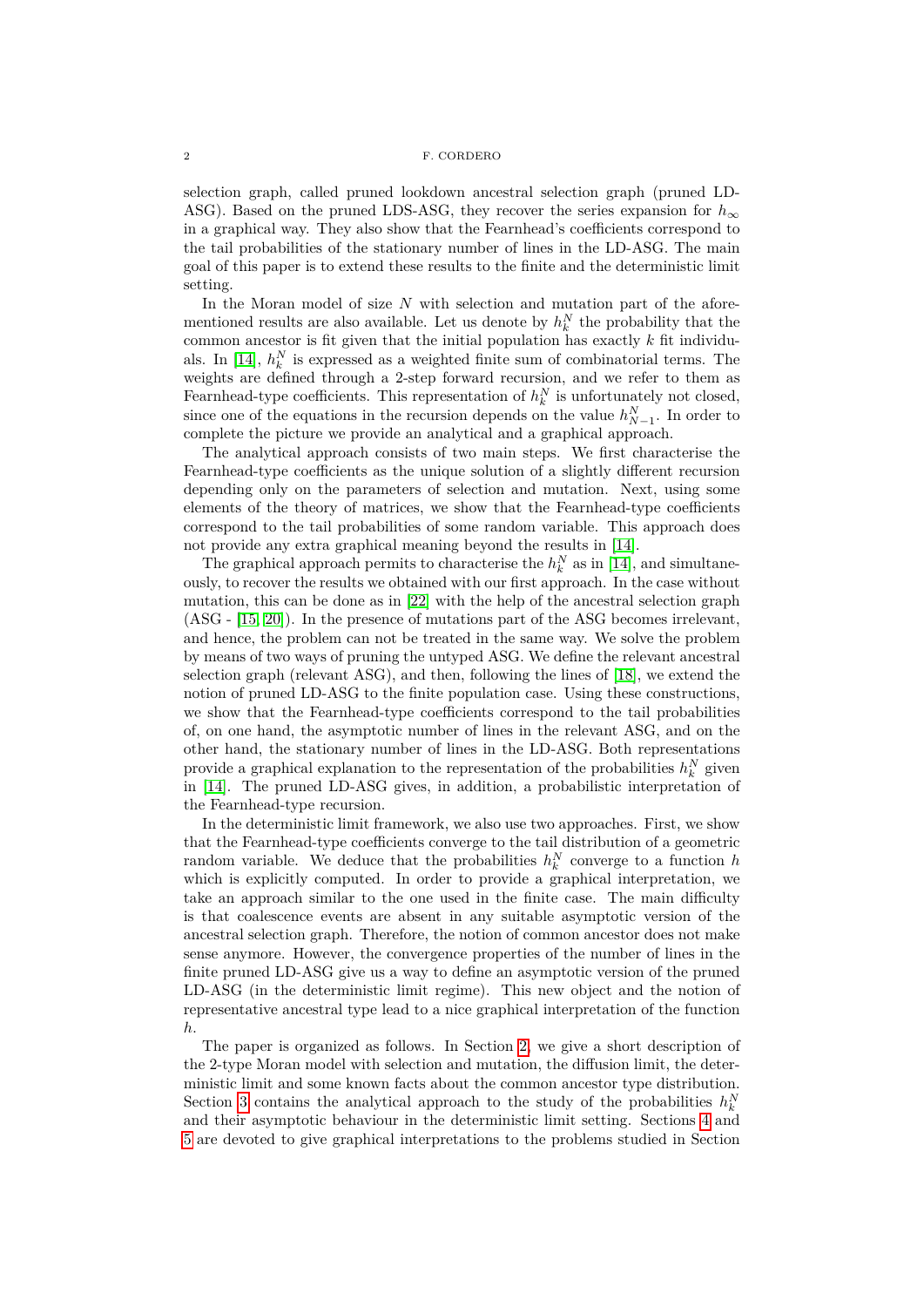[3.](#page-5-0) In Section [4,](#page-12-0) we treat the finite case. We first recall the notion of ASG and we introduce the relevant ASG and the lookdown ASG. These objects are used to obtain the desired graphical interpretations. In Section [5,](#page-23-0) we give a meaning to the asymptotic results obtained in Section 4. The paper ends with Appendices [A](#page-26-0) and [B.](#page-27-0) In Appendix [A,](#page-26-0) we provide some technical results about the Skorohod topology which are needed in Section [5.](#page-23-0) Finally, in Appendix [B](#page-27-0) we compare the deterministic limit, with the asymptotic properties of a related 2-type branching model.

All along the paper, we use the following notation, for  $k, m \in \mathbb{N}_0$ , with  $k < m$ ,  $[m]_k := [k, m] \cap \mathbb{N}_0$ . When  $k = 1$ , we simply write  $[m]$  instead of  $[m]_1$ .

### 2. Preliminaries

<span id="page-2-2"></span><span id="page-2-0"></span>2.1. **The** 2**-type Moran model with selection and mutation.** We consider a population of size N in which each individual is characterised by a type  $i \in \{0, 1\}$ . If an individual reproduces, its single offspring inherits the parent's type and replaces a uniformly chosen individual, possibly its own parent. The replaced individual dies, keeping the size of the population constant.

Individuals of type 1 reproduce at rate 1, whereas individuals of type 0 reproduce at rate  $1 + s_N$ ,  $s_N \geq 0$ . Mutation occurs independently of reproduction. An individual of type *i* mutates to type *j* at rate  $u_N \nu_j$ ,  $u_N \geq 0$ ,  $\nu_j \in (0,1)$ ,  $\nu_0 + \nu_1 = 1$ .

The Moran model has a well-known graphical representation as an interacting particle system (see Fig. [1\)](#page-3-0). Individuals are represented by horizontal lines. Time runs from left to right. Each reproduction event is represented by an arrow with the parent at its tail and the offspring at its head. We decompose reproductions into two kinds of events: neutral and selective. Neutral reproductions are depicted as arrows with filled heads and selective ones as arrows with open heads. Neutral arrows may be used by all individuals, whereas selective arrows may be only used by individuals of type 0. Mutations to type 0 are represented by open circles and mutations to type 1 by filled circles.

More precisely, for each  $i, j \in [N]$  with  $i \neq j$ ,  $\lambda_{i,j}^{\Delta,N}$  and  $\lambda_{i,j}^{\blacktriangle,N}$  denote two Poisson processes with respective rates  $s_N/N$  and  $1/N$ . Similarly, for each  $i \in [N]$ ,  $\lambda_i^{0,N}$ and  $\lambda_{i,j}^{1,N}$  stand for two Poisson processes with respective rates  $u_N \nu_0$  and  $u_N \nu_1$ . We assume that all these processes are independent and we refer

$$
\Lambda^N:=\{\lambda_i^{0,N},\lambda_i^{1,N},\{\lambda_{i,j}^{\Delta,N},\lambda_{i,j}^{\blacktriangle,N}\}_{j\in[N]/\{i\}}\}_{i\in[N]}
$$

as the *reproduction-mutation process*. Now, we draw arrows and circles in the spacetime coordinate system  $[0, \infty) \times [N]$  as follows. At the arrival times of  $\lambda_{i,j}^{\Delta, N}$  and  $\lambda_{i,j}^{\spadesuit,N}$ , we draw selective or neutral arrows respectively, going from line *i* to *j*. At the arrival times of  $\lambda_i^{0,N}$  and  $\lambda_{i,j}^{1,N}$ , we draw respectively open or filled circles at line *i*. So far we have constructed an untyped version of the Moran model. Finally, given an initial configuration of types, we propagate the types forward in time respecting reproduction and mutation events. Relevant information of the evolution of the population is given by the continuous-time Markov chain  $X^N := (X_t^N)_{t \geq 0}$ , where  $X_t^N$  counts the number of individuals of type 0 at time *t*. The infinitesimal parameters of  $X^N$  are given by

$$
q_{k,k+\ell}^N:=\left\{\begin{array}{ll} k\,\frac{(N-k)}{N}\,(1+s_N)+(N-k)\,u_N\,\nu_0 & \text{if }\ell=1,\\ \\ k\,\frac{(N-k)}{N}+k\,u_N\,\nu_1 & \text{if }\ell=-1,\end{array}\right.
$$

and  $q_{k,k+\ell}^N := 0$  for  $|\ell| > 1$ . Equivalently, the infinitesimal generator of  $X^N$ , denoted by  $\mathcal{A}_{X^N}$ , is given by

<span id="page-2-1"></span>
$$
\mathcal{A}_{X^N} f(k) := q_{k,k+1}^N \left( f(k+1) - f(k) \right) + q_{k,k-1}^N \left( f(k-1) - f(k) \right). \tag{2.1}
$$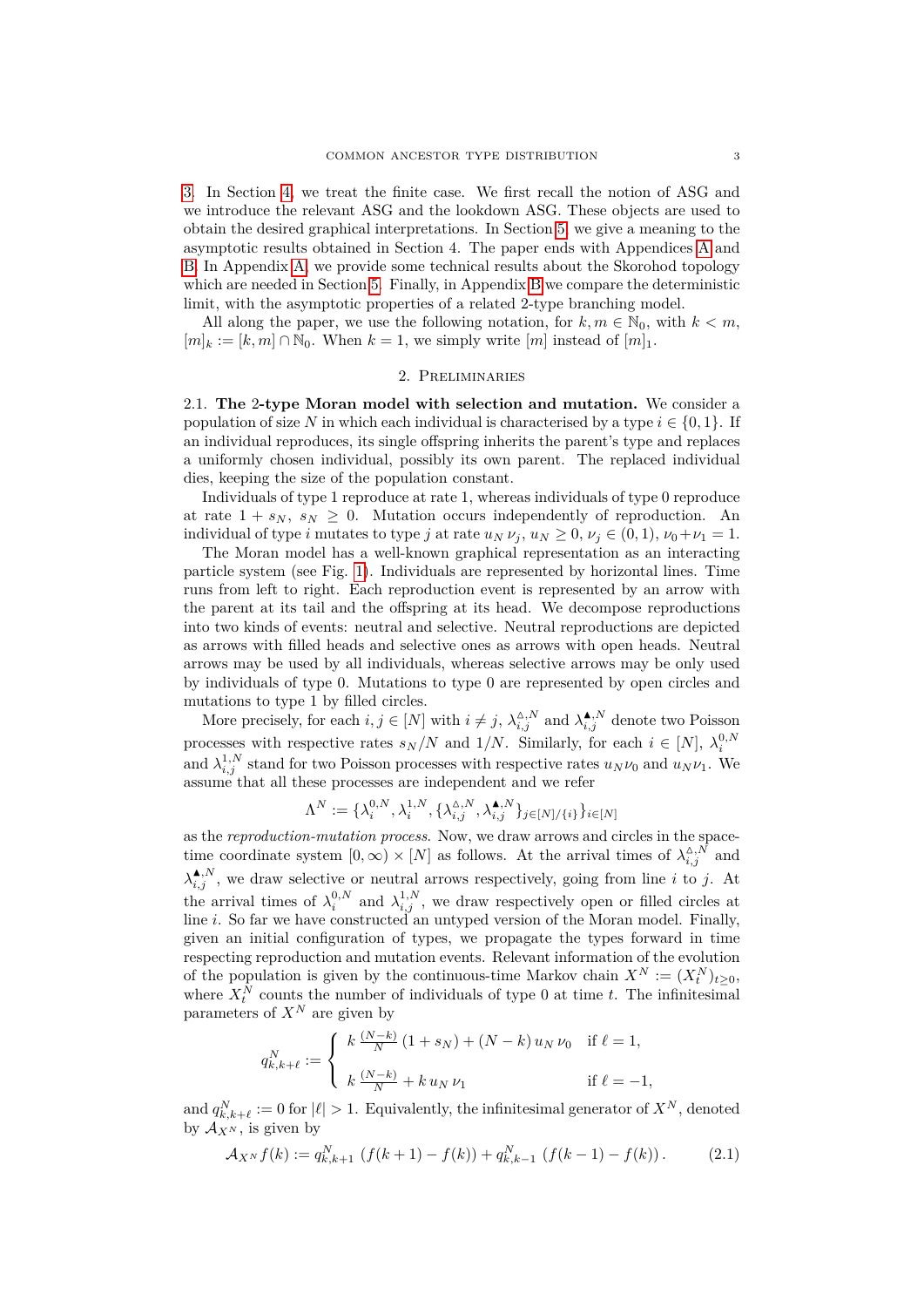<span id="page-3-0"></span>

Figure 1. Graphical illustration of the Moran model: types are indicated for the initial configuration (left) and the final one (right). Filled and open circles represent mutations to type 1 and 0 respectively. Neutral reproductions are depicted as arrows with filled heads and selective ones as arrows with open heads.

In other words,  $X^N$  is a birth-death process with birth rates  $\lambda_k^N := q_{k,k+1}^N$  and death rates  $\mu_k^N := q_{k,k-1}^N$ . In particular, when  $u_N > 0$ ,  $X^N$  admits a unique stationary distribution, which is given by

<span id="page-3-2"></span>
$$
\pi_{X^N}(k) := C_N \prod_{i=1}^k \frac{\lambda_{i-1}^N}{\mu_i^N}, \quad k \in [N]_0,
$$
\n(2.2)

where  $C_N$  is a normalising constant (see [\[6\]](#page-28-0)). When  $u_N = 0$ , by contrast,  $X^N$  is an absorbing Markov chain with 0 and *N* as absorbing states.

2.2. **The diffusion limit.** A natural diffusion limit arises in the Moran model when the parameters of selection and mutation satisfy

<span id="page-3-1"></span>
$$
\lim_{N \to \infty} Nu_N = \theta \in (0, \infty) \quad \text{and} \quad \lim_{N \to \infty} N s_N = \sigma \in (0, \infty). \tag{2.3}
$$

We briefly recall here its construction (see also [\[7,](#page-29-0) p. 71, Lemma 5.11]). Let  $Y_t^N$ denote the proportion of fit individuals in the population at time  $N_t$ , i.e.

$$
Y_t^N := \frac{1}{N} X_{Nt}^N, \quad t \ge 0.
$$

From [\(2.1\)](#page-2-1), the infinitesimal generator of the process  $Y^N := (Y_t^N)_{t \geq 0}$  is given by

$$
\mathcal{A}_{Y^{N}}f(p) = N^{2}p(1-p)\left(f(p+N^{-1})+f(p-N^{-1})-2f(p)\right) + N^{2}\left[s_{N}p(1-p)+(1-p)u_{N}\nu_{0}\right]\left(f(p+N^{-1})-f(p)\right) + N^{2}pu_{N}\nu_{1}\left(f(p-N^{-1})-f(p)\right),
$$

for every  $p \in E_N := \{i/N : i \in [N]_0\}$ . Therefore, if  $f \in C^3([0,1])$ , an appropriate Taylor expansion leads to

$$
\lim_{N \to \infty} \sup_{p \in E_N} |\mathcal{A}_{Y^N} f(p) - \mathcal{A}_Y f(p)| = 0,
$$

where  $A_Y$  is the generator of the Wright-Fisher diffusion  $Y$ , i.e.

$$
\mathcal{A}_Y f(x) := x(1-x) \frac{d^2 f}{dx^2}(x) + [\sigma(1-x)x + \theta \nu_0(1-x) - \theta \nu_1 x] \frac{df}{dx}(x), \quad x \in [0,1].
$$

Consequently,  $Y^N \xrightarrow[N \to \infty]{(d)} Y$  (see [\[8,](#page-29-10) Theorems 1.6.1, 4.2.11 and 8.2.1]).

2.3. **The deterministic limit.** In contrast to the diffusion limit framework, where the parameters of the model satisfy  $(2.3)$ , we consider all along this paper constant parameters of mutation and selection, i.e.  $u_N = u \geq 0$  and  $s_N = s \geq 0$ . In addition, we do not rescale the time. In [\[4\]](#page-28-1) it is shown that a deterministic limit emerges when the size of the population converges to infinity. We summarize here the convergence results related to this deterministic limit. Let  $Z^N := (Z_t^N)_{t \geq 0}$  be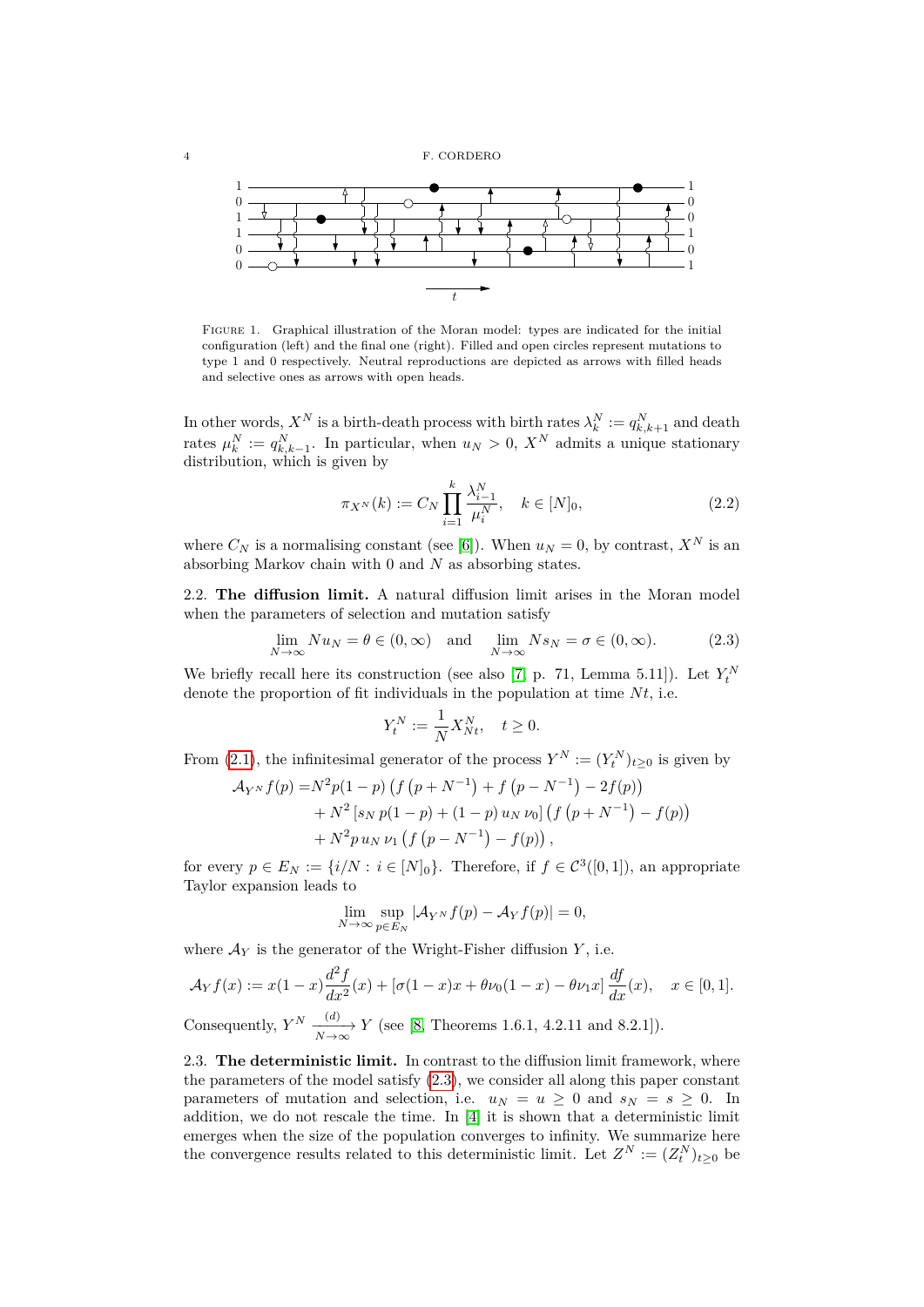the continuous-time Markov chain given by  $Z_t^N := \frac{1}{N} X_t^N$ ,  $t \ge 0$ . For each  $z_0 \in [0, 1]$ , we denote by  $z(z_0, \cdot)$  the solution of the following ordinary differential equation

<span id="page-4-0"></span>
$$
\frac{dz}{dt}(t) = sz(t) (1 - z(t)) + u\nu_0 (1 - z(t)) - u\nu_1 z(t), \quad t \ge 0.
$$
 (2.4)

Eq. [\(2.4\)](#page-4-0) has a unique stable point which is given by

<span id="page-4-3"></span>
$$
x_0^+ := \begin{cases} \frac{s - u + \sqrt{\Delta}}{2s} & \text{if } s > 0, \\ \nu_0 & \text{if } s = 0, \end{cases}
$$
 (2.5)

where  $\Delta := (s - u)^2 + 4suv_0$ . In addition,  $x_0^+$  satisfies

<span id="page-4-5"></span>
$$
\lim_{t \to \infty} z(z_0, t) = x_0^+.
$$
\n(2.6)

It is shown in [\[4,](#page-28-1) Proposition 3.1] that

$$
\lim_{N \to \infty} Z_0^N = z_0 \in [0, 1] \Rightarrow \forall \varepsilon, T > 0: \quad \lim_{N \to \infty} P\left(\sup_{t \le T} |Z_t^N - z(z_0, t)| > \varepsilon\right) = 0.
$$

Now, we set  $g(x) := -(2 + s)x^2 + (2 + s - u(v_0 - v_1)) x + uv_0, x \in \mathbb{R}$ , and we define the Gaussian diffusion  $V^{z_0} := (V_t^{z_0})_{t \geq 0}$  by

$$
V_t^{z_0} := \begin{cases} F(z(z_0, t)) \int_0^t \frac{\sqrt{g(z(z_0, v))}}{F(z(z_0, v))} dB_v & \text{if } z_0 \neq x_0^+, \\ \sqrt{g(x_0^+)} e^{-\sqrt{\Delta} t} \int_0^t e^{\sqrt{\Delta} v} dB_v & \text{if } z_0 = x_0^+, \end{cases}
$$

where  $(B_t)_{t\geq0}$  is a standard Brownian motion. In addition, we introduce the char- $\text{factor}(\Sigma_t)_{t\geq 0}$  is a scalar exponential motion. In addition, we introduce the case of  $\mathbb{E}[\mathbf{z}^{i\theta} \setminus \mathbb{E}(\mathbf{z}^{N-1}|\mathbf{z}^{i\theta})]$  and  $\psi(t,\theta) := E\left[e^{i\theta V_t^{i\theta}}\right]$ . Assuming that  $u > 0$ , [\[4,](#page-28-1) Theorem 3.4] tell us that

$$
\lim_{N \to \infty} \sqrt{N}(Z_0^N - z_0) = 0 \Rightarrow \lim_{N \to \infty} \sup_{t \ge 0} |\psi_N(t, \theta) - \psi(t, \theta)| = 0.
$$

As a consequence, it is deduced that

<span id="page-4-4"></span>
$$
\pi_{Z^N} \xrightarrow[N \to \infty]{w} \delta_{x_0^+} \tag{2.7}
$$

where  $\pi_{Z^N}$  denotes the stationary distribution of  $Z^N$  (see [\[4,](#page-28-1) Corollary 3.6]).

**Remark 2.1.** *Eq.* [\(2.4\)](#page-4-0) *describes the evolution of the proportion of fit individuals in the well-known* 2*-allele paralell mutation-selection (see* [\[5,](#page-28-2) p. 265]*).*

**Remark 2.2.** *The results presented here were obtained in* [\[4\]](#page-28-1) *with the help of classical results for density dependent families of Markov chains (see* [\[16,](#page-29-11) [17,](#page-29-12) [8\]](#page-29-10)*).*

<span id="page-4-2"></span>2.4. **The common ancestor type distribution: known facts.** It has been shown in [\[24\]](#page-29-8) that, in the diffusion limit framework, the common ancestor type distribution takes the form

<span id="page-4-1"></span>
$$
h_{\infty}(x) = \sum_{n=0}^{\infty} \alpha_n x (1-x)^n,
$$
\n(2.8)

where the coefficients  $(\alpha_n)_{n>0}$  satisfy the following second-order recursion

$$
(n + \theta \nu_1)\alpha_n - (n + \sigma + \theta)\alpha_{n-1} + \sigma \alpha_{n-2} = 0, \quad n \ge 2,
$$
\n(2.9)

with boundary conditions  $\alpha_0 = 0$  and  $\lim_{n\to\infty} \alpha_{n+1}/\alpha_n = 0$ . The  $(\alpha_n)_{n>0}$  were introduced in [\[9\]](#page-29-7) and we refer to them as *Fearnhead's coefficients*. In the recent work [\[18\]](#page-29-4), the authors show that  $\alpha_n = P(L_\infty > n)$ , where  $L_\infty$  denotes the stationary number of lines in the lookdown ancestral selection graph. In addition, a graphical proof of [\(2.8\)](#page-4-1) is provided.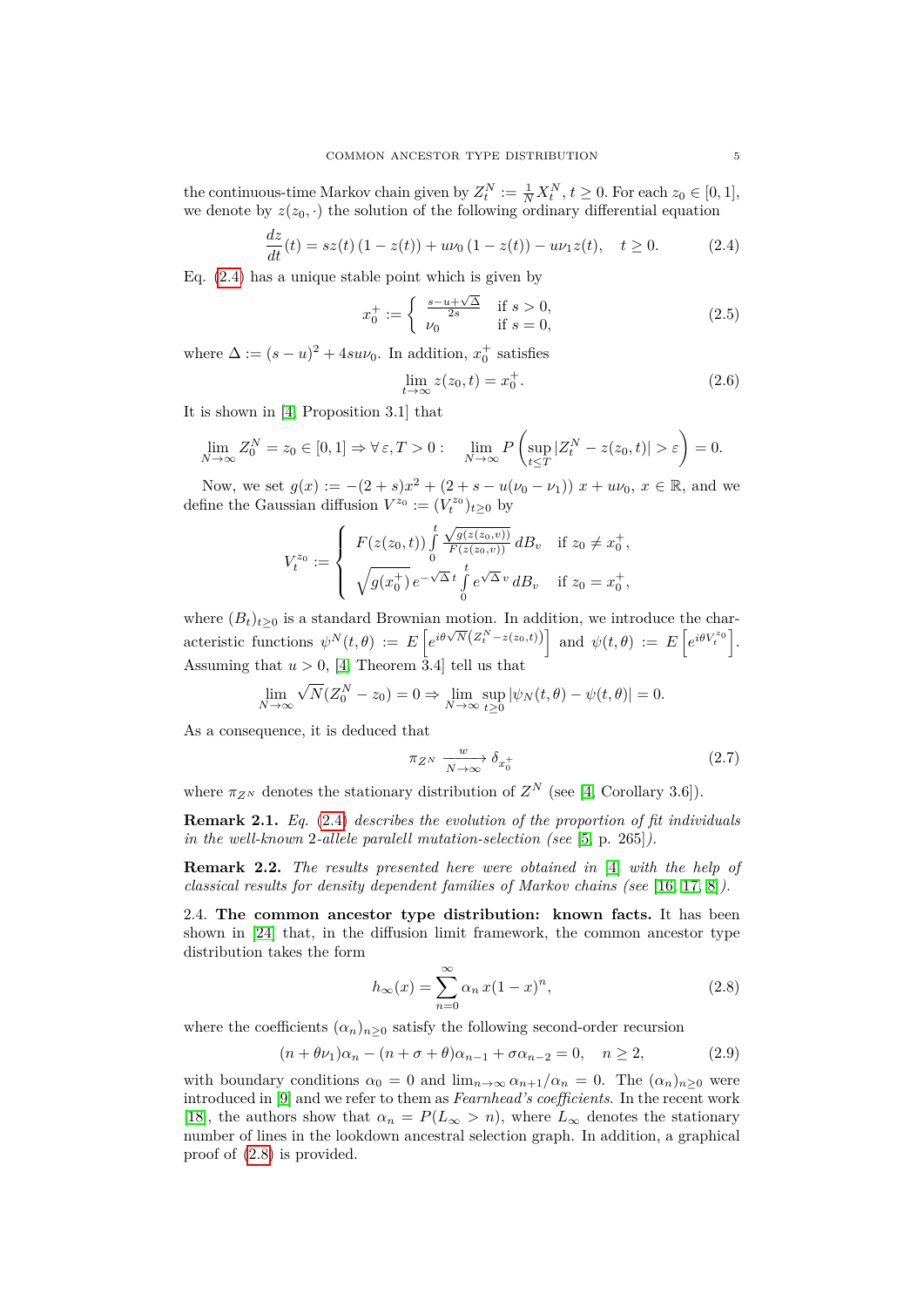In the finite population case, a representation of the common ancestor type distribution, similar to [\(2.8\)](#page-4-1), is given in [\[14\]](#page-29-9). More precisely, a first-step analysis applied to the probabilities  $h_k^N$  leads to

<span id="page-5-5"></span><span id="page-5-4"></span><span id="page-5-3"></span><span id="page-5-2"></span>
$$
h_k^N = \frac{k}{N} \sum_{n=0}^{N-k} a_n^N \prod_{j=0}^{n-1} \frac{N-k-j}{N-1-j}, \quad k \in [N]_0,
$$
\n(2.10)

where the coefficients  $a_n^N$  satisfy, for  $n \in [N-1]_2$ ,

$$
a_0^N = 1,\t\t (E_0)
$$

$$
a_1^N = 1 - N(1 - h_{N-1}^N), \tag{E_1}
$$

$$
\left(\frac{n}{N} + u\nu_1\right)a_n^N = \left(\frac{n}{N} + \frac{N - (n-1)}{N}s + u\right)a_{n-1}^N - \frac{N - (n-1)}{N}sa_{n-2}^N.
$$
 (E<sub>n</sub>)

### <span id="page-5-0"></span>3. The common ancestor type distribution: an analytical approach

As in the diffusion limit setting, in the 2-type Moran model of size *N* subject to selection and mutation, at any time *t*, there is a unique individual that is, at some later time  $v > t$ , ancestral to the whole population (this result follows in the diffusion limit from [\[15,](#page-29-1) Theorem 3.2]). To see this, we fix  $t \geq 0$  and we define the *offspring-type process*  $\Theta^{t,N} := (\{\theta_i^{t,N}(v)\}_{i \in [N]}, \{j_i^{t,N}(v)\}_{i \in [N]})_{v \ge 0}$  as follows. • For  $i \in [N]$ ,  $\theta_i^{t,N}(0) := \{i\}$  and  $j_i^{t,N}(0)$  denotes the type of the individual at line

*i* at time *t*.

• For  $v > 0$  and  $i \in [N]$ ,  $\theta_i^{t,N}(v)$  holds the set of lines occupied at time  $t + v$  by descendants of the individual located at line *i* at time *t*. We denote by  $j_i^{t,N}(v)$  the type of the individual placed at line  $i$  at time  $t + v$ .

The offspring-type process is a continuous-time Markov chain with state space

$$
\Sigma_N := \mathcal{P}_*([N]) \times \{0,1\}^N,
$$

 $\text{where } \mathcal{P}_*([N]) := \{ \{A_i\}_{i \in [N]} : \forall i \neq j, A_i \subset [N], A_i \cap A_j = \emptyset, \bigcup_{k \in [N]} A_k = [N] \}.$ We point out that  $\Theta^{t,N}$  can be constructed using the reproduction-mutation process  $\Lambda^N$  defined in Section [2.1,](#page-2-2) or by exhibiting its transition probabilities. The set

$$
\Xi_N := \{ (\{A_i\}_{i \in [N]}, \{j_i\}_{i \in [N]}) \in \Sigma_N : \exists j \in [N], A_j = [N] \},\
$$

is a closed set of  $\Theta^{t,N}$ . From any state outside of  $\Xi_N$ ,  $\Theta^{t,N}$  reaches  $\Xi_N$  with positive probability and the state space is finite. Therefore, the probability of absorption in  $\Xi_N$  is equal to one. This means that the offspring of one of the individuals at time *t* will fix at a later time. Such individual is called *the common ancestor* at time *t* and we denote its type by  $I_t^N$ . The lineage of these individuals over time defines the so-called *ancestral line* (see Fig. [2\)](#page-5-1). In this section we recall well-known facts about

<span id="page-5-1"></span>

Figure 2. Ancestral line corresponding to Fig. [1.](#page-3-0) Solide lines represent the descendants of the common ancestor at time  $t_i$  in the time period  $[t_i, t_{i+1}]$ . The bold line represents the ancestral line between  $t_0$  and  $t_2$ . In particular, under the initial configuration of figure [1,](#page-3-0) we have  $I_{t_0}^6 = 0$ ,  $I_{t_1}^6 = 1$ ,  $I_{t_2}^6 = 1$ .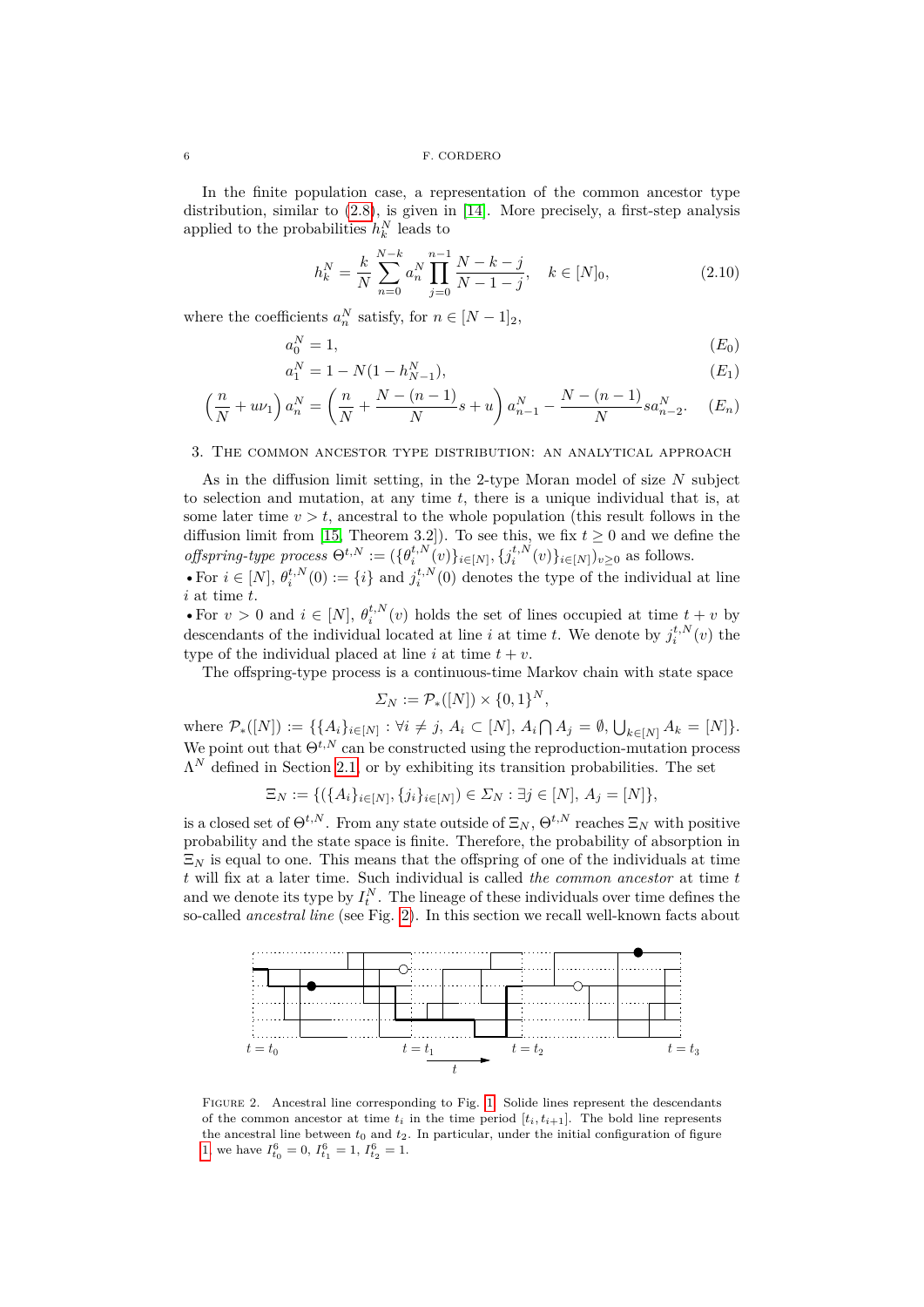the common ancestor type distribution in the finite case, and we derive new results reinforcing them. Next, we analyse the asymptotic behaviour of this distribution in the deterministic limit setting. With this in mind, we define  $h_k^N$  as the probability that the common ancestor at time 0 is of type 0, given that the initial population that the common ancestor at time 0 is of type 0, given that the initial population contains exactly *k* fit individuals, i.e.  $h_k^N := P(I_0^N = 0 \mid X_0^N = k)$ . Equivalently,  $h_k^N$  is the probability that an initial population of *k* fit individuals is ancestral to the whole population at some later time.

**Remark 3.1.** For all  $t \geq 0$ , the processes  $\Theta^{t,N}$  and  $\Theta^{0,N}$ , under the same initial *configuration have the same law. In particular,*  $P(I_t^N = 0 \mid X_t^N = k) = h_k^N$ .

<span id="page-6-3"></span>3.1. **The case without mutation:**  $s > 0$  and  $u = 0$ . In this case all the involved quantities can be explicitly computed. Indeed, since there is no mutation,  $h_k^N$  is the fixation probability of type 0 given that in the initial population there are *k* fit individuals. Thus, setting  $T_k^N := \inf\{t \geq 0 : X_t^N = k\}$ , [\[6,](#page-28-0) Theorem 6.1] yields

$$
h_k^N = P\left(T_N^N < T_0^N \mid Z_0^N = \frac{k}{N}\right) = \frac{(1+s)^{N-k} - (1+s)^N}{1 - (1+s)^N}, \quad k \in [N]_0.
$$

In other words, if  $\mathcal{G}^N$  denotes a geometric random variable with parameter  $s/(1+s)$ conditioned to be smaller or equal than *N*, then

<span id="page-6-1"></span><span id="page-6-0"></span>
$$
h_k^N = P(\mathcal{G}^N \le k). \tag{3.1}
$$

Since,  $\mathcal{G}^N \xrightarrow[N \to \infty]{(d)} \mathcal{G} \sim \text{Geom}(s/(1+s)),$  we get  $h_k^N \xrightarrow[N \to \infty]{} 1 - (1 + s)^{-k}, \quad k \ge 0.$  (3.2)

This means that the probability  $h_k^N$  converges to a strictly positive number, although the initial proportion of fit individuals becomes negligible when *N* tends to infinity. Moreover, we also have

<span id="page-6-2"></span>
$$
N \ge k_N \xrightarrow[N \to \infty]{} \infty \Rightarrow h_{k_N}^N \xrightarrow[N \to \infty]{} 1. \tag{3.3}
$$

These remarkable facts are in contrast with the behaviour of the corresponding probabilities in the neutral case, where  $h_k^N = k/N$ .

On the other hand, if  $L_N$  is a binomial random variable with parameters  $N$  and  $s/(1 + s)$  conditioned to be strictly positive, the right hand side of  $(3.1)$  becomes

$$
P(\mathcal{G}^N \le k) = \sum_{\ell=1}^N P(L_N = \ell) \frac{\binom{N}{k} - \binom{N-\ell}{k}}{\binom{N}{k}} = \sum_{\ell=1}^N P(L_N = \ell) \frac{\sum_{j=N-\ell}^{N-1} \binom{j}{k}}{\binom{N}{k}}
$$

$$
= \sum_{n=0}^{N-k} P(L_N > n) \frac{k}{N} \prod_{j=0}^{n-1} \frac{N-k-j}{N-1-j}.
$$

Therefore, defining  $a_n^N := P(L_N > n)$ , we have

$$
h_k^N = \sum_{n=0}^{N-k} a_n^N \frac{k}{N} \prod_{j=0}^{n-1} \frac{N-k-j}{N-1-j} \text{ and } a_n^N \xrightarrow[N \to \infty]{} 1.
$$

**Remark 3.2.** *The convergence results* [\(3.2\)](#page-6-1) *and* [\(3.3\)](#page-6-2) *also differ from the diffusion limit case, where (see* [\[13\]](#page-29-13) *and* [\[12\]](#page-29-5)*)*

$$
\frac{k_N}{N} \xrightarrow[N \to \infty]{} x \in [0,1] \Rightarrow h_{k_N}^N \xrightarrow[N \to \infty]{} \frac{1 - e^{-2\sigma x}}{1 - e^{-2\sigma}}.
$$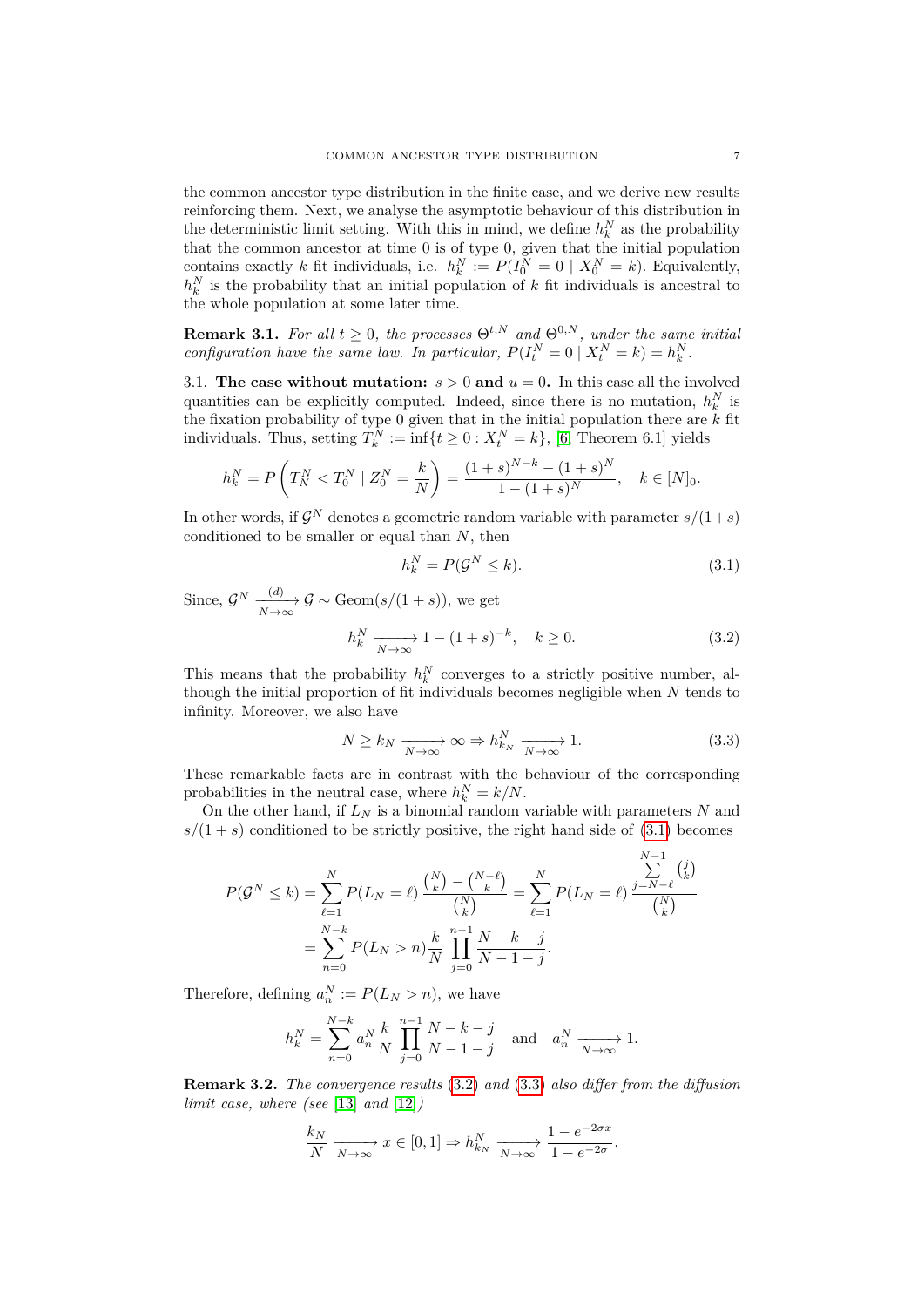3.2. **The case with mutation.** Henceforth, we assume that  $s, u > 0$ . In contrast to the previous case, when we introduce mutations, there is no fixation of types anymore. Thus a different approach has to be taken. The problem was solved in [\[14\]](#page-29-9) by studying the Markov process  $D^N := (D^{0,N}, D^{1,N}, X^N)$ , where  $D_t^{i,N}$  holds the number of descendants of type *i* at time *t* of an unordered sample with initial composition  $(D_0^{0,N}, D_0^{1,N})$ . The relation between  $D^N$  and  $h_k^N$  is given by

$$
h_k^N = P\left(\exists t \ge 0 : D_t^{0,N} + D_t^{1,N} = N \mid D_0^N = (k, 0, k)\right), \quad k \in [N]_0.
$$

This representation and a first-step analysis were used in [\[14\]](#page-29-9) in order to obtain  $(2.10)$  and the recursion  $(E_n)_{n=0}^{N-1}$  $(E_n)_{n=0}^{N-1}$  $(E_n)_{n=0}^{N-1}$  defined in Section [2.4.](#page-4-2)

3.2.1. *A first characterization of the coefficients*  $a_k^N$ . The inconvenience in the recursion  $(E_n)_{n=0}^{N-1}$  $(E_n)_{n=0}^{N-1}$  $(E_n)_{n=0}^{N-1}$  is that it depends on the value of  $h_{N-1}^N$ . Equation  $(E_n)$  is a consequence of a probabilistic argument. By contrast,  $(E_0)$  $(E_0)$  $(E_0)$  and  $(E_1)$  follow di-rectly from [\(2.10\)](#page-5-2), plugging in  $k = N$  and  $k = N - 1$  respectively, and they are particular cases of the next result.

<span id="page-7-0"></span>**Lemma 3.3** (Inversion formula). For all  $\ell \in [N]$ , we have

$$
a_{N-\ell}^N = \sum_{k=\ell}^N (-1)^{k+\ell} {k-1 \choose \ell-1} {N \choose k} h_k^N.
$$

*Proof.* From [\(2.10\)](#page-5-2), we see that

$$
\sum_{k=\ell}^{N}(-1)^{k+\ell}\binom{k-1}{\ell-1}\binom{N}{k}h_{k}^{N} = \sum_{k=\ell}^{N}(-1)^{k+\ell}\binom{k-1}{\ell-1}\sum_{n=0}^{N-k}a_{n}^{N}\binom{N-n-1}{k-1} \n= \sum_{n=0}^{N-\ell}a_{n}^{N}\sum_{k=\ell}^{N-n}(-1)^{k+\ell}\binom{k-1}{\ell-1}\binom{N-n-1}{k-1} \n= \sum_{m=\ell}^{N}a_{N-m}^{N}\sum_{j=\ell-1}^{m-1}(-1)^{j+\ell-1}\binom{j}{\ell-1}\binom{m-1}{j}.
$$

Thus, the result follows from the following combinatorial identity (see e.g. [\[23\]](#page-29-14)):

$$
\sum_{j=\ell-1}^{m-1} (-1)^{j+\ell-1} {j \choose \ell-1} {m-1 \choose j} = \delta_{\ell,m},
$$

where  $\delta_{\ell,m}$  denotes the Kronecker delta.

The aim now is to replace [E](#page-5-4)quation  $(E_1)$  by another one, independent of  $(E_0)$ and  $(E_n)$  $(E_n)$  $(E_n)$ , for  $n \in [N-1]_2$ , and not involving the values of  $h_k^N$ .

**Lemma 3.4** (The missing equation)**.** *We have*

<span id="page-7-2"></span><span id="page-7-1"></span>
$$
\left(1 + u + \frac{s}{N}\right) a_{N-1}^N = \frac{s}{N} a_{N-2}^N.
$$
 (E<sub>N</sub>)

*Proof.* First, let us denote  $\psi_k^N := h_k^N - \frac{k}{N}$ . From Lemma [3.3](#page-7-0) and the following combinatorial identities, which can be derived from the binomial theorem:

$$
\sum_{k=1}^{N}(-1)^{k+1}\binom{N}{k}k=0 \text{ and } \sum_{k=2}^{N}(-1)^{k}\binom{N}{k}(k-1)k=0,
$$

we deduce that

$$
a_{N-1}^N = \sum_{k=1}^N (-1)^{k+1} \binom{N}{k} \psi_k^N \quad \text{and} \quad a_{N-2}^N = \sum_{k=2}^N (-1)^k \binom{N}{k} (k-1) \psi_k^N.
$$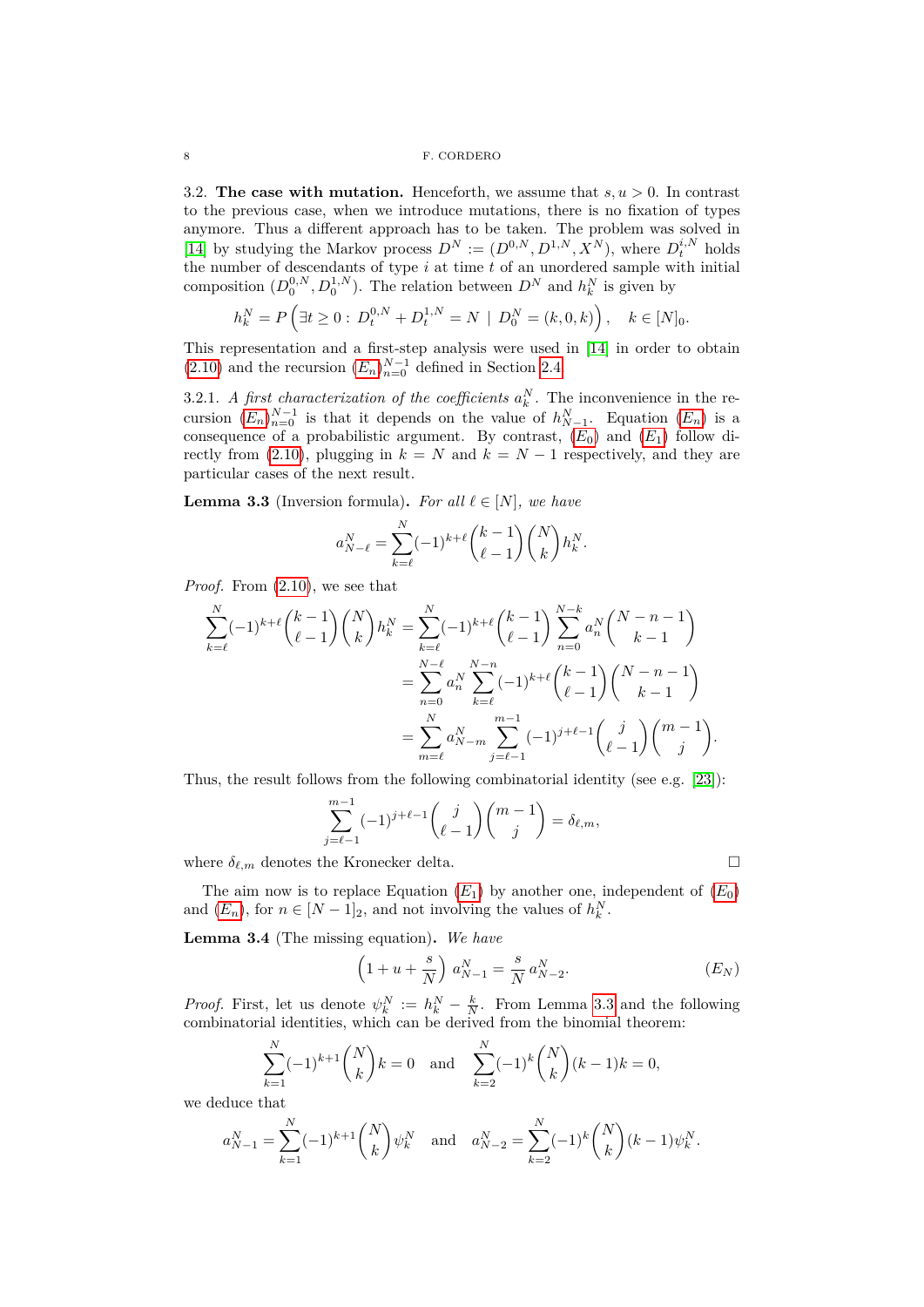The previous identities and the definition of  $\lambda_k^N$  and  $\mu_k^N$  lead to

$$
\Delta_N := \left(1 + u + \frac{s}{N}\right) a_{N-1}^N - \frac{s}{N} a_{N-2}^N = \sum_{k=1}^N (-1)^{k+1} {N \choose k} \psi_k^N \left(1 + u + \frac{s k}{N}\right)
$$
  
= 
$$
\sum_{k=1}^N (-1)^{k+1} {N \choose k} \psi_k^N \left(\frac{\lambda_k^N}{N-k} + \frac{\mu_k^N}{k}\right).
$$

Defining  $\tilde{\psi}_0^N := \tilde{\psi}_N^N := 0$ , and, for  $k \in [N-1]$ ,  $\tilde{\psi}_k^N := \frac{\psi_k}{k(N-k)}$ , we have

$$
\sum_{k=1}^{N}(-1)^{k+1} \binom{N}{k} \psi_k^N \frac{\lambda_k^N}{N-k} = N \sum_{k=1}^{N-1}(-1)^{k+1} \binom{N-1}{k-1} \tilde{\psi}_k^N \lambda_k^N,
$$

and

$$
\sum_{k=1}^{N}(-1)^{k+1} \binom{N}{k} \psi_k^N \frac{\mu_k^N}{k} = N \sum_{k=1}^{N-1}(-1)^{k+1} \binom{N-1}{k} \tilde{\psi}_k^N \mu_k^N.
$$

As a consequence, we obtain

$$
\frac{\Delta_N}{N} = \sum_{k=1}^{N-1} (-1)^{k+1} \binom{N-1}{k-1} \tilde{\psi}_k^N \lambda_k^N + \sum_{k=1}^{N-1} (-1)^{k+1} \binom{N-1}{k} \tilde{\psi}_k^N \mu_k^N. \tag{3.4}
$$

In addition, we know from [\[14,](#page-29-9) Eq. (25), (26) and (27)] that, for all  $k ∈ [N - 1]$ :

<span id="page-8-0"></span>
$$
\left(\lambda_k^N + \mu_k^N\right)\tilde{\psi}_k^N = \lambda_{k+1}^N \tilde{\psi}_{k+1}^N + \mu_{k-1}^N \tilde{\psi}_{k-1}^N + \frac{s}{N^2} \tag{3.5}
$$

Multiplying [\(3.5\)](#page-8-0) by  $(-1)^{k+1} {N-2 \choose k-1}$  and performing the sum over  $k \in [N-1]$  yields

$$
\sum_{k=1}^{N-1}(-1)^{k+1}\binom{N-2}{k-1}(\lambda_k^N+\mu_k^N)\tilde{\psi}_k^N = \sum_{k=1}^{N-1}(-1)^{k+1}\binom{N-2}{k-1}\lambda_{k+1}^N\tilde{\psi}_{k+1}^N + \sum_{k=1}^{N-1}(-1)^{k+1}\binom{N-2}{k-1}\mu_{k-1}^N\tilde{\psi}_{k-1}^N + \frac{s}{N^2}\sum_{k=1}^{N-1}(-1)^{k+1}\binom{N-2}{k-1}.
$$

The last sum equals zero as a consequence of the binomial theorem. Rearranging the sums, we obtain

$$
\sum_{k=1}^{N-1}(-1)^{k+1}\binom{N-1}{k-1}\lambda_k^N\tilde{\psi}_k^N+\sum_{k=1}^{N-1}(-1)^{k+1}\binom{N-1}{k}\mu_k^N\tilde{\psi}_k^N=0.
$$

This identity together with [\(3.4\)](#page-7-1) implies that  $\Delta_N = 0$  and the proof is completed.  $\Box$ 

The next result tells us that the coefficients  $(a_n^N)_{n=0}^{N-1}$  are characterised by the equations  $(E_0)$  $(E_0)$  $(E_0)$  and  $(E_n)_{n \in [N]_2}$ .

<span id="page-8-2"></span>**Lemma 3.5** (Uniqueness and positivity of the coefficients)**.** *The system of equations given by*  $(E_0)$  $(E_0)$  $(E_0)$  *and*  $(E_n)_{n \in [N]_2}$  *has a unique solution*  $(a_n^N)_{n=0}^{N-1}$ *, which is in addition, coordinate by coordinate, strictly positive.*

*Proof.* We first write the underlying system of equations as follows:

<span id="page-8-1"></span>
$$
\begin{pmatrix} d_0 & c_0 & 0 & \cdots & 0 \\ b_1 & d_1 & c_1 & & \vdots \\ 0 & \ddots & \ddots & \ddots & 0 \\ \vdots & \ddots & b_{N-2} & d_{N-2} & c_{N-2} \\ 0 & \cdots & 0 & b_{N-1} & d_{N-1} \end{pmatrix} \begin{pmatrix} a_0^N \\ a_1^N \\ \vdots \\ a_{N-2}^N \\ a_{N-1}^N \end{pmatrix} = \begin{pmatrix} 1 \\ 0 \\ \vdots \\ 0 \\ 0 \end{pmatrix},
$$
(3.6)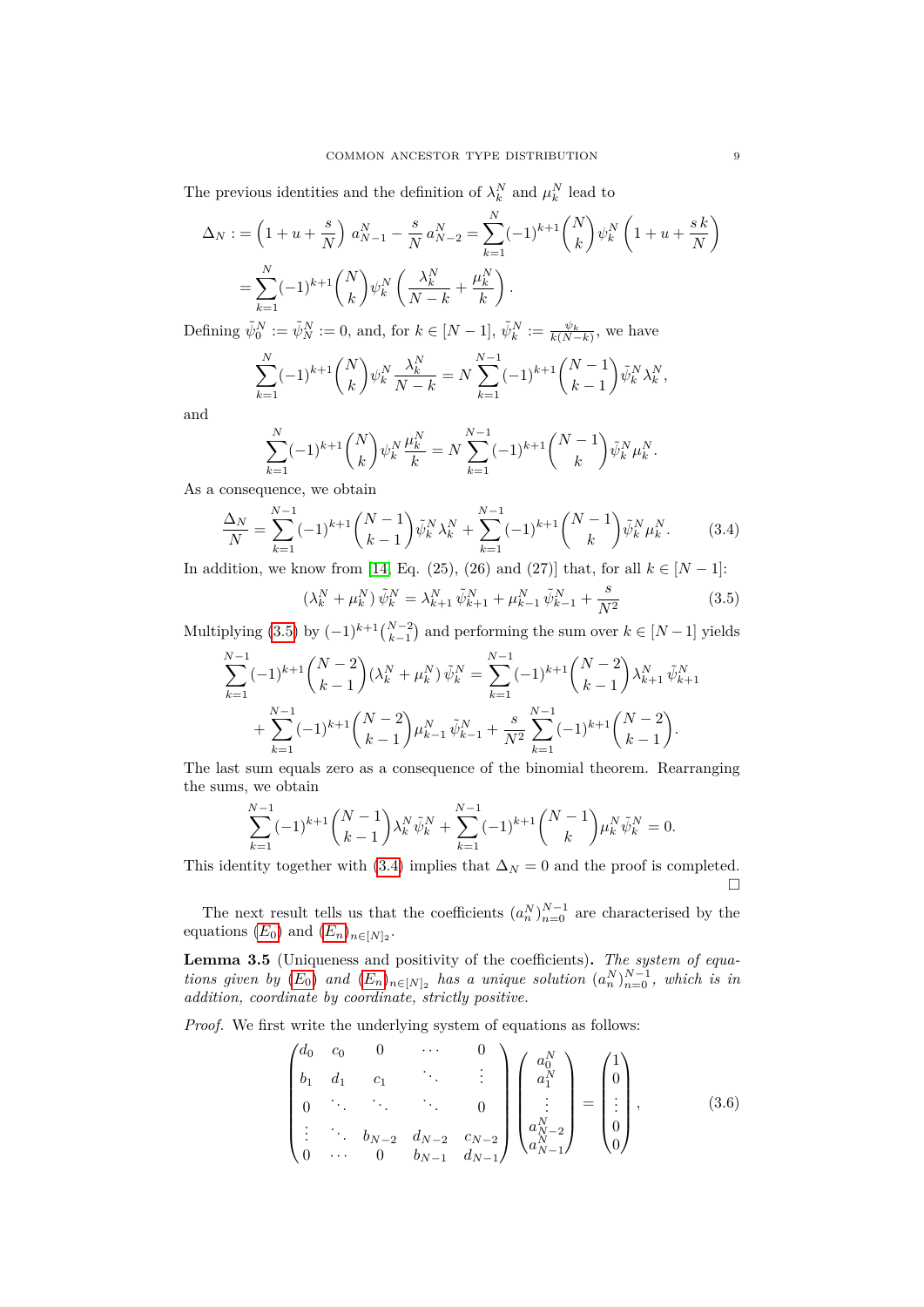where  $d_0 := 1, c_0 := 0$ ,

$$
d_n := \frac{n+1}{N} + \frac{(N-n)s}{N} + u, \quad b_n := -\frac{(N-n)s}{N}, \quad n \in [N-1],
$$

and

$$
c_n := -\frac{n+1}{N} - u\nu_1, \quad n \in [N-1].
$$

The matrix  $A_N$  in [\(3.6\)](#page-8-1) is strictly diagonally dominant, and hence invertible by the Lévy-Desplanques Theorem (see for ex. [\[11,](#page-29-15) Theorem 6.1.10]). Thus, [\(3.6\)](#page-8-1) has a unique solution given by the first column of  $A_N^{-1}$ . It remains to prove its positivity.

Since  $A_N$  is strictly diagonally dominant and all its diagonal entries are strictly positive, the Gerschgorin circle Theorem implies that all the eigenvalues of *A<sup>N</sup>* have strictly positive real parts (see [\[11,](#page-29-15) Theorem 6.1.1]). In addition,  $A_N$  is tridiagonal and  $b_i c_{i-1} \geq 0$ , for all  $i \in [N-1]$ . Therefore, all its eigenvalues are real (see [\[11,](#page-29-15) p. 174, Problem 5]). Summarizing, all the eigenvalues of *A<sup>N</sup>* are real and strictly positive. The same holds for the sub-matrices  $A_N^{(n)}$  consisting of the first *n* rows and columns of  $A_N$  (with  $A_N^{(n)} = A_N$ ). Then, for each  $n \in [N]$ ,  $\theta_n^N := \det(A_N^{(n)}) > 0$ .

Furthermore, since *A<sup>N</sup>* is tridiagonal, [\[26,](#page-29-16) Theorem 2] yields

$$
(A_N^{-1})_{1,1} = \frac{\phi_2^N}{\theta_N^N}
$$
 and  $(A_N^{-1})_{i,1} = |b_1 \times \cdots \times b_i| \frac{\phi_{i+1}^N}{\theta_N^N}$ 

where  $\phi_{N+1}^{N} = 1$ ,  $\phi_{N+2}^{N} = 0$ , and from [\[26,](#page-29-16) Lemma 2]

$$
\theta_k^N \phi_{k+1}^N = \theta_N^N + b_k c_{k-1} \theta_{k-1}^N \phi_{k+2}^N, \quad k \in [N].
$$

This recursion also tells us that the coefficients  $\phi_k^N$  are all positive, and therefore the same holds for the first column of  $A_N^{-1}$ . The proof is completed.

<span id="page-9-0"></span>**Proposition 3.6.** *There is a random variable L<sup>N</sup> with values on* [*N*] *such that*

$$
a_n^N = P(L_N > n), \qquad n \in [N-1]_0.
$$

*Proof.* We claim that the function  $n \mapsto a_n^N$  is decreasing. If this is true, we define  $\rho_n^N := a_{n-1}^N - a_n^N$ ,  $n \in [N-1]$  and  $\rho_N^N := a_{N-1}^N$ , and deduce, for all  $n \in [N]$ , that

$$
\rho_n^N \ge 0
$$
 and  $\sum_{k=1}^N \rho_k^N = a_0^N = 1$ .

Consequently, there is a random variable  $L_N$  with values in  $[N]$  satisfying that  $P(L_N = k) = \rho_k^N$ . The desired result follows. It remains to prove our claim. From  $(E_N)$  $(E_N)$  $(E_N)$  and Lemma [3.5,](#page-8-2) we have  $a_{N-2}^N - a_{N-1}^N \ge 0$ . In addition, for  $n \in [N-1]_2$ ,

$$
\left(\frac{n}{N} + u\nu_1\right)(a_n^N - a_{n-1}^N) = u\nu_0 a_{n-1}^N + \frac{N - (n-1)}{N} s(a_{n-1}^N - a_{n-2}^N),
$$

and the claim follows using a backward induction.  $\Box$ 

Let now  $(\xi_1, ..., \xi_N)$  be a vector of random variables with values in  $\{0, 1\}^N$  with the following distribution

$$
P((\xi_1, ..., \xi_N) = (i_1, ..., i_N)) := \frac{P(L_N = N - r)}{\binom{N}{r}}, \quad \text{if} \quad \sum_{j=1}^N i_j = r,
$$

and define  $\mathcal{G}^N := \min\{i \geq 1 : \xi_i = 0\}.$ 

**Corollary 3.7.** *For all*  $k \in [N]_0$ *, we have*  $h_k^N = P(\mathcal{G}^N \leq k)$ *.*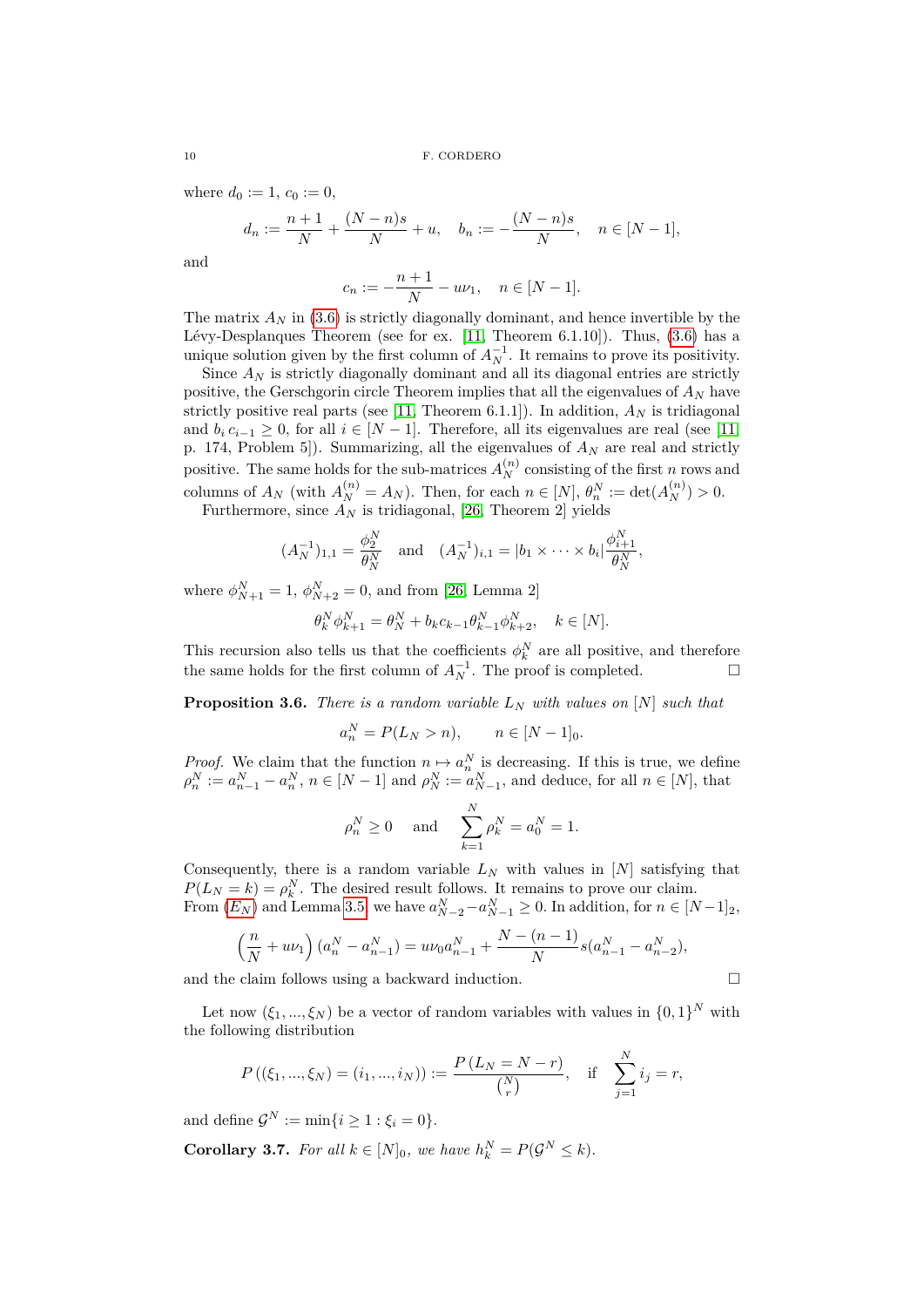*Proof.* The proof is very similar to the case without mutation. Indeed, we can decompose the distribution of  $\mathcal{G}^N$  in the following way:

$$
P(\mathcal{G}^N \le k) = \sum_{\ell=1}^N P\left(\sum_{i=1}^N \xi_i = N - \ell\right) P\left(\mathcal{G}^N \le k \Big| \sum_{i=1}^N \xi_i = N - \ell\right)
$$
  
= 
$$
\sum_{\ell=1}^N P(L_N = \ell) \frac{\binom{N}{k} - \binom{N-\ell}{k}}{\binom{N}{k}} = \sum_{n=0}^{N-k} \frac{\binom{N-n-1}{k-1}}{\binom{N}{k}} P(L_N > n).
$$

The result follows from Proposition [3.6](#page-9-0) and Equation [\(2.10\)](#page-5-2).  $\Box$ 

3.2.2. Asymptotic behaviour of the probabilities  $h_k^N$ . In order to understand the limit behaviour of the common ancestor type distribution, we first study the coefficients  $(a_n^N)_{n=0}^{N-1}$ . Let us assume for a moment that these coefficients admit a limit when *N* converges to infinity. In this case, if we fix  $n \geq 2$  and we take the limit when *N* tends to infinity in  $(E_n)$  $(E_n)$  $(E_n)$ , we see that the limit coefficients  $(a_k)_{k>0}$  should satisfy the following recurrence relation

<span id="page-10-0"></span>
$$
0 = u\nu_1 a_n - (s+u) a_{n-1} + s a_{n-2}.
$$
\n(3.7)

<span id="page-10-1"></span>**Lemma 3.8.** *The solution of* [\(3.7\)](#page-10-0) *has the form*

$$
a_n = \frac{(a_0 \ell_- - a_1) \ell_+^n}{\ell_- - \ell_+} + \frac{(a_1 - \ell_+ a_0) \ell_-^n}{\ell_- - \ell_+},
$$

 $where \ell_{\pm} = \frac{s + u \pm \sqrt{(s - u)^2 + 4s u \nu_0}}{2u \nu_1}$  $rac{2u\nu_1}{2u\nu_1}$ .

*Proof.* Note that  $(3.7)$  is a homogeneous linear recurrence relation of second order with constant coefficients. Thus, its solution has the form  $a_n = c_1 \ell_+^n + c_2 \ell_-^n$ , where  $\ell$ <sup>+</sup> and  $\ell$ <sup>−</sup> are the roots of the polynomial  $p(x) = u\nu_1 x^2 - (s + u)x + s$  and  $c_1, c_2$ are constants. The previous equation for  $n = 0$  and  $n = 1$  permits to determine the values of the constants  $c_1, c_2$  in terms of  $a_0$  and  $a_1$ . The result follows.

<span id="page-10-2"></span>**Remark 3.9.** *Note that*  $\ell_+ = 1/(1 - x_0^+) \in (1, \infty)$  *and*  $\ell_- = s(1 - x_0^+) / u\nu_1 \in (0, 1)$ *, where*  $x_0^+$  *is defined in* [\(2.5\)](#page-4-3)*.* 

<span id="page-10-3"></span>**Proposition 3.10** (Convergence of the coefficients). For all  $k \in [N]_0$ , we have

$$
a_k^N \xrightarrow[N \to \infty]{} a_k = \ell^k_-.
$$

*Proof.* Since  $a_0^N = 1$  for all  $N \geq 1$ , the result is true for  $k = 0$ . If we prove the result for  $k = 1$ , then using the recurrence relation  $(E_n)$  $(E_n)$  $(E_n)$ , we can deduce that, for each  $k \geq 0$ ,  $a_k^N \xrightarrow[N \to \infty]{} a_k$ , where  $(a_k)_{k \geq 0}$  is the solution of [\(3.7\)](#page-10-0) with  $a_0 := 1$  and *a*<sub>1</sub> :=  $\ell$ <sub>−</sub>. From Lemma [3.8](#page-10-1) this solution is given by  $a_k = \ell^k$  and the result follows. Therefore, it remains only to prove that  $a_1^N \xrightarrow[N \to \infty]{} \ell_-\dots$  From  $(E_1)$  $(E_1)$  $(E_1)$  and denoting  $\psi_k^N := h_k^N - \frac{k}{N}$ , we have to show that  $N \psi_{N-1}^N - \frac{k}{N \to \infty} \ell$ .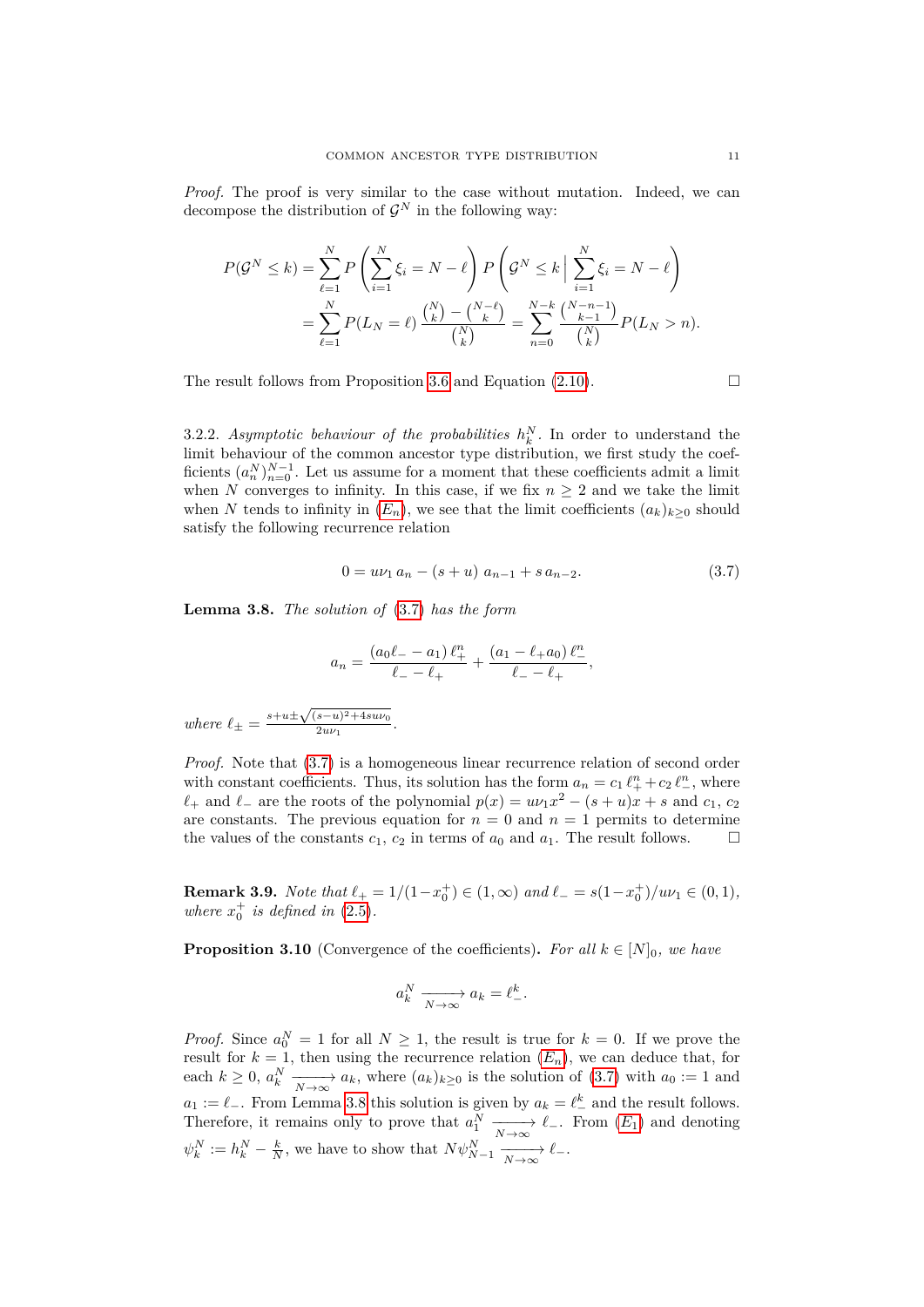From [\[14,](#page-29-9) Eq. 30], [\(2.2\)](#page-3-2), and using that  $\pi_{Z^N}(k/N) = \pi_{X^N}(k)$ , we obtain

$$
N\psi_{N-1}^{N} = \frac{s}{\frac{N-1}{N} + (N-1)u\nu_{1}} \left(1 - \frac{1}{N}\right) \frac{\sum_{n=1}^{N} (N-n)n\left(\frac{N-n}{N} + u\nu_{1}\right)\pi_{Z^{N}}\left(\frac{n}{N}\right)}{\sum_{n=1}^{N} n\left(\frac{N-n}{N} + u\nu_{1}\right)\pi_{Z^{N}}\left(\frac{n}{N}\right)}
$$

$$
= \frac{s}{\frac{N-1}{N^{2}} + \frac{N-1}{N}u\nu_{1}} \left(1 - \frac{1}{N}\right) \frac{\sum_{n=1}^{N} (1 - \frac{n}{N})\frac{n}{N}\left(1 - \frac{n}{N} + u\nu_{1}\right)\pi_{Z^{N}}\left(\frac{n}{N}\right)}{\sum_{n=1}^{N} \frac{n}{N}\left(1 - \frac{n}{N} + u\nu_{1}\right)\pi_{Z^{N}}\left(\frac{n}{N}\right)}
$$

$$
= \frac{s}{\frac{N-1}{N^{2}} + \frac{N-1}{N}u\nu_{1}} \left(1 - \frac{1}{N}\right) \frac{E_{\pi_{Z^{N}}}\left[Z_{1}^{N}\left(1 - Z_{1}^{N}\right)\left(1 - Z_{1}^{N} + u\nu_{1}\right)\right]}{E_{\pi_{Z^{N}}}\left[Z_{1}^{N}\left(1 - Z_{1}^{N} + u\nu_{1}\right)\right]}.
$$

Thus, [2.7](#page-4-4) yields  $N\psi_{N-1}^N \xrightarrow[N \to \infty]{} s(1-x_0^+)/u\nu_1 = \ell_-$ , ending the proof.

**Remark 3.11.** *The previous result and Remark [3.9](#page-10-2) yield*  $a_1 = s(1-x_0^+)/u$ . *This expression is similar to its diffusion limit analogue, where*  $\alpha_1 = \sigma(1 - \tilde{x})/(1 + \theta \nu_1)$ , with  $\theta$  and  $\sigma$  as in Eq. [\(2.3\)](#page-3-1),  $\tilde{x} = E_{\pi_Y}[Y^2(1-Y)]/E_{\pi_Y}[Y^2(1-Y)]$ , and  $\pi_Y$  is the *stationary distribution of the Wright-Fisher diffusion (see* [\[24\]](#page-29-8)*).*

<span id="page-11-1"></span>**Corollary 3.12.** We have  $L_N \xrightarrow[N \to \infty]{(d)} L$ , where *L* is a geometric random variable *with parameter*  $1 - \ell_-.$ 

*Proof.* Direct from Proposition [3.10.](#page-10-3) □

We have all the ingredients to prove the convergence of the probabilities  $h_k^N$ .

<span id="page-11-0"></span>**Theorem 3.13** (Convergence of the common ancestor type distribution)**.** *Consider a sequence of integers*  $(k_N)_{N\geq 1}$  *satisfying, for all*  $N \geq 1$ *,*  $k_N \in [N]_0$ *. Then* 

$$
\lim_{N \to \infty} \frac{k_N}{N} = x \in (0, 1) \Rightarrow \lim_{N \to \infty} h_{k_N}^N = h(x) := x + x \sum_{n=1}^{\infty} \ell_{-}^n (1 - x)^n = \frac{x}{1 - \ell_{-} (1 - x)}.
$$

*Proof.* Fix  $n \in \mathbb{N}$ . Thanks to Proposition [3.10,](#page-10-3) if  $k_N/N$  converges to  $x \in (0,1)$ , then

$$
a_n^N\,\frac{k_N}{N}\,\prod_{j=0}^{n-1}\frac{N-k_N-j}{N-1-j}\,\xrightarrow[N\to\infty]{}\ell_{-}^n\,x(1-x)^n.
$$

Now, let  $N_0$  be such that, for all  $N \ge N_0$ ,  $\frac{k_N - 1}{N} \ge \frac{x}{2}$ . Then, using Proposition [3.6,](#page-9-0) we get, for all  $N \geq N_0$ ,

$$
0 \le a_n^N \frac{k_N}{N} \prod_{j=0}^{n-1} \frac{N - k_N - j}{N - 1 - j} \le \left(1 - \frac{x}{2}\right)^n.
$$

The result follows as an application of the dominated convergence theorem.  $\Box$ 

**Corollary 3.14.** We have  $\frac{\mathcal{G}_N}{N}$  $\frac{(d)}{N\rightarrow\infty}$  G, where G is the random variable with values *in* [0*,* 1] *and density function given by*

$$
f_{\mathcal{G}}(x) := \frac{1 - \ell_-}{(1 - \ell_- (1 - x))^2}.
$$

*Proof.* It is straightforward to show that  $h(x) = P(\mathcal{G} \leq x)$ . The result follows from Theorem [3.13.](#page-11-0)  $\Box$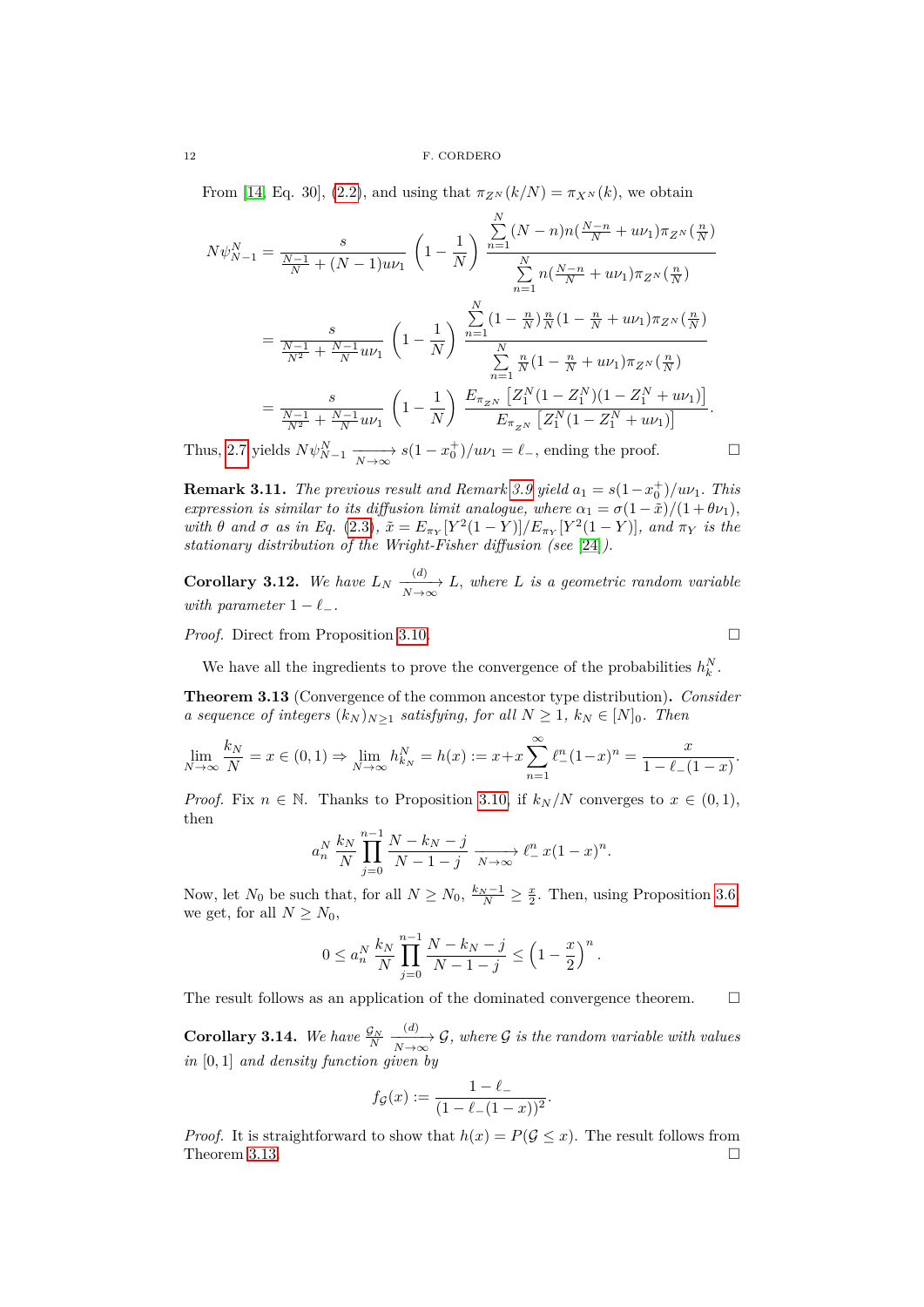### <span id="page-12-0"></span>4. The common ancestor type distribution: the lookdown ASG approach in the finite case

In this section, we extend to the finite population framework the construction of the (pruned) lookdown ancestral selection graph (LD-ASG) given in [\[18\]](#page-29-4). Based on this construction, we provide a graphical interpretation to the equation [\(2.10\)](#page-5-2) and the recurrence relation  $(E_n)$  $(E_n)$  $(E_n)$ . We also give a graphical meaning to the random variable  $L_N$  appearing in Proposition [3.6.](#page-9-0) We assume in the sequel that the parameter of selection is strictly positive, i.e. *s >* 0.

<span id="page-12-2"></span>4.1. **The ancestral selection graph.** The concept of *ancestral selection graph* (ASG) was introduced in [\[15\]](#page-29-1) and [\[20\]](#page-29-2) with the purpose of constructing samples from a present population, together with their ancestries, in the diffusion limit of the Moran model with selection and mutation. We recall here this notion in the finite case and we discuss its relation to the common ancestor type distribution.

Let us start with a given realisation of the untyped 2-type Moran model of size *N* in  $[0, \tau]$ , i.e with a realisation of the reproduction-mutation process  $(\Lambda_t^N)_{t \in [0, \tau]}$ . In what follows, we use the letter *t* for the forward time and  $\beta := \tau - t$  for the backward time. The ASG can be read off as follows (see Fig. [3\)](#page-12-1). We start with a sample  $M \subset [N]$  of the population at time  $\beta = 0$  and we trace back the lines of the potential ancestors. When a neutral arrow joins two individuals in the current set of potential ancestors, a *coalescence event* take place, i.e. the two lines merge into a single one, the one at the tail of the arrow. When a neutral arrow hits from outside a potential ancestor, a *relocation event* occurs, i.e. the hit individual moves to the level at the tail of the arrow. When a selective arrow hits the current set of potential ancestors, the individual that is hit has two possible parents, the *incoming branch* at the tail and the *continuing branch* at the tip. The true parent depends on the type of the incoming branch (see Fig. [4\)](#page-13-0), but for the moment we work without types. These unresolved reproduction events can be of two types: a *branching event* if the selective arrow emanates from an individual outside the current set of potential ancestors, and a *collision event* if the selective arrow links two current potential ancestors. The number of potential ancestors decreases by one in a coalescence event, increases by one in a branching event, and remains unchanged in collision and relocation events. The previous procedure provides, at any time  $\beta \in [0, \tau]$ , the corresponding set of potential ancestors of the initial sample M, which we denote by  $\mathcal{A}_{[0, \pi]}^{M,N}$  $_{[0,\tau]}^{M,N}(*,\beta)$ , where  $*$  stands for untyped and will be replaced later by the initial (at  $t = 0$ ) configuration of types  $(\mathcal{A}_{[0, \tau]}^{M,N})$  $\binom{M,N}{[0,\tau]}(*,0)=M.$ The untyped ASG in  $[0, \tau]$  of the sample *M*,  $\mathcal{A}_{[0, \tau]}^{M, N}$  $\binom{M,N}{[0,\tau]}$  (\*), consists of

<span id="page-12-1"></span>

Figure 3. Untyped ASG corresponding to Fig. [1](#page-3-0) starting with the total population at backward time  $\beta = 0$ .

- (1) the set  $V_{\tau}^{M,N} := \bigcup_{\beta \in [0,\tau]} \{\beta\} \times \mathcal{A}_{[0,\tau]}^{M,N}(*,\beta) \subset [0,\tau] \times [N].$
- (2) the configuration of arrows and circles involving the lines in  $V_{\tau}^{M,N}$ .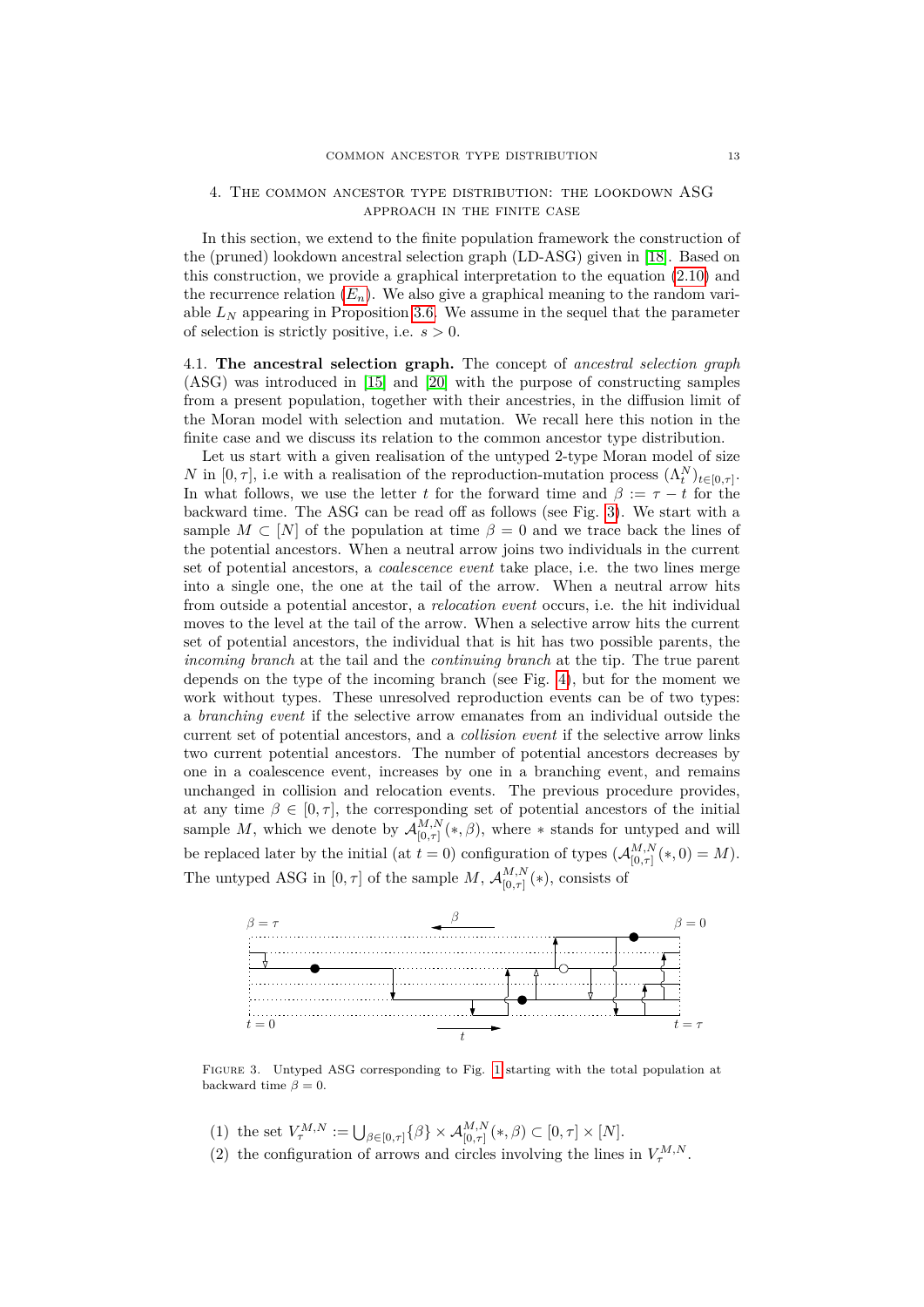When  $M = [N]$ , i.e. when we sample the ancestry of the whole population, we  $\text{simply write } \mathcal{A}^{N}_{[0,\tau]}(*) \text{ instead of } \mathcal{A}^{[N],N}_{[0,\tau]}$  $\mathcal{A}_{[0,\tau]}^{[N],N}(*),$  and  $\mathcal{A}_{[0,\tau]}^{N}(*,v)$  instead of  $\mathcal{A}_{[0,\tau]}^{[N],N}$  $\chi^{\{N\},N}_{[0,\tau]}(*,v).$ 

The true ancestry of the initial sample can be derived after assigning types,  $J \in \{0,1\}^N$ , to the individuals at time  $\beta = \tau$  using the following rule: propagate types forward in time in the ASG and keep track of the changes by respecting the mutation events. At every selective arrow, the incoming branch is the ancestor if it is of type 0, otherwise the ancestor is the continuing branch (see Fig. [4\)](#page-13-0). The

<span id="page-13-0"></span>

FIGURE 4. Incoming branch (I), continuing branch (C), and descendant (D). The bold line represents the ancestor.

resulting object is the ASG with types and is denoted by  $\mathcal{A}_{[0, \tau]}^{M,N}$  $\lim_{[0,\tau]}^{M,N}(J)$  (see Fig. [5\)](#page-13-1). For  $v \in [0, \tau], \mathcal{A}_{[0, \tau]}^{M,N}$  $\binom{M,N}{[0,\tau]}(J,v)$  represents the set of ancestors at time  $\beta = v$  of the sample *M*, given the configuration of types *J* at time  $\beta = \tau$ . As before, and in what follows, the upper index  $(M, N)$  will be replaced by *N* when  $M = [N]$ .

<span id="page-13-1"></span>

FIGURE 5. ASG with types obtained from to Fig. [3](#page-12-1) after assignment of types at time  $\beta = \tau$ .

**Remark 4.1.** *In the finite Moran model, collisions occur with strictly positive rate. By contrast, in the diffusion limit setting there are no collision events (see* [\[15\]](#page-29-1)*).*

We denote by  $J^N$  the random variable with values on  $\{0,1\}^N$  providing the initial configuration of types. Let  $P_k$  be the joint law of  $\Lambda^N$  and  $J^N$ , such that under  $P_k$ ,  $J^N$  is independent of  $\Lambda^N$  and uniform on all possible configurations with exactly *k* zeros. The relation between  $h_k^N$  and the ASG with types is given in the following lemma.

<span id="page-13-2"></span>**Lemma 4.2.** *For all*  $k \in [N]_0$ *, we have* 

$$
h_k^N = \lim_{\tau \to \infty} P_k \left( \mathcal{A}_{[0,\tau]}^N (J^N, \tau) = \{i\}, \text{ for some } i \in [N], J_i^N = 0 \right)
$$

*.*

*Proof.* Let  $T_a^N := \inf\{u > 0 : \Theta^{0,N}(u) \in \mathcal{A}_N\}$ , where  $\Theta^{0,N}$  is the offspring-type process defined in Section [3](#page-5-0) with initial configuration given by  $\theta_i^{0,N}(0) = \{i\}$  and  $j_i^{0,N}(0) = J_i^N$ ,  $i \in [N]$ . In other words,  $T_a^N$  is the first time that the progeny of one of the individuals at time  $t = 0$  take over in the population. The mentioned individual is the common ancestor at time 0. In addition,

 $\left\{ \mathcal{A}^{N}_{[0,T_{a}^{N}]}(J^{N},T_{a}^{N}) = \{i\} \right\} = \left\{ i \text{ is the common ancestor at time } 0, j^{0,N}(0) = J^{N} \right\}.$ Therefore, we have

$$
h_k^N = P_k\left(\mathcal{A}_{[0,T_a^N]}^N (J^N,T_a^N) = \{i\}, \text{ for some } i \in [N], J_i^N = 0\right).
$$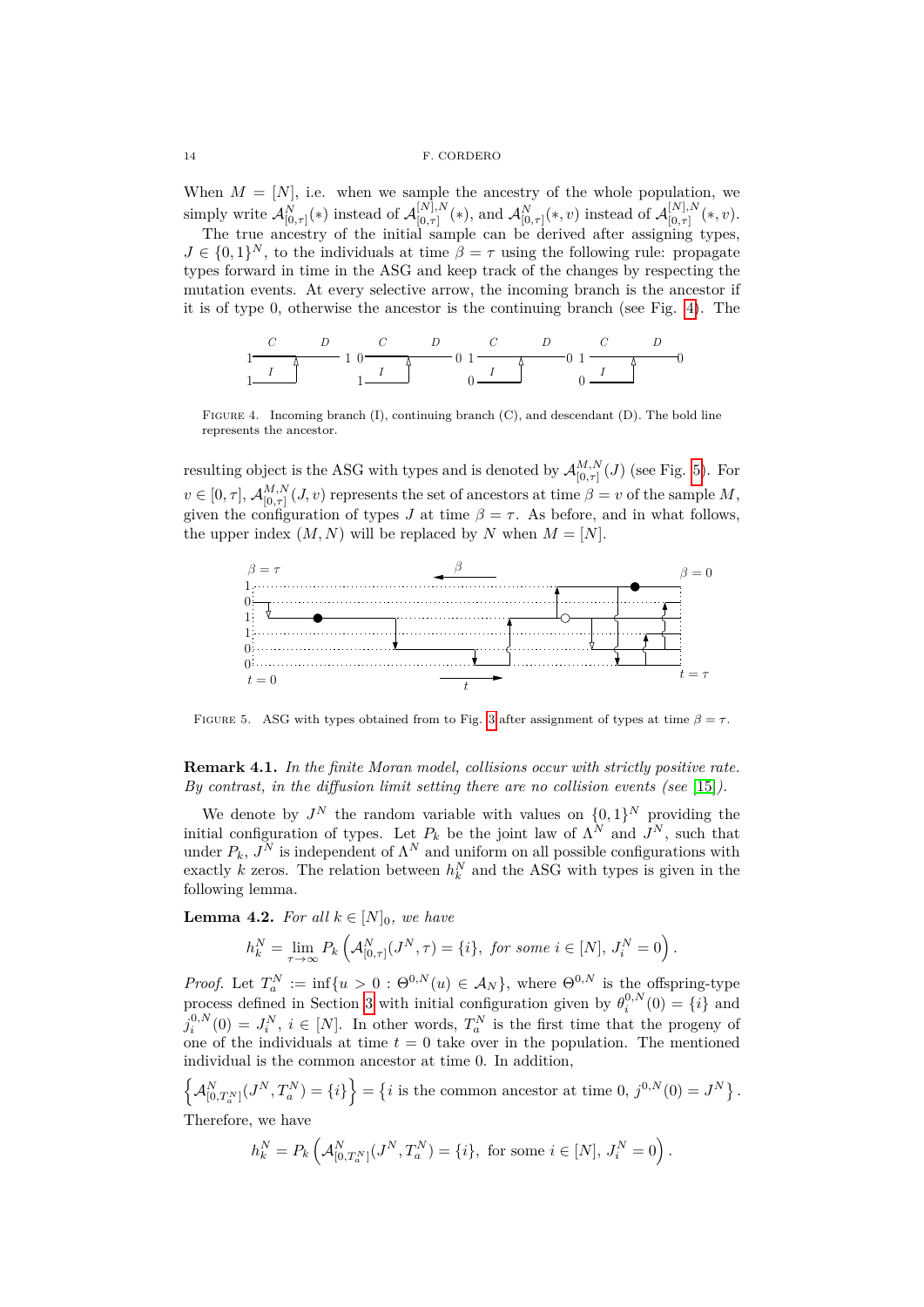Note also that, on  $\{\tau > T_a^N\}$ , we have

$$
\left\{ \mathcal{A}^{N}_{[0,T_a^N]}(J^N,T_a^N) = \{i\} \right\} = \left\{ \mathcal{A}^{N}_{[0,\tau]}(J^N,\tau) = \{i\} \right\}.
$$

Since in addition,  $T_a^N$  is almost surely finite, we deduce that

$$
h_k^N = \lim_{\tau \to \infty} P_k \left( \mathcal{A}_{[0,\tau]}^N (J^N, \tau) = \{i\}, \text{ for some } i \in [N], J_i^N = 0, T_a^N < \tau \right)
$$
\n
$$
= \lim_{\tau \to \infty} P_k \left( \mathcal{A}_{[0,\tau]}^N (J^N, \tau) = \{i\}, \text{ for some } i \in [N], J_i^N = 0 \right),
$$

and the proof is accomplished.  $\Box$ 

<span id="page-14-0"></span>4.2. **A Markov version of the ASG and the bottlenecks.** An important fact is that we may construct the untyped ASG in a Markovian way. By this we mean that we can construct a Markov process  $\chi^{M,N} := (\mathcal{A}_{\beta}^{M,N}, \Delta_{\beta}^{M,N})_{\beta \geq 0}$ , where

 $\bullet$   $\mathcal{A}_{\beta}^{M,N} \subset [N]$  represents the set of potential ancestors at time  $\beta$  of an initial sample *M*, i.e the analogue of  $\mathcal{A}_{[0, \beta]}^{M,N}$  $\lim_{[0,\beta]}$  (\*,  $\beta$ ) given in Section [4.1.](#page-12-2)

•  $\Delta^{M,N} := \{ \eta_i^{0,N}(M,\cdot), \eta_i^{1,N}(M,\cdot), \{ \eta_{i,j}^{\Delta,N}(M,\cdot), \eta_{i,j}^{\blacktriangle N}(M,\cdot) \}_{j \in [N]/\{i\}} \}_{i \in [N]}$  is a collection of counting processes encoding with their jumps the reproduction and mutation events involving the potential ancestors of *M*.

To see this, we first consider  $\Lambda^N := (\Lambda_t^N)_{t \in \mathbb{R}}$  the reproduction-mutation process defined on the entire real line, i.e. the graphical representation of the Moran model between  $-\infty$  and  $\infty$ . Since  $\Lambda^N$  is a finite collection of independent Poisson processes, it follows that

$$
(\Lambda_t^N)_{t \in [-\tau,0]} \stackrel{(d)}{=} (\Lambda_t^N)_{t \in [0,\tau]}, \quad \text{and} \quad \hat{\Lambda}^N := (\Lambda_{-t}^N)_{t \in \mathbb{R}} \stackrel{(d)}{=} \Lambda^N.
$$

These identities in law motivate the following construction of the process  $\chi^{M,N}$ . We start with the sample *M* and we read off the configuration of arrows and circles given by  $\hat{\Lambda}^N$  as follows:

- if  $t = -\beta$  is a jump of the process  $\lambda_{i,j}^{\Delta,N}$  and  $j \in \mathcal{A}_{\beta}^{M,N}$ , we have two options:
	- $\star$  if  $i \in A_{\beta}^{M,N}$ , a collision occurs. We set  $A_{\beta}^{M,N} = A_{\beta}^{M,N}$ .

 $\star$  if  $i \notin \mathcal{A}_{\beta}^{M,N}$ , a branching occurs. We set  $\mathcal{A}_{\beta}^{M,N} = \mathcal{A}_{\beta}^{M,N} \cup \{i\}$ .

In both cases, we set  $\eta_{i,j}^{\Delta,N}(M,\beta) = \eta_{i,j}^{\Delta,N}(M,\beta) + 1$ .

- If  $t = -\beta$  is a jump of  $\lambda_{i,j}^{A,N}$  and  $j \in \mathcal{A}_{\beta^{-}}^{M,N}$ , we have two possibilities:
	- $\star$  if  $i \in A_{\beta}^{M,N}$ , a coalescence occurs. We set  $A_{\beta}^{M,N} = A_{\beta}^{M,N} / \{j\}$ .

 $\star$  if  $i \notin \mathcal{A}_{\beta}^{M,N}$ , a relocation occurs and we set  $\mathcal{A}_{\beta}^{M,N} = (\mathcal{A}_{\beta}^{M,N}/\{j\})/\cup \{i\}.$ In both cases, we set  $\eta_{i,j}^{\spadesuit,N}(M,\beta) = \eta_{i,j}^{\spadesuit,N}(M,\beta^-) + 1$ .

• if  $t = -\beta$  is a jump of  $\lambda_i^{0,N}$  and  $i \in A_{\beta}^{M,N}$ , a mutation to type 0 occurs. We set  $A_{\beta}^{M,N} = A_{\beta}^{M,N}$  and  $x_0^{0,N}(M,\beta) = x_0^{0,N}(M,\beta)$  $\mathcal{A}_{\beta}^{M,N} = \mathcal{A}_{\beta^{-}}^{M,N}$  and  $\eta_i^{0,N}(M,\beta) = \eta_i^{0,N}(M,\beta^{-}) + 1.$  $\mathbf{u}_i \quad (\mathbf{w}, \mathbf{\mu}) = \mathbf{u}_i$ 

• if  $t = -\beta$  is a jump of  $\lambda_i^{1,N}$  and  $i \in \mathcal{A}_{\beta^{-}}^{M,N}$ , a mutation to type 1 happens. We set  $\mathcal{A}_{\beta}^{M,N} = \mathcal{A}_{\beta^{-}}^{M,N}$  and  $\eta_i^{1,N}(M,\beta) = \eta_i^{1,N}(M,\beta^{-}) + 1$ .

The so-constructed process  $\chi^{M,N}$  is clearly a Markov process, and leads to the following definition of the untyped ASG of the sample *M* in the interval  $[0, \tau]$ :

$$
\mathcal{A}_{[0,\tau]}^{M,N}(*) := \left(\chi_{\beta}^{M,N}\right)_{\beta \in [0,\tau]}.
$$

We call  $\chi^{M,N}$  the *ancestral selection process*. Another advantage of this construction is that, if  $\tau_1 > \tau_2 > 0$ ,  $\mathcal{A}_{[0,\tau_2]}^{M,N}$  $\binom{M,N}{[0,\tau_2]}$  (\*) is the restriction of  $\mathcal{A}_{[0,\tau_1]}^{M,N}$  $\binom{M,N}{[0,\tau_1]}$  (\*) to the interval  $[0, \tau_2]$ . Moreover, we can define the untyped ASG in the entire positive real line as

$$
\mathcal{A}_{[0,\infty)}^{M,N}(*):=\left(\chi_\beta^{M,N}\right)_{\beta\geq 0}.
$$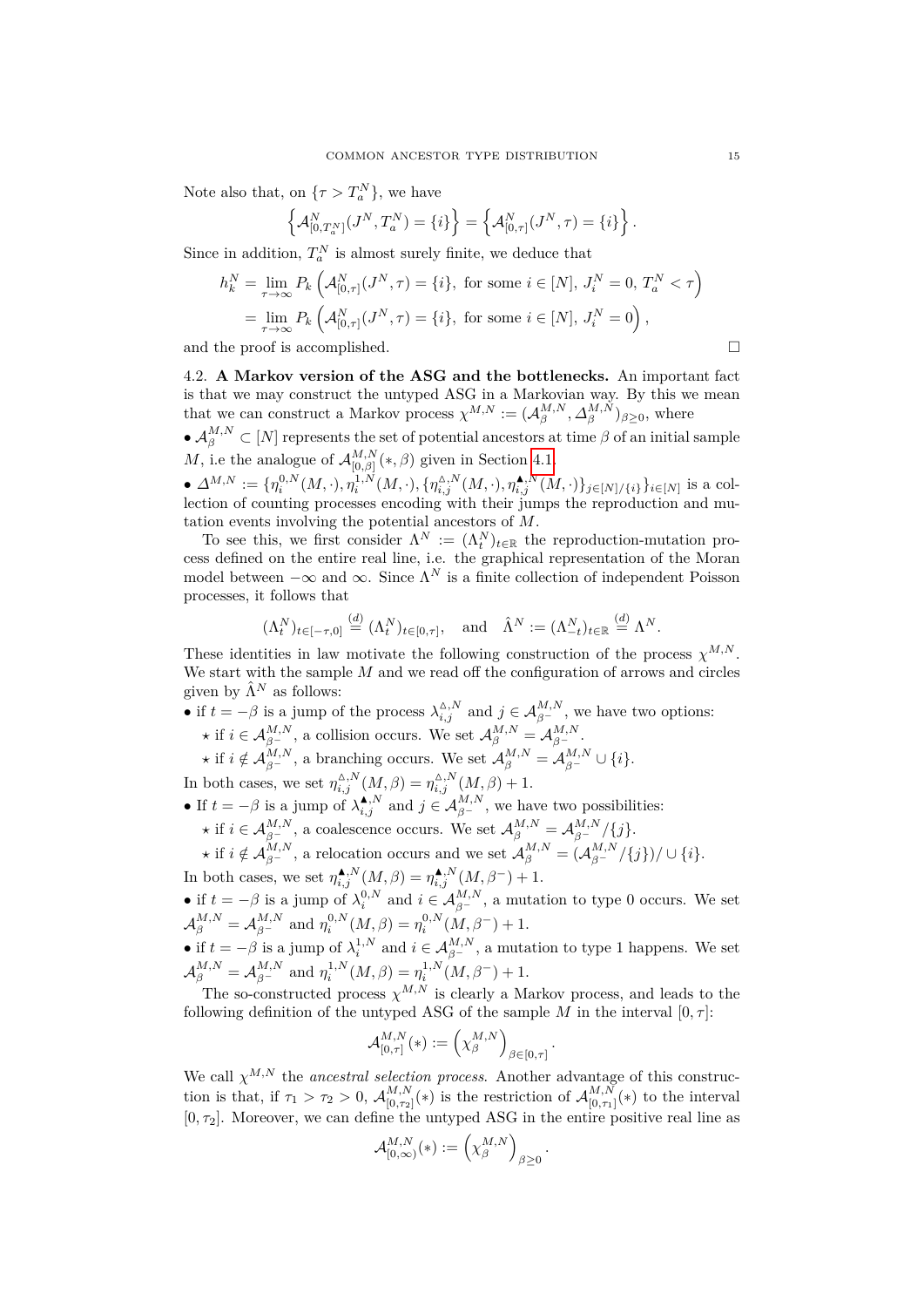16 F. CORDERC

Given a configuration of types,  $J \in \{0,1\}^N$ , at time  $\beta = \tau$ , the corresponding ASG with types in  $[0, \tau]$ ,  $\mathcal{A}_{[0, \tau]}^{M,N}$  $_{[0,\tau]}^{M,N}(J)$ , is obtained by propagating types in  $\mathcal{A}_{[0,\tau]}^{M,N}$  $\frac{M,N}{[0,\tau]}(*)$ and extracting the true genealogy as before.

Note that the process  $K^{M,N} := (K^{M,N}_{\beta})_{\beta \geq 0}$ , counting the lines in the untyped ASG of the sample *M*, i.e.  $K_{\beta}^{M,N} := |\mathcal{A}_{\beta}^{M,N}|$ , is a birth-death process with rates:

$$
q_{K^N}(k, k-1) := \frac{k(k-1)}{N}
$$
, and  $q_{K^N}(k, k+1) := \frac{k(N-k)s}{N}$ .

As in the diffusion limit setting (see [\[22\]](#page-29-3)), for  $\tau$  sufficiently large,  $\mathcal{A}_{[0,\tau]}^{M,N}$  $\lim_{[0,\tau]}^{M,N}(*)$  has bottlenecks, i.e. times at which it consists of a single line (see Fig. [6\)](#page-15-0). Indeed, define  $T_b^{M,N} := \inf\{v \geq 0 : K_v^{M,N} = 1\}$ . Since  $K^{M,N}$  is an irreducible Markov chain with finite state space, the time  $T_{b}^{M,N}$  is almost surely finite. Moreover, for all  $\tau > T_b^{M,N}, T_b^{M,N}$  is a bottleneck of  $\mathcal{A}_{[0,\tau]}^{M,N}$  $\frac{M,N}{[0,\tau]}(*)$ .

<span id="page-15-0"></span>

FIGURE 6. Untyped ASG with a bottleneck at backward time  $\beta = \beta_0$ .

In particular, if we are interested in the common ancestor type distribution, instead of following the ancestry of the whole population, we can equivalently follow the ancestry of the one individual at the bottleneck  $T_b^N$ . The following lemma formalises the fact that sooner or later all the lines in the sample coalesce into the ancestral line.

<span id="page-15-3"></span>**Lemma 4.3.** *For all*  $k \in [N]_0$ *, we have* 

$$
h_k^N = \lim_{\tau \to \infty} P_k \left( \mathcal{A}_{[0,\tau]}^{\{1\},N}(J^N, \tau) = \{i\}, \text{ for some } i \in [N], J_i^N = 0 \right).
$$

*Proof.* Since  $T_b^N$  is almost surely finite, we deduce from Lemma [4.2](#page-13-2) that

$$
h_k^N = \lim_{\tau \to \infty} P_k \left( \mathcal{A}_{[0,\tau]}^N (J^N, \tau) = \{i\}, \text{ for some } i \in [N], J_i^N = 0, \tau > T_b^N \right).
$$

Note that, since  $T_b^N$  is a bottleneck, for  $\tau > T_b^N$ , the true genealogy of  $\mathcal{A}_{[0,\tau]}^N(*)$ in the interval  $[T_b^N, \tau]$  depends only on  $(\chi_\beta^N)_{\beta \in [T_b^N, \tau]}$  and on the configuration of types  $J^N$  at time  $\tau$ . In addition, the true genealogy at any time in  $[T_b^N, \tau]$  consists of only one individual. In particular, we denote by  $i((\chi_{\beta}^N)_{\beta \in [T_b^N, \tau]}, J^N)$  the unique ancestor of the whole population at time  $\tau$ . Therefore, we have

<span id="page-15-2"></span>
$$
h_k^N = \lim_{\tau \to \infty} P_k \left( J_{i((\chi_{\beta}^N)_{\beta \in [T_b^N, \tau]}, J^N)}^N = 0, \, \tau > T_b^N \right). \tag{4.1}
$$

Now, we consider  $\mathbb{F}^N := (\mathcal{F}_{\beta}^N)_{\beta \geq 0}$  the natural filtration associated to the process  $\hat{\Lambda}^N$ , and we note that  $T_b^N$  is an **F**-stopping time. Therefore, conditioning on  $\mathcal{F}^N_{T_b^N}$ , and applying the Markov property, we obtain

<span id="page-15-1"></span>
$$
P_k\left(J^N_{i((\chi^N_\beta)_{\beta \in [T^N_b, \tau]}, J^N)} = 0, \ \tau > T^N_b\right) = E_k\left[1_{\{\tau > T^N_b\}} p_k\left(\tau - T^N_b, \mathcal{A}^N_{T^N_b}\right)\right], \tag{4.2}
$$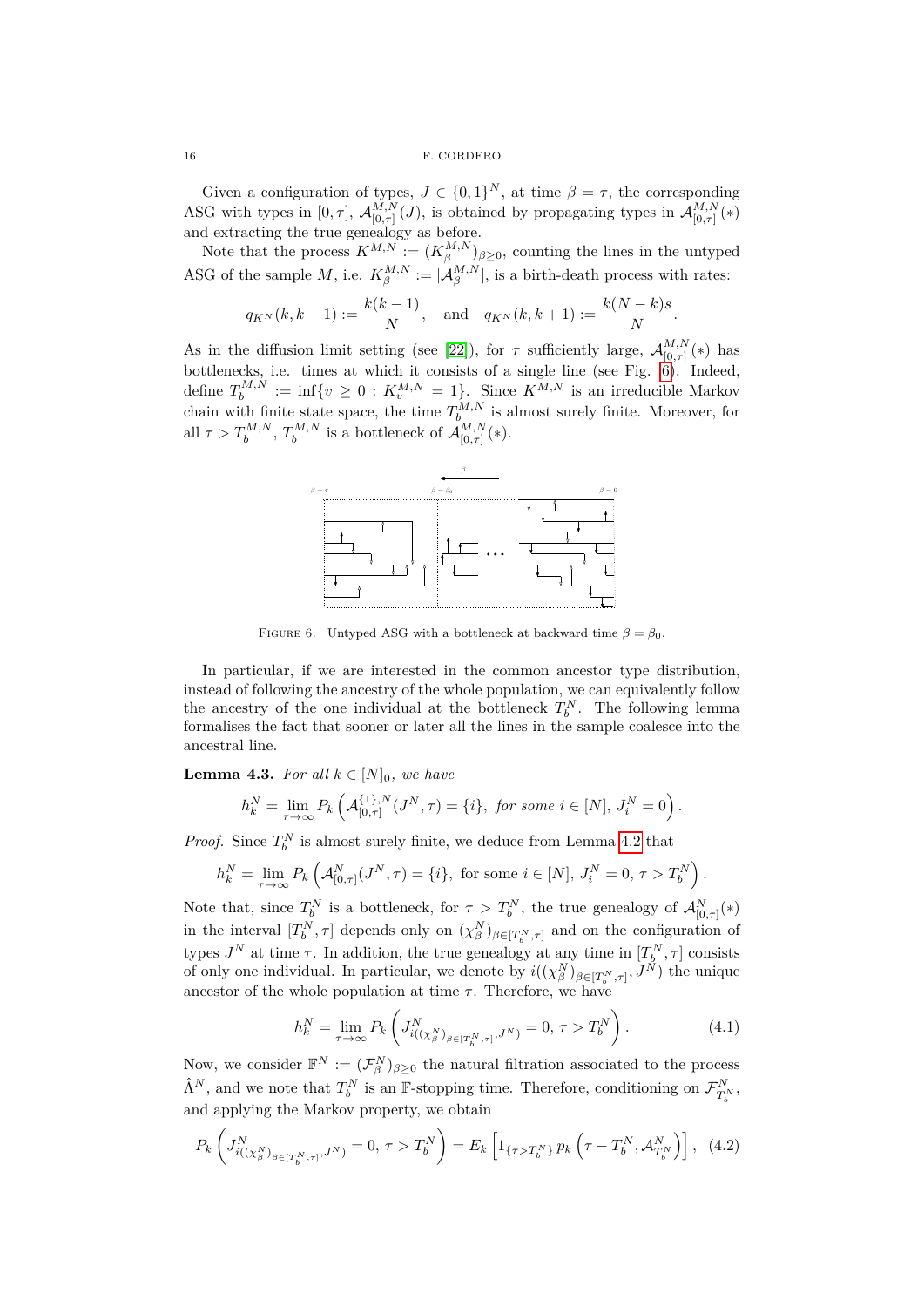where, for  $v > 0$  and  $j \in [N]$ ,

$$
p_k(v, \{j\}) = P_k \left( J^N_{i((\chi_\beta^{\{j\}, N})_{\beta \in [0, v]}, J^N)} = 0 \right),
$$

and  $i((\chi_{\beta}^{\{j\},N})$  $\binom{\{j\},N}{\beta}$ <sub>*β*∈[0*,v*]</sub>,  $J^N$ ) is the ancestor at time *v* of the individual placed at level *j* at time 0, given the configuration of types  $J<sup>N</sup>$ . Equivalently, we have

$$
\mathcal{A}_{[0,v]}^{\{j\},N}(J^N,v)=\{i((\chi_{\beta}^{\{j\},N})_{\beta\in[0,v]},J^N)\}.
$$

We conclude that

$$
p_k(v, \{j\}) = P_k\left(\mathcal{A}_{[0,v]}^{\{j\},N}(J^N, v) = \{i\}, \text{ for some } i \in [N], J_i^N = 0\right).
$$

Moreover, due to the exchangeability of the lines,  $p_k(v, \{j\})$  does not depend on *j*, and then  $p_k(v, \{j\}) = p_k(v, \{1\})$ . Plugging this in [\(4.2\)](#page-15-1) and using [\(4.1\)](#page-15-2), we get

$$
h_k^N = \lim_{\tau \to \infty} E_k \left[ 1_{\{\tau > T_b^N\}} p_k \left( \tau - T_b^N, \{1\} \right) \right].
$$

Since  $T_b^N$  is almost surely finite, we achieve the proof applying the dominated convergence theorem.

**Remark 4.4.** *Due to the exchangeability of the lines, the relocation events do not affect the common ancestor type distribution, and therefore, can be ignored.*

<span id="page-16-0"></span>4.3. **Classification of paths in the ASG.** The purpose of this paragraph is to better understand the composition of the untyped ASG and the passage to the ASG with types. Moreover, we would like to discriminate between the relevant and the irrelevant information provided by the ASG. The discussion presented here will serve also as a motivation to introduce new objects encoding more efficiently the common ancestor type distribution. With this purpose, we fix  $\tau > 0$ ,  $M \subset [N]$  and a realisation of  $\mathcal{A}_{\left[0\right]}^{M,N}$  $_{[0,\tau]}^{M,N}(*)$ . We call a *path* in  $\mathcal{A}_{[0,\tau]}^{M,N}$  $\bigcup_{[0,\tau]}^{M,N}(*)$  a subset of  $\bigcup_{\beta \in [0,\tau]} \{\beta\} \times \mathcal{A}_{\beta}^{M,N}$ of the form

$$
\gamma := \left[\bigcup_{k=1}^m [\tau_{k-1}, \tau_k) \times \{i_k\}\right] \cup \left[\{\tau_m\} \times \{i_{m+1}\}\right],
$$

where  $0 = \tau_0 < \cdots < \tau_m = \tau$ ,  $i_k \in [N]$ , and for all  $i_k \neq i_{k+1}, \tau_k$  is a jumping time of  $\lambda_{i}^{\Delta,N}$  $\lambda_{i_{k+1},i_k}^{\Delta,N}$  or  $\lambda_{i_{k+1}}^{\blacktriangle,N}$  $\mathbf{i}_{i_{k+1},i_k}^{N}$ , i.e. there is an arrow going from  $i_{k+1}$  to  $i_k$ .

The path  $\gamma$  is said to be *neutral* if it uses only neutral arrows. If the path is not neutral, we denote by  $\tau_{k_1} < \cdots < \tau_{k_n}$ , the times where the selective arrows appear, and  $\tau_{k_{n+1}} := \tau$ . We call  $\gamma$  *almost neutral* if it is not neutral, there is at least one mutation in  $[\tau_{k_n}, \tau]$ , the first mutation after  $\tau_{k_n}$  being to type 0, and on each interval  $[\tau_{k_i}, \tau_{k_{i+1}})$  containing mutations, the first mutation after  $\tau_{k_i}$  is to type 0. We say that  $\gamma$  is fictitious, if there is an interval  $[\tau_{k_i}, \tau_{k_{i+1}})$  containing mutations, and such that the first mutation after  $\tau_{k_i}$  is to type 1. Finally, we say that  $\gamma$  is *truly selective* if it is nor neutral, nor almost neutral and nor fictitious. Equivalently,  $\gamma$  is truly selective if there is no mutation in  $[\tau_{k_n}, \tau]$ , and the restriction of  $\gamma$  to  $[\tau_1, \tau_{k_n}]$  either has no mutations or is neutral or almost neutral. Examples of this classification of paths are illustrated in Figure [7.](#page-17-0)

Fictitious paths can not be used, independently of the configuration of types at time  $\tau$ . Hence, fictitious paths are part of the irrelevant information in  $\mathcal{A}_{[0,\tau]}^{M,N}$  $\frac{M,N}{[0,\tau]}(*).$ In order to identify all the irrelevant material, we give a second classification of paths.

From the construction of the untyped ASG, paths are never hit by a neutral arrow. In an almost neutral path, selective arrows are always used. We call *γ irrelevant* if it is fictitious or if it is hit by an almost neutral path. We say that *γ* is relevant if it is not irrelevant. Irrelevant paths are never used, independently of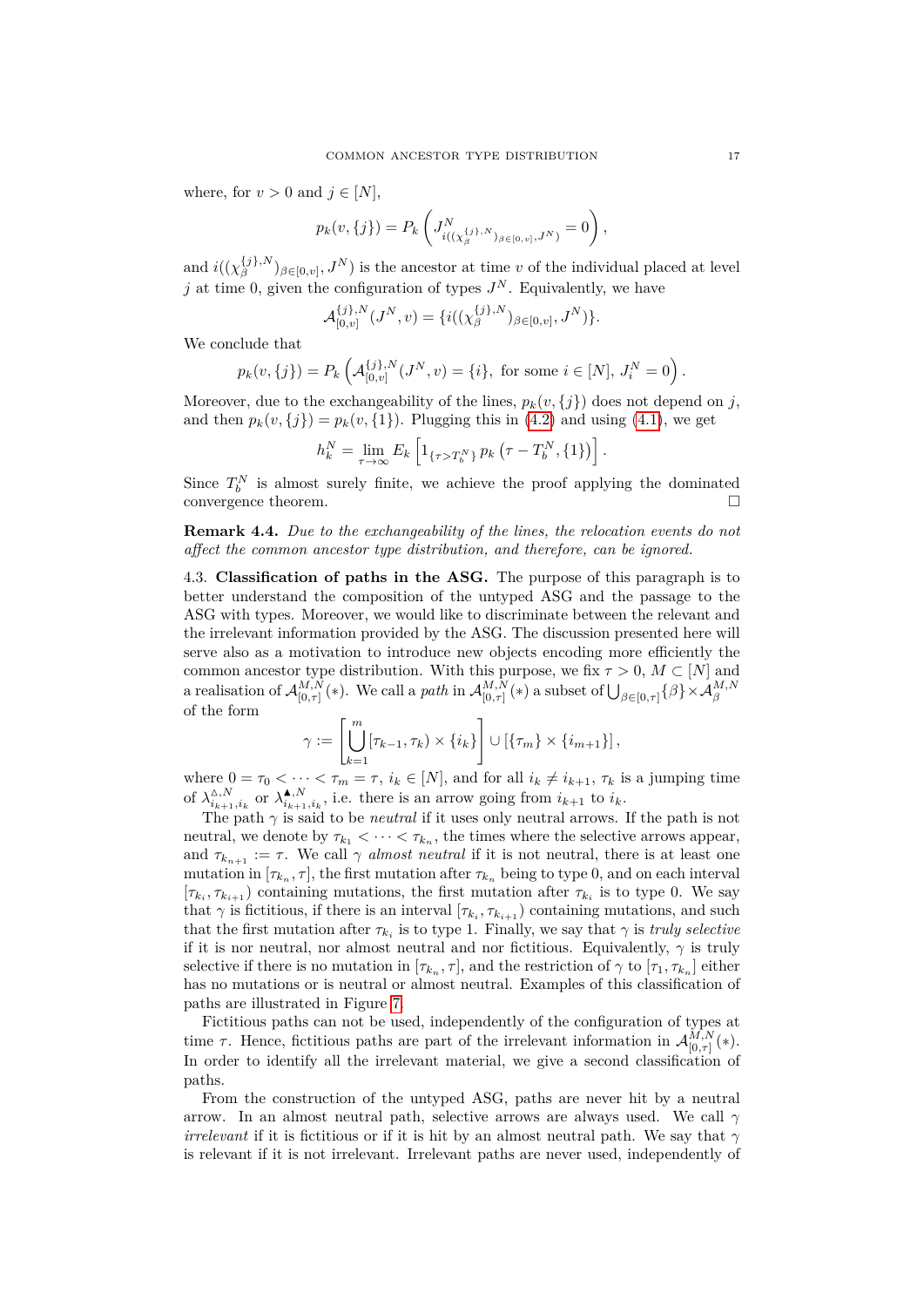<span id="page-17-0"></span>

FIGURE 7. Examples of neutral, almost neutral, fictitious and truly selective paths extracted from Fig. [3.](#page-12-1)

the configuration of types, i.e. they contain irrelevant information on  $\mathcal{A}_{[0, \pi]}^{M,N}$  $\frac{M_1,N}{[0,\tau]}(*)$ . On the contrary, for a relevant path  $\gamma$ , there is always a configuration of types *J* such that  $\gamma \in \mathcal{A}_{[0,\tau]}^{M,N}(J)$ . Motivated by this fact, we define the *relevant untyped ASG* as

$$
\mathcal{R}_{[0,\tau]}^{M,N}(*) := \{ \gamma \in \mathcal{A}_{[0,\tau]}^{M,N}(*) : \gamma \text{ is a relevant path} \},\tag{4.3}
$$

and from the discussion above, we see that

<span id="page-17-1"></span>
$$
\mathcal{R}_{[0,\tau]}^{M,N}(*) = \bigcup_{J \in \{0,1\}^N} \mathcal{A}_{[0,\tau]}^{M,N}(J). \tag{4.4}
$$

A relevant neutral or relevant almost neutral path, which is hit only by irrelevant or truly selective paths is called *immune*. Immune paths are exactly the true ancestors of the sample  $M$ , when the configuration of types at time  $\tau$  consists of only ones. In particular, there are at most |M| immune paths in  $\mathcal{A}_{[0, \pi]}^{M,N}$  $\frac{M,N}{[0,\tau]}(*).$ 

4.4. **The case without mutation.** We assume in this section that  $u = 0$ . In this situation, as in the diffusion limit case (see  $[22]$ ), a natural link emerges between the distribution of the common ancestor and the stationary number of lines in the ancestral selection graph.

Thanks to Lemma [4.3,](#page-15-3) it is sufficient to analyse the ASG starting with a single individual at level 1. Moreover, since there are no mutations, we have only neutral and truly selective paths in  $\mathcal{A}_{[0, \pi]}^{\{1\}, N}$  $\binom{1}{0,\tau}$  (\*). In addition, we have exactly one immune path, which is neutral. All the other paths are truly selective and hit the immune path at some time in  $[0, \tau]$ . Therefore, the immune path is the common ancestor if and only if all the individuals in  $\mathcal{A}_{\tau}^{\{1\},N}$  are of type 1. Since truly selective paths can be only used by type 0 individuals, we deduce that the common ancestor is of type 0 if and only if one of the individuals in  $\mathcal{A}_{\tau}^{\{1\},N}$  is of type 0. Thus, conditioning on the number of lines in  $\mathcal{A}_{\tau}^{\{1\},N}$ , we get

$$
P_k\left(J_i^N=0, \text{ where: } \mathcal{A}_{[0,\tau]}^{\{1\},N}(J^N,\tau)=\{i\}\right)=\sum_{\ell=1}^N P(K_{\tau}^{\{1\},N}=\ell)\frac{\binom{N}{k}-\binom{N-\ell}{k}}{\binom{N}{k}}.
$$

Taking the limit when  $\tau$  tends to infinity in the previous expression and using Lemma [4.3,](#page-15-3) we obtain

$$
h_k^N = \sum_{\ell=1}^N P(K_{\infty}^{\{1\},N} = \ell) \frac{\binom{N}{k} - \binom{N-\ell}{k}}{\binom{N}{k}} = \frac{k}{N} \sum_{n=0}^{N-k} P(K_{\infty}^{\{1\},N} > n) \prod_{j=0}^{n-1} \frac{N-k-j}{N-1-j}.
$$

Using the detailed balance equation, it follows that  $K_{\infty}^{\{1\},N}$ , the stationary number of lines in the untyped ASG, is distributed as a binomial random variable with parameter *N* and  $s/(1 + s)$  conditioned to be strictly positive. Thus, we have re-covered the results of Section [3.1,](#page-6-3) and established that the random variable  $L<sub>N</sub>$ corresponds to the stationary number of lines in the ASG.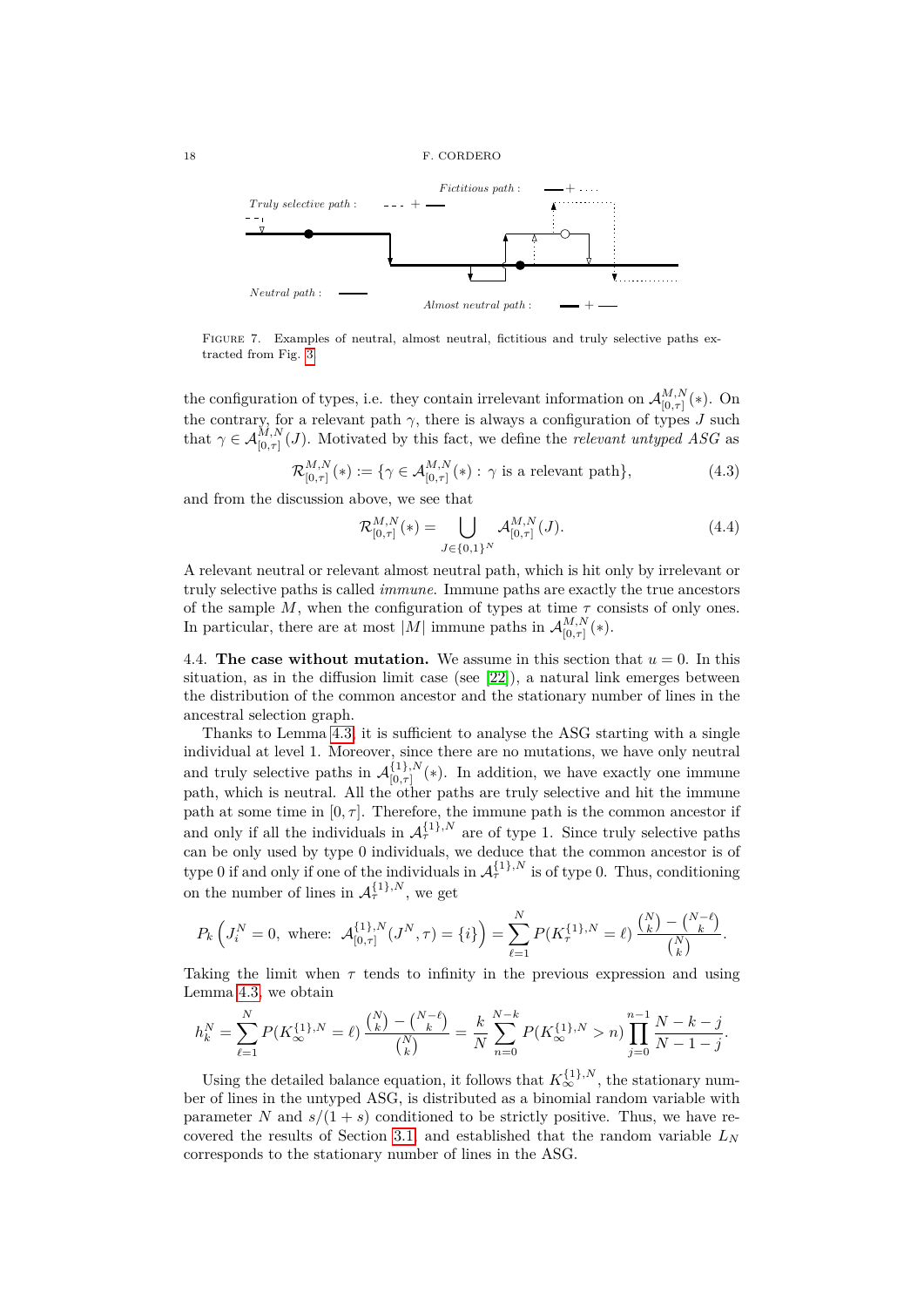4.5. **The case with mutation: the relevant ASG.** From now on, we assume that  $s, u > 0$ . In this case, as discussed in Section [4.3,](#page-16-0) paths which are never used appear in the untyped ASG. The untyped relevant ASG defined in Section [4.3](#page-16-0) permits to obtain a first graphical interpretation to Eq. [\(2.10\)](#page-5-2).

We denote by  $R^N_\tau$  the number of lines at time  $\tau$  in the relevant untyped ASG,  $\mathcal{R}_{\mathsf{I}0,\pi\mathsf{I}}^{\{1\},N}$  $\binom{11}{0,\tau}$ . The graphical representation of  $h_k^N$  is given in the next lemma.

<span id="page-18-2"></span>**Lemma 4.5.** *The random variables*  $(R_\tau^N)_{\tau>0}$  *converge in distribution to a random variable R<sup>N</sup>* <sup>∞</sup> *with values in* [*N*] *and*

$$
h_k^N := \frac{k}{N} \sum_{n=0}^{N-k} P(R_\infty^N > n) \prod_{j=0}^{n-1} \frac{N-k-j}{N-1-j}.
$$

*Proof.* From Lemma [4.3](#page-15-3) and Eq. [\(4.4\)](#page-17-1), we deduce that

<span id="page-18-0"></span>
$$
h_k^N = \lim_{\tau \to \infty} P_k \left( \mathcal{R}_{[0,\tau]}^{\{1\},N}(J^N, \tau) = \{i\}, \text{ for some } i \in [N], J_i^N = 0 \right). \tag{4.5}
$$

From the definition of  $\mathcal{R}_{\ln 7}^{\{1\},N}$  ${}_{[0,\tau]}^{(1)}(*)$ , we see that it consists of one immune path and truly selective paths hitting the immune path at some time between  $0$  and  $\tau$ . If *J <sup>N</sup>* consists of only ones, the ancestral line is the immune path and the type of the true ancestor is 1. If  $J^N$  is not identically one, we have two possibilities: (1) there is only one 0 in  $J<sup>N</sup>$  at the immune path, and the ancestral line is the immune path, or (2) there is at least one 0 in  $J<sup>N</sup>$  at a truly selective path, then the ancestral line is the truly selective path with type 0 at time  $\tau$ , which is not hit by another truly selective path with type 0 at time  $\tau$  (there is always such a path, since the number of truly selective paths is almost surely finite). In both cases, the true ancestor is of type 0. In conclusion, the true ancestor at time  $\tau$  is of type 0 if and only if one of the lines in the untyped relevant ASG is of type 0 at time  $\tau$ . We conclude that

<span id="page-18-1"></span>
$$
P_k\left(J_i^N=0,\text{ where: }\mathcal{R}_{[0,\tau]}^{\{1\},N}(J^N,\tau)=\{i\}\right)=\sum_{\ell=1}^N P(R_\tau^N=\ell)\,\frac{\binom{N}{k}-\binom{N-\ell}{k}}{\binom{N}{k}}.\tag{4.6}
$$

Let  $(R_{\tau_n}^N)_{n\geq 0}$  be a subsequence of  $(R_{\tau}^N)_{\tau>0}$ . Since the involved random variables share the same finite state space, we conclude that  $(R_{\tau_n}^N)_{n\geq 0}$  is tight. Therefore, there is a subsequence  $(R_{\tau_{n_k}}^N)_{k\geq 0}$  which is convergent in the weak sense. We denote its limit by  $R^N_\infty$ . Using this and Equations [\(4.5\)](#page-18-0) and [\(4.6\)](#page-18-1), we obtain

$$
h_k^N = \sum_{\ell=1}^N P(R_\infty^N = \ell) \, \frac{\binom{N}{k} - \binom{N-\ell}{k}}{\binom{N}{k}} = \frac{k}{N} \sum_{n=0}^{N-k} P(R_\infty^N > n) \prod_{j=0}^{n-1} \frac{N-k-j}{N-1-j}.
$$

Lemma [3.3](#page-7-0) implies that the law of  $R^N$  is uniquely determined by the common ancestor type distribution. Since this holds for any subsequence of  $(R^N_\tau)_{\tau>0}$ , the result follows.

From the previous lemma, the random variable *L<sup>N</sup>* given in Proposition [3.6](#page-9-0) corresponds to the asymptotic number of lines in the relevant untyped ASG. Unfortunately, it is not easy to describe the law of  $(R_{\infty}^N)$ . Therefore, we use a different approach in order to give a graphical explanation to the recurrence relation  $(E_n)$  $(E_n)$  $(E_n)$ .

4.6. **The case with mutation: the lookdown ASG.** The recent work [\[18\]](#page-29-4) provides a graphical interpretation to Eq. [\(2.10\)](#page-5-2) and to the recurrence relation  $(E_n)$  $(E_n)$  $(E_n)$ , in the context of the diffusion limit. This is done with the help of the pruned lookdown ancestral selection graph (pruned LD-ASG). Following the same lines, we obtain analogue interpretations in the finite case.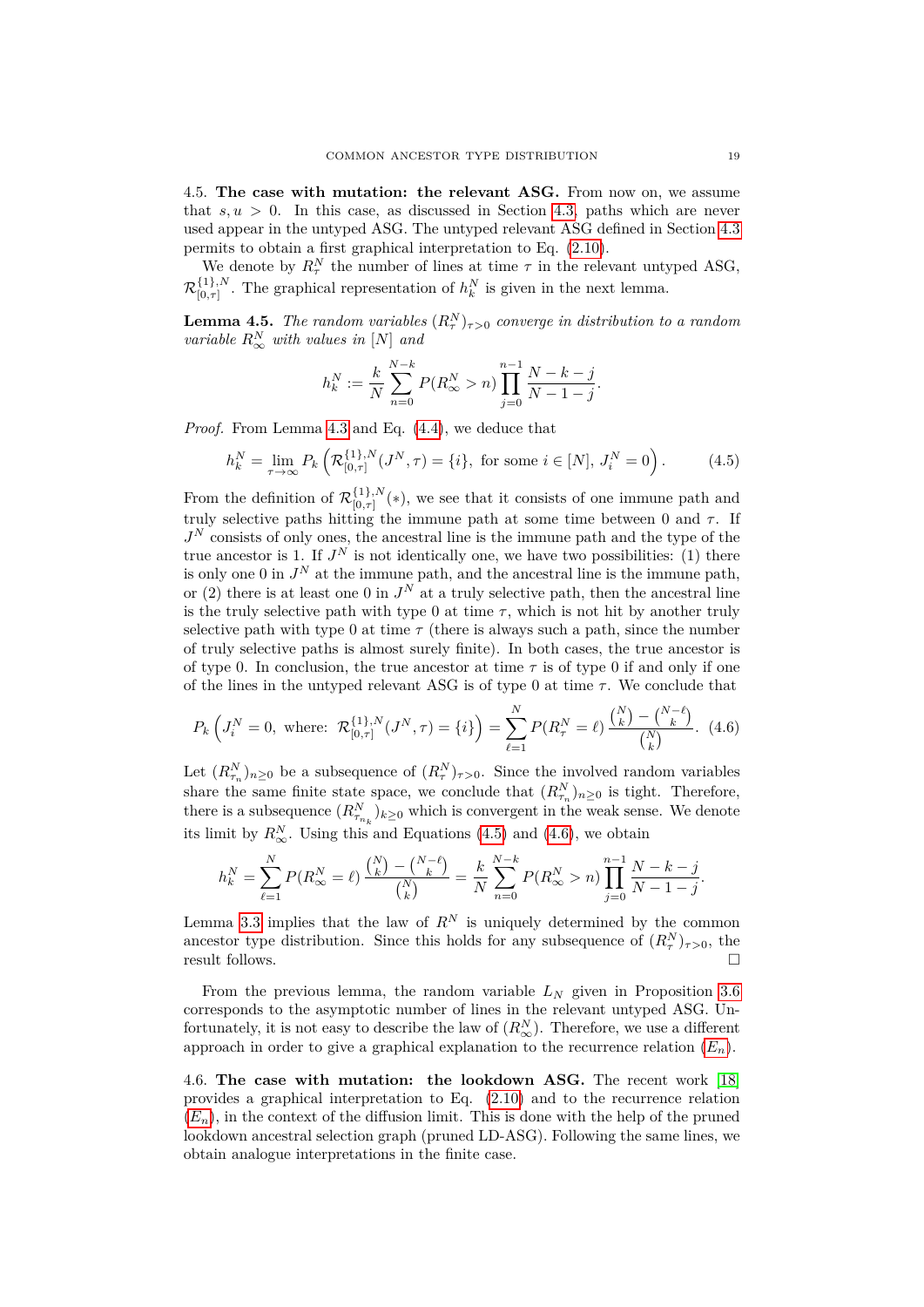We fix  $M \subset [N]$  and  $\tau > 0$ , and we consider a realisation of  $\mathcal{A}_{[0, \tau]}^{M,N}$  $L_{[0,\tau]}^{M,N}(*)$ . Let  $0 < \tau_1 < \cdots < \tau_n < \tau$  be the corresponding coalescent, branching and collision times, and set  $\tau_0 := 0$ ,  $\tau_{n+1} := \tau$ . The LD-ASG is obtained reordering the lines of  $\mathcal{A}^{M,N}_{\mathsf{fn}\,\pi\mathsf{N}}$  $L_{[0,\tau]}^{M,N}$  (\*) at the times  $\tau_k$ . The correspondence between lines in the ASG and levels in the LD-ASG is given, for each  $\beta \in [0, \tau]$ , by a bijective function

$$
\pi_{\beta}: \mathcal{A}_{\beta}^{M,N} \to [K_{\beta}^{M,N}].
$$

The function  $\beta \in [0, \tau] \mapsto \pi_{\beta}$  remains constant on the intervals  $[\tau_k, \tau_{k+1})$ . If  $M := \{i_1, ..., i_{|M|}\},$  with  $i_1 < \cdots < i_m$ , we set  $\pi_0(i_k) := k$ . In addition, if we have constructed the LD-ASG in the interval  $[0, \tau_k)$ , with  $k \leq n$ , we extend its construction to  $[\tau_k, \tau_{k+1}]$  as follows (see Fig. [8\)](#page-19-0):

• *Coalescence*: if at time  $\tau_k$  a neutral arrow goes from *i* to *j* in  $\mathcal{A}_{[0, \tau]}^{M,N}$  $\int_{[0,\tau]}^{M,N} (*)$ , we draw a neutral arrow going from  $\pi_{\tau_k}$  –  $(i) \wedge \pi_{\tau_k}$  –  $(j)$  to  $\pi_{\tau_k}$  –  $(i) \vee \pi_{\tau_k}$  –  $(j)$ . The line *i* is placed at level  $\pi_{\tau_k}$  – (*i*)  $\wedge \pi_{\tau_k}$  – (*j*). The lines above  $\pi_{\tau_k}$  – (*i*)  $\vee \pi_{\tau_k}$  – (*j*) are shifted one level downwards, and the others keep their positions, i.e.  $\pi_{\tau_k}(i) := \pi_{\tau_k}(i) \wedge \pi_{\tau_k}(j)$ ,  $\pi_{\tau_k}(\ell) = \pi_{\tau_k}(\ell) - 1$  if  $\pi_{\tau_k}(\ell) > \pi_{\tau_k}(\ell) \vee \pi_{\tau_k}(\ell)$ , and  $\pi_{\tau_k}(\ell) = \pi_{\tau_k}(\ell)$  otherwise. • *Branching*: if at time  $\tau_k$  the line *i* branches into the lines *i* and *j* in  $\mathcal{A}_{[0, \tau]}^{M,N}$  $\frac{M,N}{[0,\tau]}(*),$ an horizontal open arrowhead appears at level  $\pi_{\tau_k}$  – (*i*). The incoming branch *j* emanates from it, and all the lines at levels  $r \geq \pi_{\tau_k}$  – (*i*) are shifted one level upwards, i.e.  $\pi_{\tau_k}(j) := \pi_{\tau_k}(i), \pi_{\tau_k}(\ell) := \pi_{\tau_k}(\ell) + 1$  if  $\pi_{\tau_k}(\ell) \geq \pi_{\tau_k}(\ell)$ , and  $\pi_{\tau_k}(\ell) := \pi_{\tau_k}(\ell)$  otherwise.

• *Collision*: if at time  $\tau_k$  the line *i* collides the line *j* in  $\mathcal{A}_{[0, \tau]}^{M,N}$  $\int_{[0,\tau]}^{M,N}(*)$ , and  $\pi_{\tau_k}$  –  $(i)$  <  $\pi_{\tau_k}$  – (*j*), we set  $\pi_{\tau_k} := \pi_{\tau_k}$ , and we draw a selective arrow from  $\pi_{\tau_k}(i)$  to  $\pi_{\tau_k}(j)$ . • *Exchange-collision*: if at time  $\tau_k$  the line *i* collides with the line *j* in  $\mathcal{A}_{[0,\tau]}^{M,N}$ 

 $\frac{M,N}{[0,\tau]}(*),$ and  $\pi_{\tau_k}$  − (*i*) >  $\pi_{\tau_k}$  − (*j*), the line *i* takes the position of line *j*, all the lines at levels  $\pi_{\tau_k}(j) \leq r < \pi_{\tau_k}(i)$  are shifted one level upwards, and the positions of the other lines remain unchanged, i.e  $\pi_{\tau_k}(i) := \pi_{\tau_k}(j)$ ,  $\pi_{\tau_k}(\ell) := \pi_{\tau_k}(i) + 1$  if  $\pi_{\tau_k-}(j) \leq \pi_{\tau_k-}(\ell) < \pi_{\tau_k-}(i)$ , and  $\pi_{\tau_k}(\ell) := \pi_{\tau_k-}(\ell)$  otherwise. In addition, an horizontal open arrowhead appears at level  $\pi_{\tau_k}(i)$ .

• *Mutations*: a mutation event in the ASG is pasted at the corresponding level in the LD-ASG.

<span id="page-19-0"></span>The resulting object is called the *lookdown ancestral selection graph* in  $[0, \tau]$  of the



Figure 8. Coalescence, branching and collisions in the LD-ASG

.

sample *M* (see Fig. [9\)](#page-20-0). We denote it by  $L_{\text{in}}^{M,N}$ [0*,τ*]

In what follows, we focus on the case  $M = \{1\}$ . In this case,  $\mathcal{A}_{[0, \tau]}^{\{1\}, N}$  $\sum_{[0,\tau]}^{1}$  has exactly one immune path, which can be identified in  $L_{[0, \tau]}^{\{1\}, N}$  $[0,\tau]$ . However, we denote by *immune line* a slightly different object. The immune line in the LD-ASG is the line which is at any time the ancestral line if all the lines at that time are of type one.

Now, we proceed to prune the LD-ASG. We read off  $L_{[0, \tau]}^{\{1\}, N}$  $\int_{[0,\tau]}^{1}$  from time  $\beta = 0$  to  $\beta = \tau$  (from left to right in Fig. [9\)](#page-20-0) using the following rules (see Fig. [10\)](#page-20-1). If we encounter a mutation to type 0 at the immune line, we don't do anything. If we encounter a mutation to type 0 at an occupied level *i* different from the immune line (i.e. *i* is till now an almost neutral path), we insert at this time a barrier from level *i* till level *N*, and we kill all the lines above the level *i*. If we meet a mutation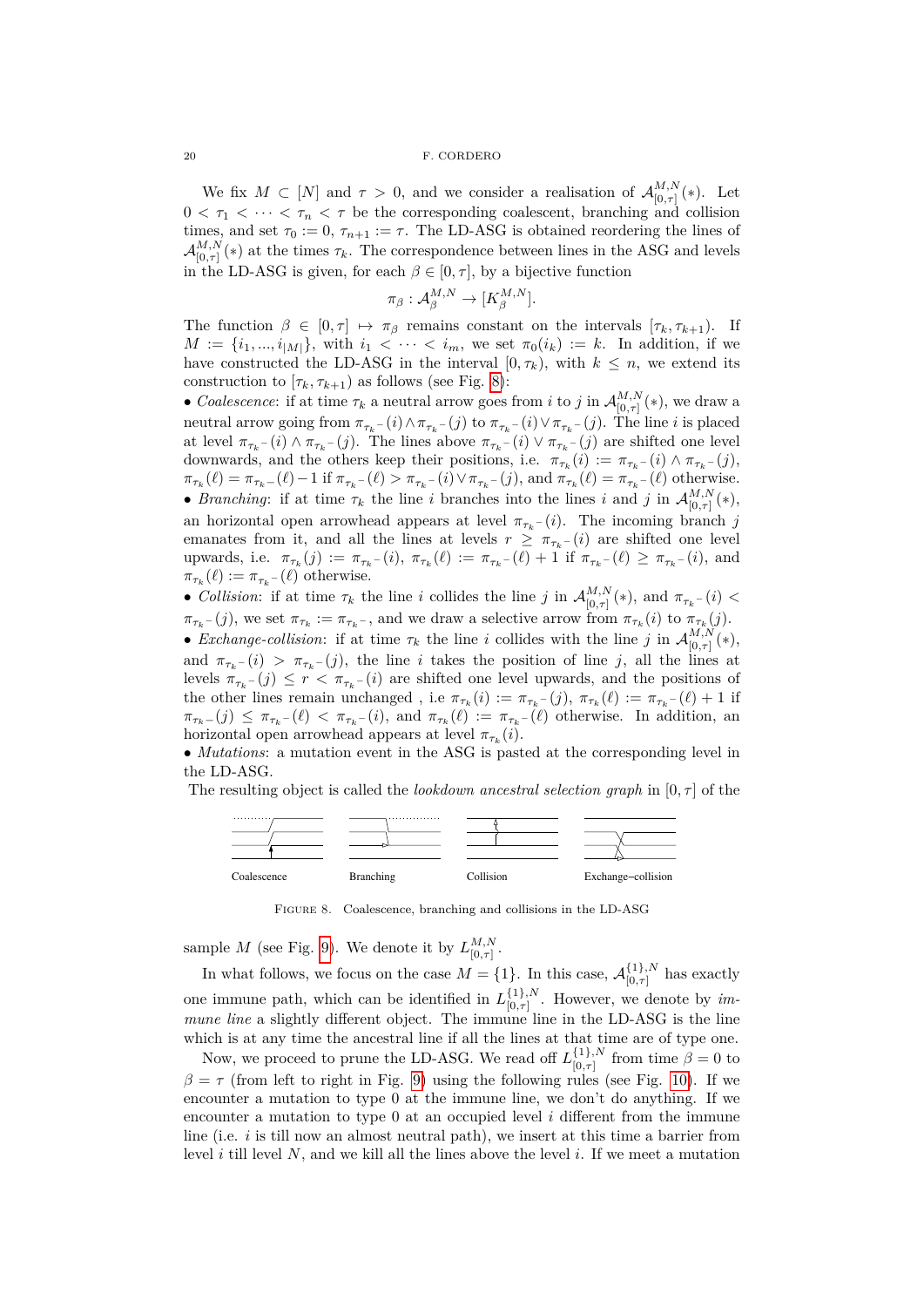<span id="page-20-0"></span>

Figure 9. The LD-ASG (below) corresponding to the untyped ASG (above). Time runs from right to left.

to type 1 at an occupied level  $i$  different to the immune line (i.e.  $i$  is a fictitious path), we kill the line *i* and we shift all the lines above one level downwards. If we meet a mutation to type 1 at the immune line, we relocate the immune line to the currently highest occupied level, and all the lines which were above the immune line are shifted one level downwards. The resulting object is called the *pruned LD-ASG* and denoted by  $\mathcal{L}_{[0,\tau]}^N$ . Note that the pruning procedure can transform collisions or exchange-collisions in branching events.

<span id="page-20-1"></span>

Figure 10. Pruning procedure in the LD-ASG. The effect of the mutations differs in the immune line, represented in the figure in bold.



Figure 11. Pruned LD-ASG corresponding to Fig. [9.](#page-20-0) The bold line represents the immune line.

<span id="page-20-2"></span>**Proposition 4.6.** *The level of the ancestral line at time*  $\tau$  *in*  $\mathcal{L}_{[0,\tau]}^N$  *is either the lowest level of type* 0 *at time*  $\tau$  *or, the level of the immune line if all the lines are of type* 1 *at time τ . In particular, the ancestral line is of type* 1 *at time τ if and only if all the lines in*  $\mathcal{L}_{[0,\tau]}^N$  *are of type 1 at time*  $\tau$ *.* 

*Proof.* If all the lines in  $\mathcal{L}_{[0,\tau]}^N$  are of type 1 at time  $\tau$ , the level of the ancestral line is by definition the level of the immune line. Now we assume that at least one of the lines in  $\mathcal{L}_{[0,\tau]}^N$  is of type 0 at time  $\tau$ , and we denote by  $i_*$  the lowest type-0 level. We have to show that  $i_*$  is also the level of the ancestral line at time  $\tau$ .

Let  $\sigma_1 > 0$  be the first branching time and  $\sigma_1 < \sigma_2 < \cdots < \sigma_m < \sigma$  the consecutive coalescence, branching, collision, exchange-collision and mutation times in  $\mathcal{L}_{[0,\tau]}^N$ . We set  $\sigma_{m+1} := \tau$ . Along the proof,  $(i, \beta) \in [N] \times [0, \tau]$  represents the individual at level *i* at time  $\beta$  in  $\mathcal{L}_{[0,\tau]}^N$ . If there is at least one line of type 0 in  $(\sigma_k, \sigma_{k+1})$ , we denote by  $i_k$  the level of the lowest type-0 level.

We claim that, if  $k \in [m]$  is such that there is at least one line of type 0 in  $(\sigma_k, \sigma_{k+1})$ , and  $(i_k, \tau_k)$  is a descendent of  $(i_*, \tau)$ , then either  $(i_k, \tau_k)$  is over the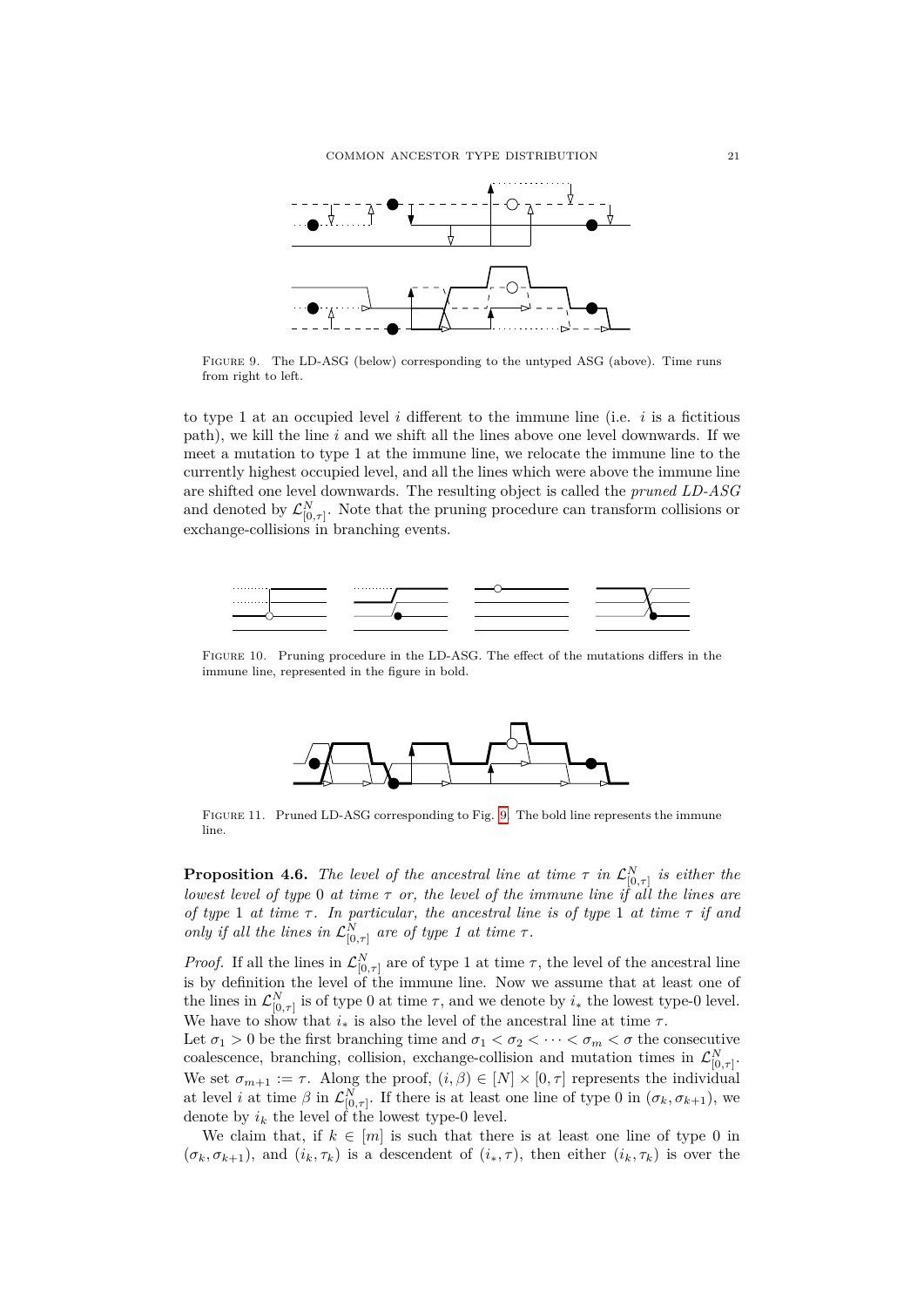immune line, mutates to type 1 and all the lines are of type 1 in  $(\sigma_{k-1}, \sigma_k)$ , or  $(i_{k-1}, \tau_{k-1})$  is a descendant of  $(i_*, \tau)$ . If this is true, then starting with  $k = m+1$  and iterating the claim, we deduce that the unique individual in  $(0, \sigma_1)$  is a descendant of  $(i_*, \tau)$ , which proves the result.

We split the proof of the claim depending on the kind of event occurring at time  $\tau_k$ . If at time  $\tau_k$  there is a mutation to type 1 in one of the lines present in  $(\sigma_k, \sigma_{k+1})$ , we have three possibilities: (1) the mutation occurs at a level different to  $i_k$ , then the individual  $(i_k, \tau_k)$  is placed at, the maybe different, level  $i_{k-1}$  in  $(\sigma_{k-1}, \sigma_k)$ , (2) the mutation occurs at level  $i_k$  and  $i_k$  is not the level of the immune line, and the same conclusion holds, and  $(3)$  the mutation is at level  $i_k$ , which is also the level of the immune line, then  $i_k$  is the highest occupied level in  $(\sigma_k, \sigma_{k+1})$ , and therefore in  $(\sigma_{k-1}, \sigma_k)$  there are only type-1 lines. In the three cases the claim follows. If  $\tau_k$  represents a mutation to type 0, then by construction it is at the highest occupied level in  $(\sigma_k, \sigma_{k+1})$ , the individual  $(i_k, \tau_k)$  remains at the same level in  $(\sigma_{k-1}, \sigma_k)$ ,  $i_k = i_{k-1}$  and the claim follows in this case. If  $\tau_k$  is a branching, coalescence, collision or exchange-collision time, then by construction  $(i_k, \tau_k)$  is the ancestor of  $(i_{k-1}, \tau_{k-1})$ , and the proof of the claim is completed.  $\Box$ 

Following a similar procedure as in Section [4.2,](#page-14-0) we construct in a Markovian way the pruned LD-ASG together with the level of its immune line. More precisely, we construct a Markov process of the form  $\mathbb{L}^N := (\mathcal{L}_{\beta}^N, \Gamma_{\beta}^N, \mathcal{I}_{\beta}^N)_{\beta \geq 0}$ , where

•  $\mathcal{L}_{\beta}^{N} \in [N]$  represents the number of occupied levels at time  $\beta$  in the LD-ASG.

 $\bullet \Gamma^N := \{\Gamma_i^{0,N}, \Gamma_i^{1,N}, \Gamma_i^{\Delta,N}, \{\Gamma_{i,j}^{c,N}, \Gamma_{i,j}^{e,N}, \Gamma_{i,j}^{\blacktriangle,N} \}_{j>i} \}_{i \in [N]}$  is a collection of counting process encoding the mutation, branching, collision, exchange-collision and coalescence events.

•  $\mathcal{I}_{\beta}^{N} \in [N]$  represents the level of the immune line at time  $\beta$  in the LD-ASG.

The graphical representation of the process  $\mathbb{L}^N$  is obtained by drawing horizontal lines at all the occupied lines and interpreting the mutation, branching, collision, exchange-collision and coalescence events exactly as in the previous construction of the LD-ASG. Due to the exchangeability of the lines, we can read off the dynamics of the pruned LD-ASG from the configuration of arrows and circles given by the reproduction-mutation process  $\Lambda^N := (\Lambda^N_t)_{t \in \mathbb{R}}$ . We start with  $\mathcal{L}_0^N := 1$ ,  $\Gamma_0^N := 0$ and  $\mathcal{I}_0^N := 1$  and we proceed as follows:

- if  $t = -\beta$  is a jump of the process  $\lambda_{i,j}^{\Delta,N}$  and  $j \leq \mathcal{L}_{\beta}^N$ , we have three options:
	- $\star$  if  $i > L_{\beta}^N$  : a branching occurs at level *j*. We set  $\mathcal{L}_{\beta}^N = \mathcal{L}_{\beta}^N + 1$  and  $\Gamma_j^{\Delta,N}(\beta) = \Gamma_j^{\Delta,N}(\beta^-) + 1$ . In addition, if  $j \leq \mathcal{I}_{\beta^-}^N$ , we set  $\mathcal{I}_{\beta}^N = \mathcal{I}_{\beta^-}^N + 1$ , otherwise we set  $\mathcal{I}_{\beta}^{N} = \mathcal{I}_{\beta^{-}}^{N}$ .
	- $\star$  if  $i < j$ , a collision occurs between *i* and *j*. We set  $\mathcal{L}_{\beta}^{N} = \mathcal{L}_{\beta}^{N}$ ,  $\Gamma_{i,j}^{c,N}(\beta) =$  $\Gamma_{i,j}^{c,N}(\beta^-) + 1$ , and  $\mathcal{I}_{\beta}^N = \mathcal{I}_{\beta^-}^N$ .
	- *\** if  $j < i$ , an exchange collision occurs between *i* and *j*. We set  $\mathcal{L}_{\beta}^{N} = \mathcal{L}_{\beta}^{N}$ and  $\Gamma_{j,i}^{e,N}(\beta) = \Gamma_{j,i}^{e,N}(\beta^-) + 1$ . If  $\mathcal{I}_{\beta^-}^N = i$ , we set  $\mathcal{I}_{\beta}^N = j$ . If  $\mathcal{I}_{\beta^-}^N = j$ , then  $\mathcal{I}_{\beta}^{N} = j + 1$ . Otherwise, we set  $\mathcal{I}_{\beta}^{N} = \mathcal{I}_{\beta^{-}}^{N}$ .

• If  $t = -\beta$  is a jump of  $\lambda_{i,j}^{A,N}$  and  $i \vee j \leq \mathcal{L}_{\beta}^{N}$  : a coalescence occurs between the levels *i* and *j*. Denoting,  $k = i \wedge j$  and  $\ell = i \vee j$ , we set  $\mathcal{L}_{\beta}^{N} = \mathcal{L}_{\beta^{-}}^{N} - 1$  and  $\Gamma_{k,\ell}^{\blacktriangle,N}(\beta) = \Gamma_{k,\ell}^{\blacktriangle,N}(\beta^-) + 1$ . If  $\mathcal{I}_{\beta^-}^N > \ell$ , then  $\mathcal{I}_{\beta}^N = \mathcal{I}_{\beta^-}^N - 1$ . If  $\mathcal{I}_{\beta^-}^N = \ell$ , then  $\mathcal{I}_{\beta}^N = k$ . Otherwise, we set  $\mathcal{I}_{\beta}^{N} = \mathcal{I}_{\beta^{-}}^{N}$ .

• if  $t = -\beta$  is a jump of  $\lambda_i^{0,N}$  and  $i \leq \mathcal{L}_{\beta^{-}}^N$ : a mutation to type 0 occurs at level *i*. We set  $\Gamma_{k,\ell}^{0,N}(\beta) = \Gamma_{k,\ell}^{0,N}(\beta^-) + 1$ . If  $\mathcal{I}_{\beta^-}^N = i$ , then  $\mathcal{I}_{\beta}^N = \mathcal{I}_{\beta^-}^N$  and  $\mathcal{L}_{\beta}^N = \mathcal{L}_{\beta^-}^N$ . If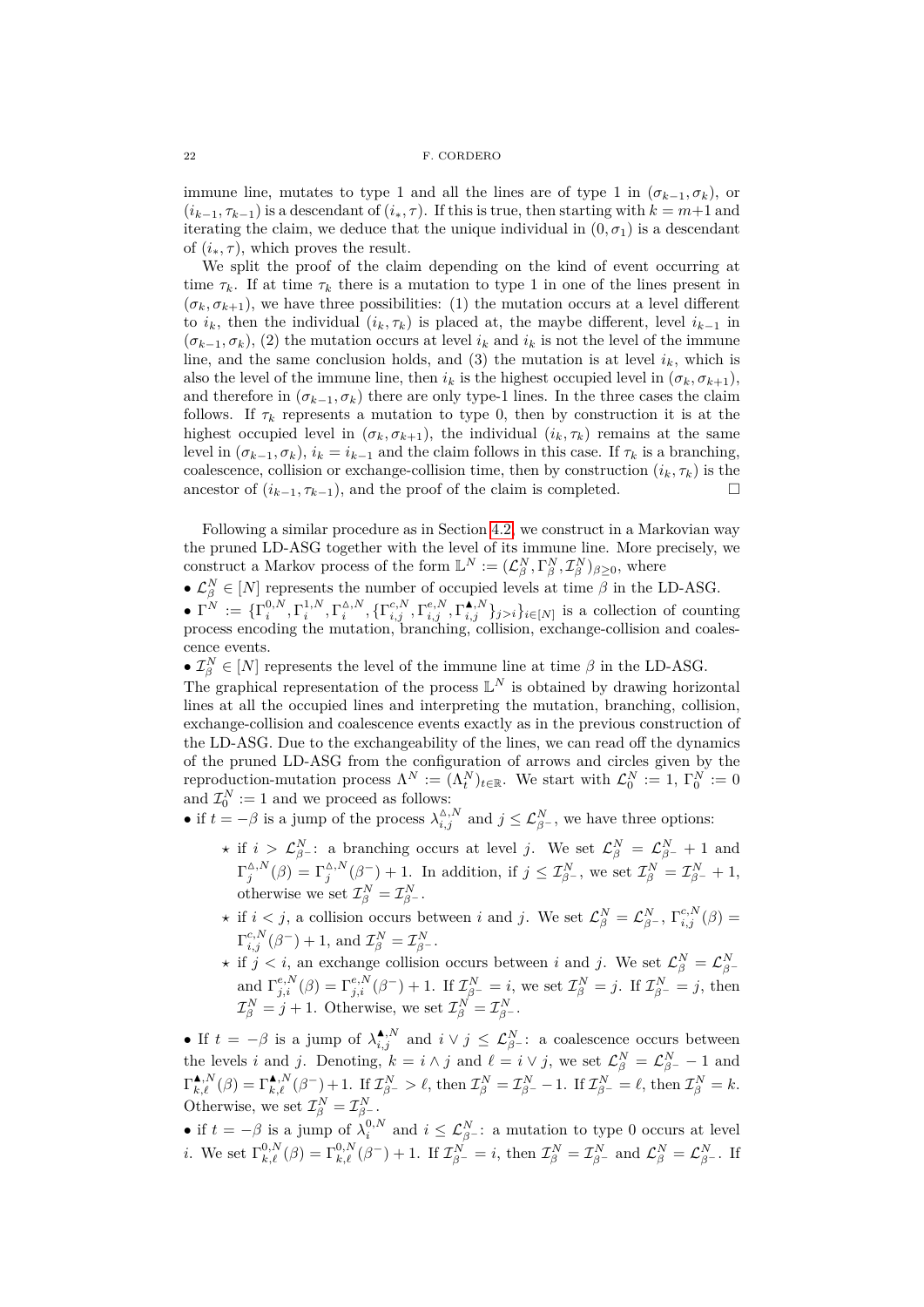$\mathcal{I}_{\beta^-}^N \neq i$ , then  $\mathcal{L}_{\beta}^N = i$ , and  $\mathcal{I}_{\beta}^N = i$  if  $\mathcal{I}_{\beta^-}^N > i$  or  $\mathcal{I}_{\beta}^N = \mathcal{I}_{\beta^-}^N$  otherwise. • if  $t = -\beta$  is a jump of  $\lambda_i^{1,N}$  and  $i \leq \mathcal{L}_{\beta}^N$ : a mutation to type 1 occurs at level *i*. We set  $\Gamma_{k,\ell}^{1,N}(\beta) = \Gamma_{k,\ell}^{1,N}(\beta^-) + 1$ . If  $\mathcal{I}_{\beta^-}^N = i$ , then  $\mathcal{I}_{\beta}^N = L_{\beta^-}^N$  and  $\mathcal{L}_{\beta}^N = \mathcal{L}_{\beta^-}^N$ . If  $\mathcal{I}^N_{\beta^-}\neq i, \text{ then } \mathcal{L}^N_\beta=\mathcal{L}^N_{\beta^-}-1 \text{ and } \mathcal{I}^N_\beta=\mathcal{I}^N_{\beta^-}-1 \text{ if } \mathcal{I}^N_{\beta^-}>i \text{ or } \mathcal{I}^N_\beta=\mathcal{I}^N_{\beta^-} \text{ otherwise.}$ • other jumps in  $\Lambda^N$  are ignored.

From construction, the line-counting process  $\mathcal{L}^N = (\mathcal{L}^N_\beta)_{\beta \geq 0}$  is a continuous-time Markov chain with state space [*N*] and transition rates given by

$$
q_{\mathcal{L}^{N}}(i,j) := \begin{cases} i(N-i) N^{-1} s & \text{if } j = i+1, \\ i(i-1)N^{-1} + (i-1) u \nu_{1} + u \nu_{0} & \text{if } j = i-1, \\ u \nu_{0} & \text{if } j \in \{1, ..., i-2\}, \\ i((N-i)s + (i-1)) N^{-1} + (i-1) u & \text{if } j = i, \\ 0 & \text{otherwise,} \end{cases}
$$
(4.7)

for  $i, j \in [N]$ . Since  $\mathcal{L}^N$  is irreducible and its state space is finite, it has a unique stationary distribution, denoted by  $\rho^N$ . Let  $\mathcal{L}_{\infty}^N$  be a random variable distributed as  $\rho^N$ . The next result gives a new graphical interpretation to the expression  $(2.10)$ .

### <span id="page-22-2"></span>**Proposition 4.7.** *We have*

$$
h_k^N := \frac{k}{N} \sum_{n=0}^{N-k} P(\mathcal{L}_{\infty}^N > n) \prod_{j=0}^{n-1} \frac{N-k-j}{N-1-j}.
$$

*In addition, if we define, for each*  $n \in [N]_0$ ,  $a_n^N := P(\mathcal{L}_{\infty}^N > n)$ , then  $(a_n^N)_{n=0}^N$ *satisfies*  $(E_n)$  $(E_n)$  $(E_n)$  *for all*  $n \in [N]_0$ *.* 

*Proof.* The first part of the statement follows from Proposition [4.6](#page-20-2) using similar arguments as in Lemma [4.5.](#page-18-2)

From definition  $P(\mathcal{L}_{\infty}^N > 0) = 1$  and hence  $(E_0)$  $(E_0)$  $(E_0)$  is satisfied. Using the first statement for  $k = N - 1$  we deduce that  $(E_1)$  $(E_1)$  $(E_1)$  holds. Furthermore, since  $\rho^N$  is the stationary distribution of  $\mathcal{L}^N$ , we have  $\rho^N Q_{\mathcal{L}^N} = 0$ , where  $Q_{\mathcal{L}^N}$  is the generator of  $\mathcal{L}^N$ . In particular, for  $n \in [N-2]_2$ , the *n*-th cequation in  $\rho^N Q_{\mathcal{L}^N} = 0$  reads

$$
\rho_{n-1}^N \left[ \frac{(n-1)(N-n+1)}{N} s \right] + \rho_{n+1}^N \left[ \frac{n(n+1)}{N} + nu\nu_1 + u\nu_0 \right] + u\nu_0 \sum_{j=n+2}^N \rho_j^N
$$
  
= 
$$
\rho_n^N \left[ \frac{n(n-1)}{N} + (n-1)u\nu_1 + u\nu_0 + \frac{n(N-n)}{N} s + u\nu_0(n-2) \right].
$$

Reordering the terms we obtain

$$
(n-1)\left(\rho_{n-1}^N\left[\frac{N-n+1}{N}s\right]-u\nu_0 a_n^N-\rho_n^N\left[\frac{n}{N}+u\right]\right)
$$

$$
=n\left(\rho_n^N\left[\frac{N-n}{N}s\right]-u\nu_0 a_{n+1}^N-\rho_{n+1}^N\left[\frac{n+1}{N}+u\right]\right).
$$
 (4.8)

In a similar way, we derive from the first equation in  $\rho^N Q_{\mathcal{L}^N} = 0$  that

<span id="page-22-1"></span><span id="page-22-0"></span>
$$
\rho_1^N \left[ \frac{N-1}{N} s \right] - u \nu_0 a_2^N - \rho_2^N \left[ \frac{2}{N} + u \right] = 0.
$$
 (4.9)

Using, [\(4.8\)](#page-22-0) and [\(4.9\)](#page-22-1), we deduce, for all  $n \in [N-2]$ , that

$$
\rho_n^N \left[ \frac{N-n}{N} s \right] - u \nu_0 a_{n+1}^N - \rho_{n+1}^N \left[ \frac{n+1}{N} + u \right] = 0.
$$

It is straightforward to see that the previous equation is equivalent to  $(E_n)$  $(E_n)$  $(E_n)$ . It remains only to prove that the missing equation  $(E_N)$  $(E_N)$  $(E_N)$  holds. The latter is easily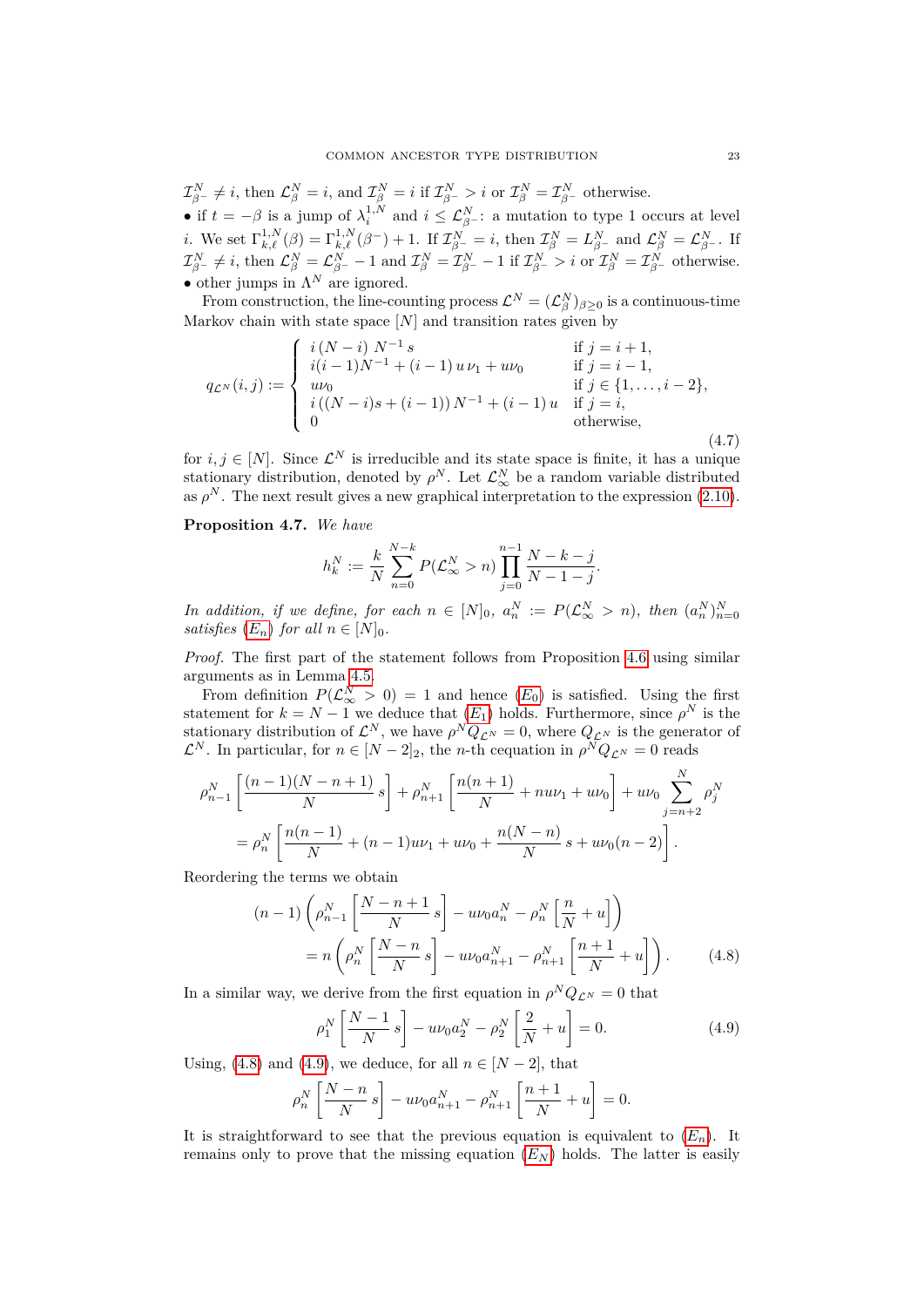obtained from the last equation in  $\rho^{N} Q_{\mathcal{L}^{N}} = 0$ , which is given by

$$
\rho_{N-1}^N \frac{s}{N} = \rho_N^N (1+u).
$$

 $\Box$ 

### <span id="page-23-0"></span>5. The asymptotic common ancestor type distribution and the asymptotic pruned LD-ASG

In this section we aim to give a probabilistic interpretation to the function *h* appearing in Theorem [3.13.](#page-11-0) To do so, we construct, in the setting of the deterministic limit, an asymptotic version of the pruned LD-ASG.

Let us first study the asymptotic behaviour of  $\mathcal{L}^N$ . It is straightforward to see that, for any  $i, j \in [N]_0$ ,  $q_{\mathcal{L}^N}(i, j) \xrightarrow[N \to \infty]{} q_{\mathcal{L}}(i, j)$ , where  $q_{\mathcal{L}}$  is defined by

<span id="page-23-1"></span>
$$
q_{\mathcal{L}}(i,j) := \begin{cases} i s & \text{if } j = i + 1, \\ (i-1) u \nu_1 + u \nu_0 & \text{if } j = i - 1, \\ u \nu_0 & \text{if } j \in \{1, ..., n - 2\}, \\ u - (s + u)i & \text{if } j = i, \\ 0 & \text{otherwise.} \end{cases}
$$
(5.1)

Let  $\mathcal{L} = (\mathcal{L}_{\beta})_{\beta \geq 0}$  be the continuous-time Markov chain corresponding to the tran-sition rates given in [\(5.1\)](#page-23-1) starting at  $\mathcal{L}_0 := 1$ . We refer to  $\mathcal L$  as the asymptotic line-counting process.

<span id="page-23-3"></span>**Lemma 5.1.** *The process* L *is non-explosive.*

*Proof.* From [\[25,](#page-29-17) Proposition 8.7.2] the non-explosive condition is equivalent to

$$
\sum_{k=0}^{\infty} \frac{1}{q_{\mathcal{L}}(\mathcal{L}_{S_k})} = \infty \quad \text{a.s.},
$$

where  $S_0 < S_1 < \cdots$  denote the jump times of  $\mathcal L$  and  $q_{\mathcal L}(n) := -q_{\mathcal L}(n,n)$ . In addition, we have  $\mathcal{L}_{S_k} \leq k+2$ . Therefore,

$$
\sum_{k=0}^{\infty} \frac{1}{q_{\mathcal{L}}(\mathcal{L}_{S_k})} = \sum_{k=0}^{\infty} \frac{1}{(u+s)\mathcal{L}_{S_k} - u} \ge \sum_{k=0}^{\infty} \frac{1}{(u+s)(k+2) - u} = \infty \quad \text{a.s..}
$$

This concludes the proof.  $\Box$ 

The next proposition formalises the convergence of  $\mathcal{L}^N$  to  $\mathcal{L}$ .

**Proposition 5.2.** *The sequence of line-counting processes*  $(\mathcal{L}^N)_{N\geq 1}$  *converges in distribution to the line-counting process* L*.*

*Proof.* We denote by  $(\mathbb{D}_{\infty}, d^{\circ}_{\infty})$  the space of càdlàg functions on  $[0, \infty)$  with values on N equiped with the metric  $d_{\infty}^{\circ}$  defined in Appendix [A,](#page-26-0) i.e. with the Skorohod topology. We have to show that, for all uniformly continuous and bounded function  $F: \mathbb{D}_{\infty} \to \mathbb{R}$ ,  $\lim_{N \to \infty} E[F(\mathcal{L}^N)] = E[F(\mathcal{L})]$ . Let *F* be such a function and fix  $k \in \mathbb{N}$ . Note that for every  $N \geq k$ 

<span id="page-23-2"></span>
$$
\begin{aligned} \left| E\left[ F(\mathcal{L}^N) \right] - E\left[ F(\mathcal{L}) \right] \right| &\leq E\left[ \left| F(\mathcal{L}^N) - F\left( \mathcal{L}^N_{\cdot \wedge T_k(\mathcal{L}^N)} \right) \right| \right] \\ &+ \left| E\left[ F\left( \mathcal{L}_{\cdot \wedge T_k(\mathcal{L}^N)} \right) \right] - E\left[ F\left( \mathcal{L}_{\cdot \wedge T_k(\mathcal{L})} \right) \right] \right| \\ &+ E\left[ \left| F\left( \mathcal{L}_{\cdot \wedge T_k(\mathcal{L})} \right) - F(\mathcal{L}) \right| \right], \end{aligned} \tag{5.2}
$$

where  $T_k$  is the function defined in Appendix [A.](#page-26-0) Note that  $T_k(\mathcal{L}^N)$  and  $T_k(\mathcal{L})$  are a.s. finite. We denote by  $E_{N,k}^1$ ,  $E_{N,k}^2$  and  $E_k^3$  respectively the first, second and third term on the right-hand side of [\(5.2\)](#page-23-2).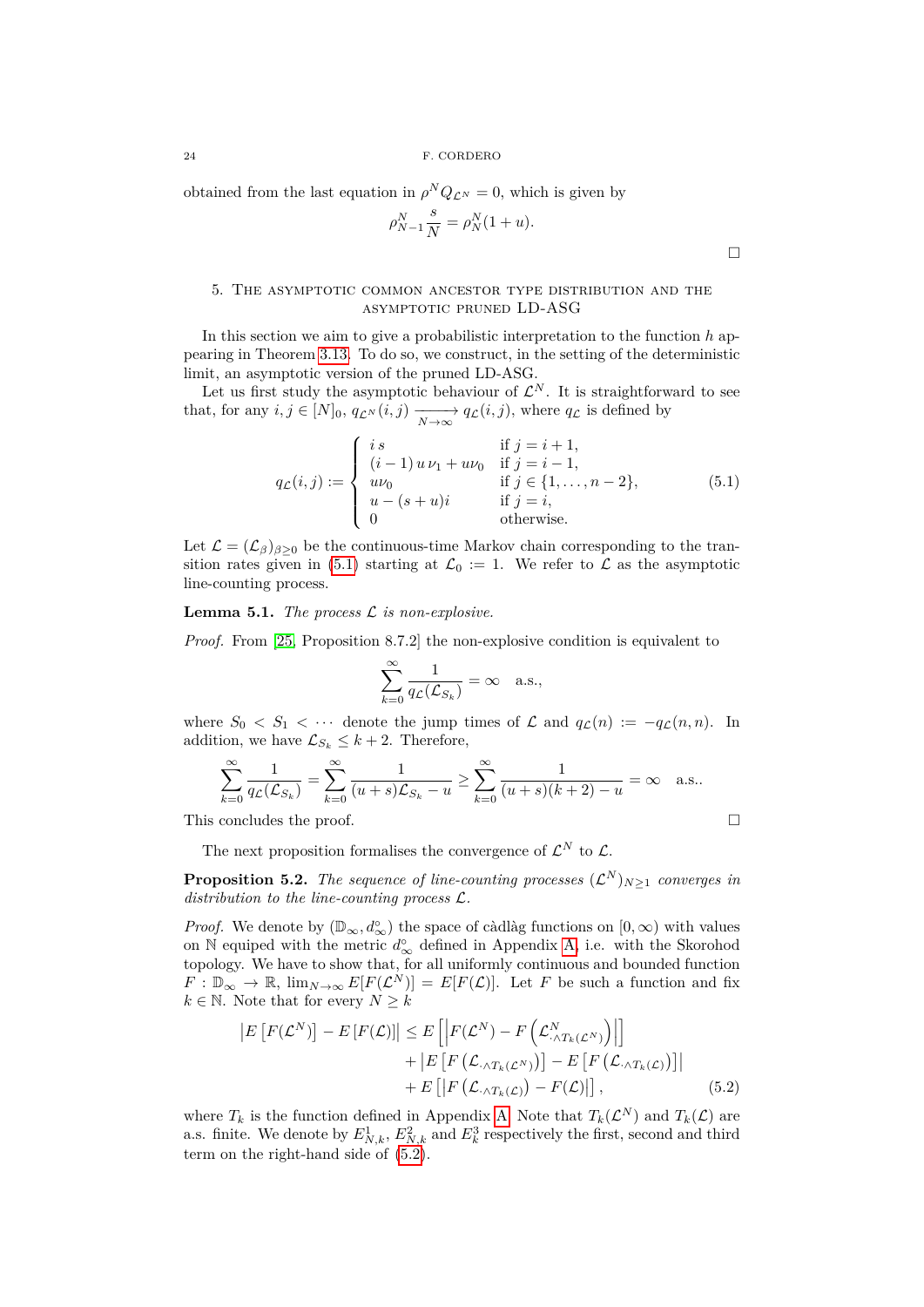The processes  $\mathcal{L}^N(k) := (\mathcal{L}^N_{t \wedge T_k(\mathcal{L}^N)})_{t \geq 0}$  and  $\mathcal{L}(k) := (\mathcal{L}_{t \wedge T_k(\mathcal{L})})_{t \geq 0}$  are continuoustime Markov chains with space state [*k*]. Moreover, it is straightforward to see that the transition rates of  $\mathcal{L}^{k,N}$  converge to the transition rates of  $\mathcal{L}^k$ . This in turn implies, for every real-valued, bounded function on [*k*], that

$$
\lim_{N \to \infty} \sup_{i \in [k]} |A_{\mathcal{L}^N(k)} f(i) - A_{\mathcal{L}(k)} f(i)| = 0,
$$

where  $A_{\mathcal{L}^N(k)}$  and  $A_{\mathcal{L}(k)}$  denote the generators of  $\mathcal{L}^N(k)$  and  $\mathcal{L}(k)$ . From [\[8,](#page-29-10) Theorems 1.6.1 and 4.2.11 we get that  $\mathcal{L}^{N}(k)$  converges in distribution to  $\mathcal{L}(k)$ . Thus,

<span id="page-24-1"></span>
$$
\lim_{N \to \infty} E_{N,k}^2 = 0. \tag{5.3}
$$

Fix  $\varepsilon \in (0,1)$ . Since, *F* is uniformly continuous, there is  $\delta_F(\varepsilon) \in (0,\varepsilon)$  such that

$$
d_{\infty}^{\circ}(w, w_*) \le \delta(\varepsilon) \Rightarrow |F(w) - F(w_*)| \le \varepsilon.
$$

As a consequence of this and Lemma [A.1,](#page-26-1) we deduce that

<span id="page-24-0"></span>
$$
E_{k,N}^1 \le \varepsilon + 2||F||_{\infty} P(T_k(\mathcal{L}^N) \le n_F(\varepsilon)),
$$
\n(5.4)

where  $n_F(\varepsilon) := \lfloor \log_2(\frac{1}{\delta(\varepsilon)}) \rfloor + 1$ . Similarly, we get

<span id="page-24-2"></span>
$$
E_k^3 \le \varepsilon + 2||F||_{\infty} P(T_k(\mathcal{L}) \le n_F(\varepsilon)).\tag{5.5}
$$

Note that  $T_k(\mathcal{L}^N) = T_k(\mathcal{L}^N(k))$  and  $T_k(\mathcal{L}) = T_k(\mathcal{L}(k))$ . Since  $\mathcal{L}^N(k)$  converges in distribution to  $\mathcal{L}(k)$  and the function  $T_k$  is continuous (see Lemma [A.2\)](#page-26-2), we deduce from the mapping theorem (see [\[3,](#page-28-3) Theorem 2.7]) that  $T_k(\mathcal{L}^N)$  converges in distribution to  $T_k(\mathcal{L})$ . In particular, from [\(5.4\)](#page-24-0), we get

<span id="page-24-3"></span>
$$
\limsup_{N \to \infty} E_{k,N}^1 \le \varepsilon + 2||F||_{\infty} P(T_k(\mathcal{L}) \le n_F(\varepsilon)).
$$
\n(5.6)

Using  $(5.3)$ , $(5.5)$  and  $(5.6)$ , we obtain

$$
\limsup_{N\to\infty}\left|E\left[F(\mathcal{L}^N)\right]-E\left[F(\mathcal{L})\right]\right|\leq 2\varepsilon+4||F||_{\infty}P(T_k(\mathcal{L})\leq n_F(\varepsilon)).
$$

Lemma [5.1](#page-23-3) implies that the last term converge to zero when  $k$  tends to  $\infty$ . Summarizing, we have proven that, for all  $\varepsilon \in (0,1)$ ,

$$
\limsup_{N \to \infty} |E[F(\mathcal{L}^N)] - E[F(\mathcal{L})]| \leq 2\varepsilon.
$$

The result follows.

<span id="page-24-5"></span>**Lemma 5.3.** *The process* L *has a unique stationary distribution, which is given by the geometric distribution of parameter*  $1 - \ell_-$ .

*Proof.* If  $\rho := (\rho_k)_{k>1}$  denotes the geometric distribution of parameter  $1 - \ell_-,$  one can easily check that  $\rho$  is a stationary distribution for  $Q_{\mathcal{L}}$ , i.e  $\rho Q_{\mathcal{L}} = 0$ . Since  $Q_{\mathcal{L}}$ is irreducible and non-explosive, we deduce from [\[21,](#page-29-18) Theorem 3.5.3] that  $Q<sub>L</sub>$  is positive recurrent. Therefore, the uniqueness of the stationary distribution follows from [\[21,](#page-29-18) Theorem 3.5.2].

Let  $\mathcal{L}_{\infty}^N$  and  $\mathcal{L}_{\infty}$  be random variables following the stationary distributions  $\mathcal{L}^N$ and  $\mathcal{L}$ , respectively. Corollary [3.12](#page-11-1) can be translated in terms of  $\mathcal{L}_{\infty}^{N}$  and  $\mathcal{L}_{\infty}$  as

<span id="page-24-4"></span>
$$
\mathcal{L}_{\infty}^{N} \xrightarrow[N \to \infty]{} \mathcal{L}_{\infty}.
$$
\n(5.7)

Using this and Proposition [4.7,](#page-22-2) we recover Theorem [3.13](#page-11-0) in the following form

$$
\frac{k_N}{N} \xrightarrow[N \to \infty]{} x \in (0,1) \Rightarrow h_{k_N}^N \xrightarrow[N \to \infty]{} \sum_{n=0}^{\infty} P(\mathcal{L}_{\infty} > n) x (1-x)^n = h(x).
$$

Now, we aim to construct an asymptotic version of the pruned LD-ASG having  $\mathcal L$  as line-counting process. Note that the coalescence and collision rates in the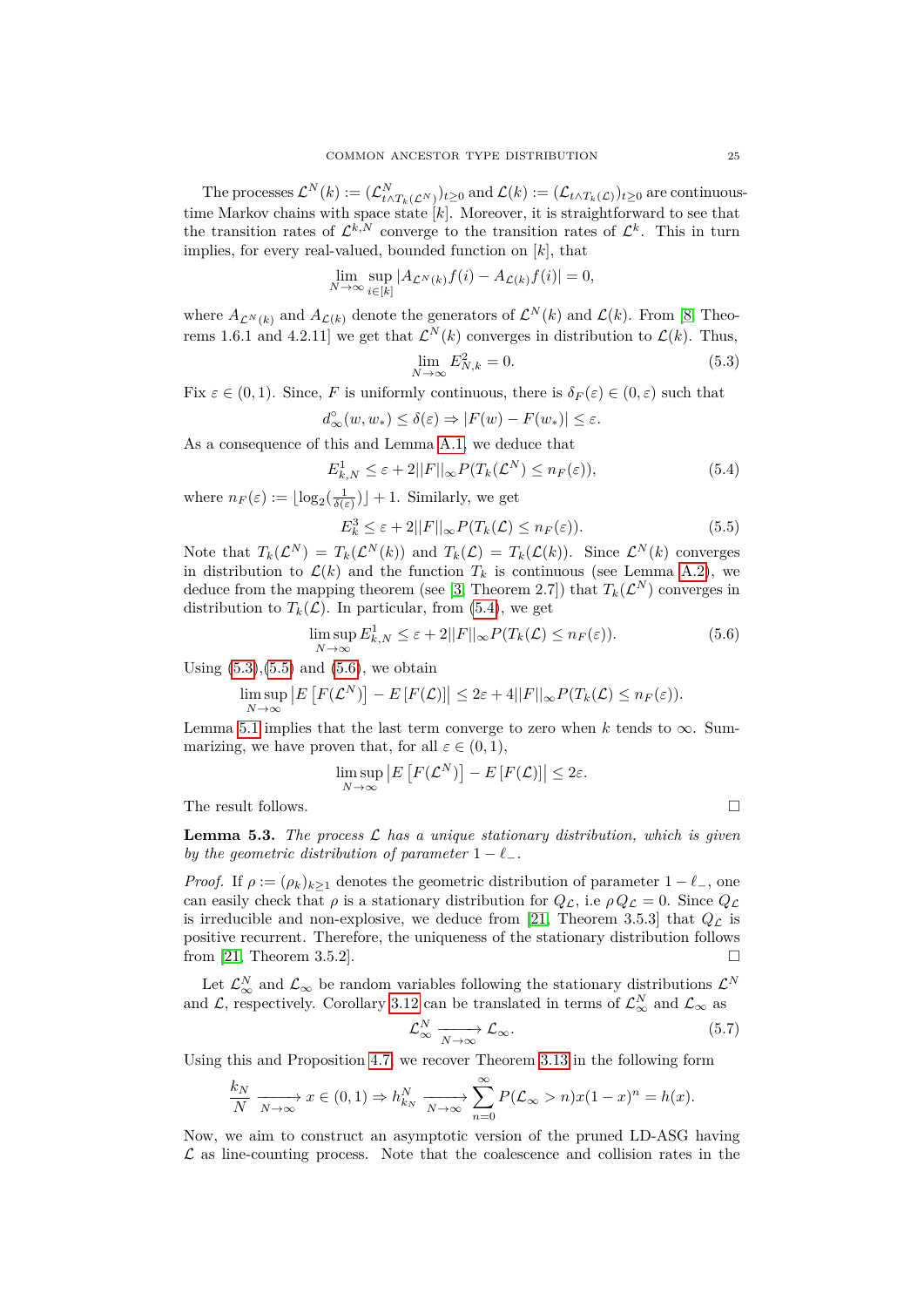finite ASG, and the LD-ASG, converge to zero when the population size tends to infinity. In particular, collisions and coalescence events will be absent in any suitable asymptotic version of the pruned LD-ASG. Thus, the notion of common ancestor does not make sense anymore. Nevertheless, we provide a nice interpretation to the function  $h(x)$  at the end of this section.

We turn now to the construction of the asymptotic pruned LD-ASG. We point out first that the abscence of coalescence implies that the immune line will be always located at the highest occupied level.

We start with a realisation of  $(\mathcal{L}_{\beta})_{\beta\geq 0}$  started at  $\mathcal{L}_{0} = 1$ . If  $\tau_{1} > 0$  is the first jumping time of  $\mathcal{L}$ , then the asymptotic pruned LD-ASG in  $[0, \tau_1)$  consists of a single individual placed at level 1. Moreover, the asymptotic pruned LD-ASG remains constant on intervals of the form  $[\tau, \tau_*)$ , where  $\tau < \tau_*$  are two consecutive jumps of  $\mathcal L$ . It remains to describe the evolution at the jumping times of  $\mathcal L$ . To do so, assume we have constructed the asymptotic pruned LD-ASG in  $[0, \tau)$  and that  $\tau$  is a jumping time of  $\mathcal{L}$ 

- If  $\mathcal{L}_{\tau} \mathcal{L}_{\tau-} = 1$ , then a branching event occurs. A star appears at a level *i* chosen between the  $\mathcal{L}_{\tau-}$  current lines. The incoming branch emanates from the star and all the lines at levels  $k \geq i$  are shifted one level upwards.
- If  $\mathcal{L}_{\tau} \mathcal{L}_{\tau^-} = -1$  and  $\mathcal{L}_{\tau^-} = n$ , with probability  $\frac{uv_0}{uv_0 + (n-1)uv_1}$  a mutation to type 0 occurs at level  $n-1$ , we insert an infinite vertical barrier starting from level  $n-1$  and we kill all the lines above level  $n-1$ . If no mutation to type 0 happens, then a mutation to type 1 takes place at a level *i < n* chosen at random, the corresponding line is killed and we shift all the lines above one level downwards.
- If  $\mathcal{L}_{\tau} \mathcal{L}_{\tau^-} < -1$  and  $\mathcal{L}_{\tau} = n$ , a mutation to type 0 occurs at level *n*, we insert a vertical barrier from level *n* till infinity and we kill all the lines above level *n*.

Now we introduce a new notion which plays the role of the common ancestor in the deteministic limit setting. We start at time  $\beta = 0$  with a generic individual in the population, and we trace back the type of its ancestor. Furthermore, the type of the ancestor at time  $\beta$  of the chosen individual is denoted by  $I^*_{\beta}$  and is called the *representative ancestral type* at time *β*.

**Remark 5.4.** *In the finite case, after the first botleneck, the representative ancestral type coincides with the common ancestor type.*

<span id="page-25-0"></span>**Proposition 5.5.** *The representative ancestral type is* 1 *at time β if and only if all the lines in the asymptotic pruned LD-ASG at time β are of type 1.*

*Proof.* The proof is analogous to the proof of Proposition [4.6.](#page-20-2)

Let  $J_{\beta}^k \in \{0,1\}$  be the type that is assigned at time  $\beta$  to the individual placed at level  $k \in \{1, ..., L_\beta\}$  in the asymptotic pruned LD-ASG. We assume that the asymptotic pruned LD-ASG is constructed under a probability  $P_x$  such that the types are assigned in an i.i.d. manner with  $P_x(J_k^{\beta} = 0) = x$ . The following result provides a probabilistic meaning to the function *h*.

**Corollary 5.6.** *For all*  $x \in (0, \infty)$ *,*  $h(x) = \lim_{\beta \to \infty} P_x(I^*_{\beta} = 0)$ *.* 

*Proof.* From Proposition [5.5,](#page-25-0) we see that:

$$
P_x(I_{\beta}^* = 0) = \sum_{n=0}^{\infty} P_x(J_{\beta}^{n+1} = 0, J_{\beta}^k = 1 \,\forall k \le n, \mathcal{L}_{\beta} > n)
$$
  
= 
$$
\sum_{n=0}^{\infty} P_x(J_{\beta}^{n+1} = 0, J_{\beta}^k = 1 \,\forall k \le n) P_x(\mathcal{L}_{\beta} > n) = \sum_{n=0}^{\infty} x(1-x)^n P_x(\mathcal{L}_{\beta} > n).
$$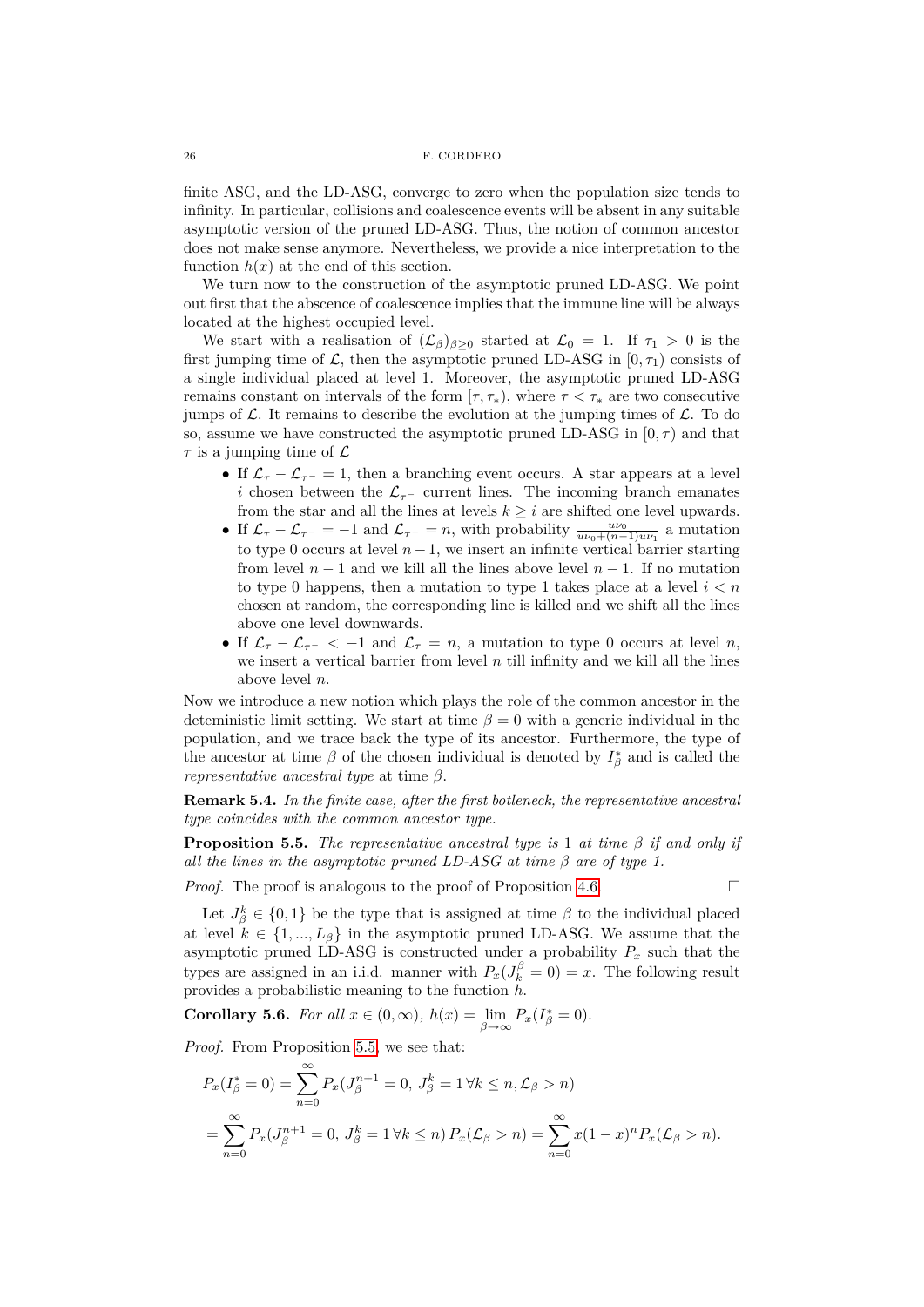Taking the limit when  $\beta$  tends to infinity in both sides and using [\(5.7\)](#page-24-4), we get

$$
\lim_{\beta \to \infty} P_x(I_{\beta}^* = 0) = \sum_{n=0}^{\infty} x(1-x)^n P_x(\mathcal{L}_{\infty} > n).
$$

The result follows from the definition of *h* and Lemma [5.3.](#page-24-5)

**Remark 5.7.** *Assume that we are in the stationary regime, i.e. under*  $P_{x_0^+}$ *, then the representative ancestral type coincides with the population average of the ancestral types in a related branching model (see* [\[10,](#page-29-19) Theorem 3.1]*). This is formalised in Lemma [B.1.](#page-28-4)*

<span id="page-26-0"></span>APPENDIX A. SOME REMARKS ON THE SKOROHOD TOPOLOGY IN  $\mathbb{D}_{\mathbb{N}}[0,\infty)$ 

For each  $t \in (0, \infty)$ , we denote by  $\mathbb{D}_t := \mathbb{D}_{\mathbb{N}}[0, t]$  the space of càdlàg functions on  $[0, t]$  with values on N. We start by recalling the Skorohod topology in  $\mathbb{D}_t$ .

Let  $\mathbb{C}_t^{\uparrow}$  be the class of strictly increasing, continuous functions from  $[0, t]$  onto itself. For  $\lambda \in \mathbb{C}_t^{\uparrow}$ , we set

$$
||\lambda||^{\circ} := \sup_{0 \le u < s \le t} \left| \log \left( \frac{\lambda(s) - \lambda(u)}{s - u} \right) \right|.
$$

Now, we define the metric  $d_t^{\circ}$  in  $\mathbb{D}_t$  as follows:

$$
d_t^{\circ}(f,g) := \inf_{\lambda \in \mathbb{C}_t^{\uparrow}} \{ ||\lambda||^0 \vee ||f - g \circ \lambda||_{t,\infty} \},
$$

where  $||f||_{t,\infty} := \sup_{s \in [0,t]} |f(s)|$ . The metric  $d_t^{\circ}$  gives the Skorohod topology in  $\mathbb{D}_t$ .

Similarly, we denote by  $\mathbb{D}_{\infty} := \mathbb{D}_{\mathbb{N}}[0,\infty)$  the space of càdlàg functions on  $[0,\infty)$ with values on  $\mathbb N$ . Let  $\mathbb{C}^\uparrow_\infty$  be the class of increasing, continuous functions from  $[0, \infty)$  onto itself.

Now, we define, for each  $m \in \mathbb{N}$ , the function  $x_m$  by setting  $x_m(s) := 1$  for 0 ≤ *s* ≤ *m* − 1,  $x_m(s) := m - s$  for  $m - 1 \le s \le m$ , and  $x_m(s) := 0$  for  $s \ge m$ . Finally, we define the metric  $d_{\infty}^{\circ}$  in  $\mathbb{D}_{\infty}$  as follows:

$$
d_{\infty}^{\circ}(f,g) := \sum_{m=1}^{\infty} \frac{1 \wedge d_m^{\circ}(x_m \, f, x_m \, g)}{2^m}.
$$

The metric  $d_{\infty}^{\circ}$  gives the Skorohod topology in  $\mathbb{D}_{\infty}$ .

<span id="page-26-1"></span>**Lemma A.1.** *For all*  $w \in \mathbb{D}_{\infty}$  *and*  $t \in [0, \infty)$ *, we have* 

$$
d_{\infty}^{\circ}(w, w(\cdot \wedge t)) \leq \frac{1}{2^{\lfloor t \rfloor}}.
$$

*Proof.* Note first that for all  $m \leq t$ ,  $d_m^{\circ}(x_m w, x_m w(\cdot \wedge t)) = 0$ . Therefore, we have

$$
d_{\infty}^{o}(w, w(\cdot \wedge n)) = \sum_{m=\lfloor t \rfloor + 1}^{\infty} \frac{1 \wedge d_{m}^{o}(x_{m} w, x_{m} w(\cdot \wedge t))}{2^{m}} \leq \sum_{m=\lfloor t \rfloor + 1}^{\infty} \frac{1}{2^{m}} = \frac{1}{2^{\lfloor t \rfloor}}.
$$

Now, given  $k \in \mathbb{N}$  and  $w \in \mathbb{D}_{\infty}$ , we define  $T_k(w) := \inf\{s \geq 0 : w(s) = k\}$  and  $\mathbb{D}_{\infty}(k) := \{w \in \mathbb{D}_{\infty} : T_k(w) < \infty\}.$ 

<span id="page-26-2"></span>**Lemma A.2.** *The function*  $T_k : \mathbb{D}_{\infty}(k) \to [0, \infty)$  *is continuous.* 

*Proof.* Let us consider  $\{w_n\}_{n\in\mathbb{N}}\subset\mathbb{D}_{\infty}(k)$  and  $w\in\mathbb{D}_{\infty}(k)$  such that

$$
d_{\infty}^{\circ}(w_n, w) \xrightarrow[n \to \infty]{} 0.
$$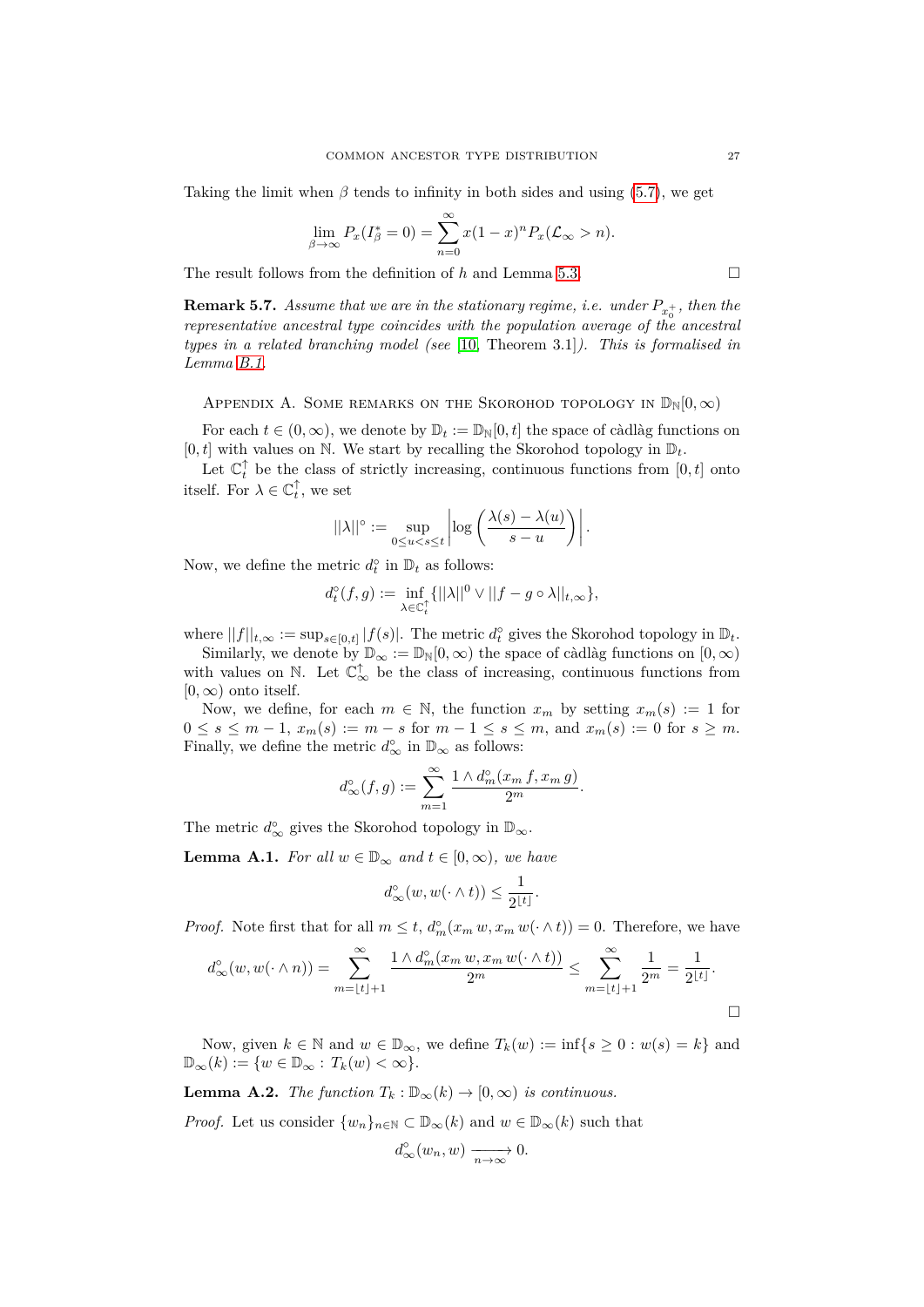We have to show that  $T_k(w_n) \longrightarrow T_k(w)$ . From [\[3,](#page-28-3) Theorem 16.1], there is a sequence  $\{\lambda_n\}_{n\in\mathbb{N}}\subset\mathbb{C}_{\infty}^{\uparrow}$  such that

$$
\sup_{t<\infty} |\lambda_n(t)-t| \xrightarrow[n\to\infty]{} 0 \text{ and } \sup_{t\leq m} |w_n(\lambda_n(t))-w(t)| \xrightarrow[n\to\infty]{} 0,
$$

for all  $m \in \mathbb{N}$ . Therefore, defining  $m_k := T_k(w) + 1$ , we deduce that for all  $\varepsilon > 0$ , there is  $n_0(\varepsilon) \in \mathbb{N}$ , such that, for all  $n \geq n_0(\varepsilon)$ :

$$
\sup_{t<\infty} |\lambda_n(t) - t| \leq \varepsilon \quad \text{and} \quad \sup_{t\leq m} |w_n(\lambda_n(t)) - w(t)| \leq \varepsilon.
$$

This implies for  $\varepsilon \in (0,1)$  that for all  $n \geq n_0(\varepsilon)$ 

$$
\sup_{t \le m_k} |w_n(\lambda_n(t)) - w(t)| = 0.
$$

Therefore,  $w_n(\lambda_n(T_k(w))) = k$  and, for each  $t < T_k(w)$ ,  $w_n(\lambda_n(t)) \neq k$ . This implies that  $\lambda_n(T_k(w)) = T_k(w_n)$ . Consequently, we have

$$
|T_k(w_n) - T_k(w)| = |\lambda_n(T_k(w)) - T_k(w)| \le \varepsilon.
$$

The continuity of  $T_k$  follows.

## Appendix B. A related 2-type branching process

<span id="page-27-0"></span>Assume that *u >* 0 and *s >* 0. We consider a population composed of individuals of two types, 0 and 1, evolving in the following way. Each individual of type 0 waits for an exponential time with parameter  $1+s+u\upsilon_1$ , and then splits or mutates to type 1 with probabilities  $(1+s)/(1+s+u\nu_1)$  and  $u\nu_1/(1+s+u\nu_1)$ , respectively. On the other hand, an individual of type 1 waits for an exponential time with parameter  $1 + u\nu_0$ , and then splits or mutate to type 0 with probabilities  $1/(1 + u\nu_0)$  and  $u\nu_0/(1+u\nu_0)$ , respectively. In other words, the population evolves according to a 2-type branching process in continuous time. We summarize here the asymptotic properties of this model (see e.g. [\[1\]](#page-28-5) and [\[2\]](#page-28-6)).

In this framework, consider the process  $\hat{Y} = (\hat{Y}_t^0, \hat{Y}_t^1)_{t \geq 0}$ , where  $\hat{Y}_t^j$ ,  $j \in \{0, 1\}$ denotes the number of individuals of type *j* at time *t*. Additionally, we denote by  $E_i[\hat{Y}_t^j]$  the expected number of *j*-individuals at time *t* in a population started by a single *i*-individual at time 0. It is well known that  $E_i[\hat{Y}_t^j] = (e^{At})_{ij}$ , where *A* is the matrix

$$
A := \begin{pmatrix} 1 + s - u\nu_1 & u\nu_1 \\ u\nu_0 & 1 - u\nu_0 \end{pmatrix} .
$$
 (B.1)

The asymptotic properties of  $\hat{Y}$  are expressed in terms of the largest eigenvalue of the matrix  $A, \lambda_+ = 1 + sx_0^+$ , and the corresponding, properly normalized, left and right eigenvectors. Additionally, if  $\pi := (\pi_0, \pi_1)$  denotes the left eigenvector associated to  $\lambda_+$  normalized such that  $\pi_0 + \pi_1 = 1$ , then  $\pi_0 := x_0^+$  and  $\pi_1 := 1 - x_0^+$ . The right eigenvector of *A* associated to  $\lambda_+$ ,  $\bar{h} = (\bar{h}_0, \bar{h}_1)$ , normalized such that  $\bar{h}_0 \pi_0 + \bar{h}_1 \pi_1 = 1$  is given by

$$
\bar{h}_0 = \frac{uv_0 + sx_0^+}{uv_0 + sx_0^+} \text{ and } \bar{h}_1 = \frac{uv_0}{uv_0 + sx_0^+}.
$$

We know from  $(2.6)$  that  $x_0^+$  is the asymptotic proportion of individuals of type 0 in the deterministic 2-type selection mutation model. The same interpretation for  $x_0^+$  holds in the branching model, since

$$
\lim_{t \to \infty} \frac{\widehat{Y}_t^0}{\widehat{Y}_t^0 + \widehat{Y}_t^1} = x_0^+, \quad \text{conditionally on survival.}
$$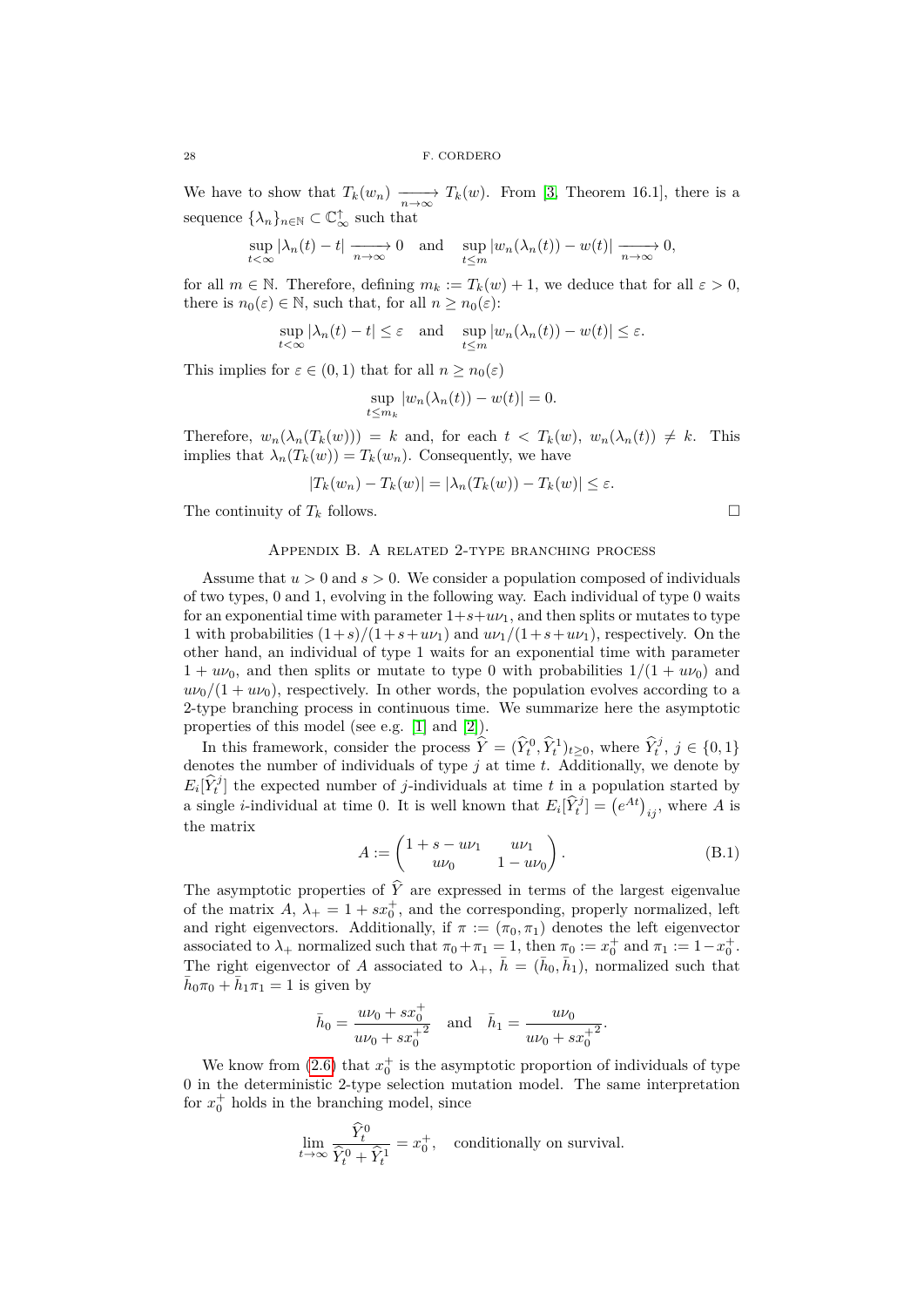Moreover, we have

$$
\lim_{t \to \infty} \frac{\ln\left(\widehat{Y}_t^0 + \widehat{Y}_t^1\right)}{t} = 1 + sx_0^+, \text{ conditionally on survival,}
$$

i.e.  $\lambda_+$  is the asymptotic growth rate of the population. In addition,  $\bar{h}_i$ , for  $i \in$ {0*,* 1}, measures the asymptotic mean offspring size of an *i* individual, relative to the total size of the population. More precisely, we have

$$
\lim_{t \to \infty} E^i \left[ \widehat{Y}_t^0 + \widehat{Y}_t^1 \right] e^{-\lambda_+ t} = \bar{h}_i.
$$

Finally, the vector  $\alpha := (\alpha_0, \alpha_1)$  given by  $\alpha_i := \overline{h}_i \pi_i$ , for  $i \in \{0, 1\}$ , describes the population average of the ancestral types and is called the ancestral distribution.

<span id="page-28-4"></span>**Lemma B.1** (representative ancestral type and ancestral distribution)**.** *We have*

$$
\bar{h}_0 = \frac{\Delta + (s+u)\sqrt{\Delta}}{2\Delta} = \frac{h(x_0^+)}{x_0^+},
$$

*where*  $\Delta := (s - u)^2 + 4uv_0s$ . In particular, we have  $h(x_0^+) = \alpha_0$ , i.e. the represen*tative ancestral type distribution starting with a stationary configuration equals the ancestral distribution in the 2-type branching model described here.*

*Proof.* From the definition of  $x_0^+$  and  $\Delta$ , we have  $2(u\nu_0 + sx_0^+) = 2u\nu_0 + s - u +$ √ ∆*,* and that  $2s(u\nu_0 + sx_0^+)$  $2^{2}) = \Delta + (s - u)$ √ ∆*.* Thus, we obtain √ √ √

$$
\bar{h}_0 = \frac{s(2u\nu_0 + s - u + \sqrt{\Delta})}{\Delta + (s - u)\sqrt{\Delta}} = \frac{s(2u\nu_0 + s - u + \sqrt{\Delta})}{\Delta - (s - u)\sqrt{\Delta}} \times \frac{\Delta - (s - u)\sqrt{\Delta}}{\Delta - (s - u)\sqrt{\Delta}},
$$

and the first identity follows after simplifications. In order to obtain the second identity, we note that, from the relation between  $\ell_-$  and  $x_0^+$ ,

$$
2su\nu_1(1-\ell_-(1-x_0^+))=2s(2u\nu_1-u-s+(s+u)x_0^+)=-\Delta+(s+u)\sqrt{\Delta}.
$$

As a consequence, we have

$$
\frac{h(x_0^+)}{x_0^+} = \frac{2su\nu_1}{-\Delta + (s+u)\sqrt{\Delta}},
$$

and the second identity follows using similar arguments as before.  $\Box$ 

**Acknowledgements.** I would like to thank Ellen Baake for bringing this problem to my attention and for enlightening the development of this work. I am also grateful to Tom Kurtz and Anton Wakolbinger for stimulating and fruitful discussions. This project received financial support from the Priority Programme *Probabilistic Structures in Evolution* (SPP 1590), which is funded by Deutsche Forschungsgemeinschaft.

#### **REFERENCES**

- <span id="page-28-5"></span>[1] Baake, E., and Georgii, H. Mutation, selection, and ancestry in branching models: a variational approach. *J. Math. Biol. 54*, 2 (2007), 257–303.
- <span id="page-28-6"></span>[2] Bialowons, R., and Baake, E. Ancestral processes with selection: Branching and Moran models. *Banach Center Publications 80* (2008), 33–52.
- <span id="page-28-3"></span>[3] Billingsley, P. *Convergence of probability measures*, second ed. Wiley Series in Probability and Statistics: Probability and Statistics. John Wiley & Sons, Inc., New York, 1999. A Wiley-Interscience Publication.
- <span id="page-28-1"></span>[4] CORDERO, F. The deterministic limit of the moran model: a uniform central limit theorem. *http://arxiv.org/abs/1508.05231* (2015).
- <span id="page-28-2"></span>[5] Crow, J., and Kimura, M. *An Introduction to Population Genetics Theory*. Harper and Row, New York, 1970.
- <span id="page-28-0"></span>[6] Durrett, R. *Probability models for DNA sequence evolution*, second ed. Probability and its Applications (New York). Springer, New York, 2008.